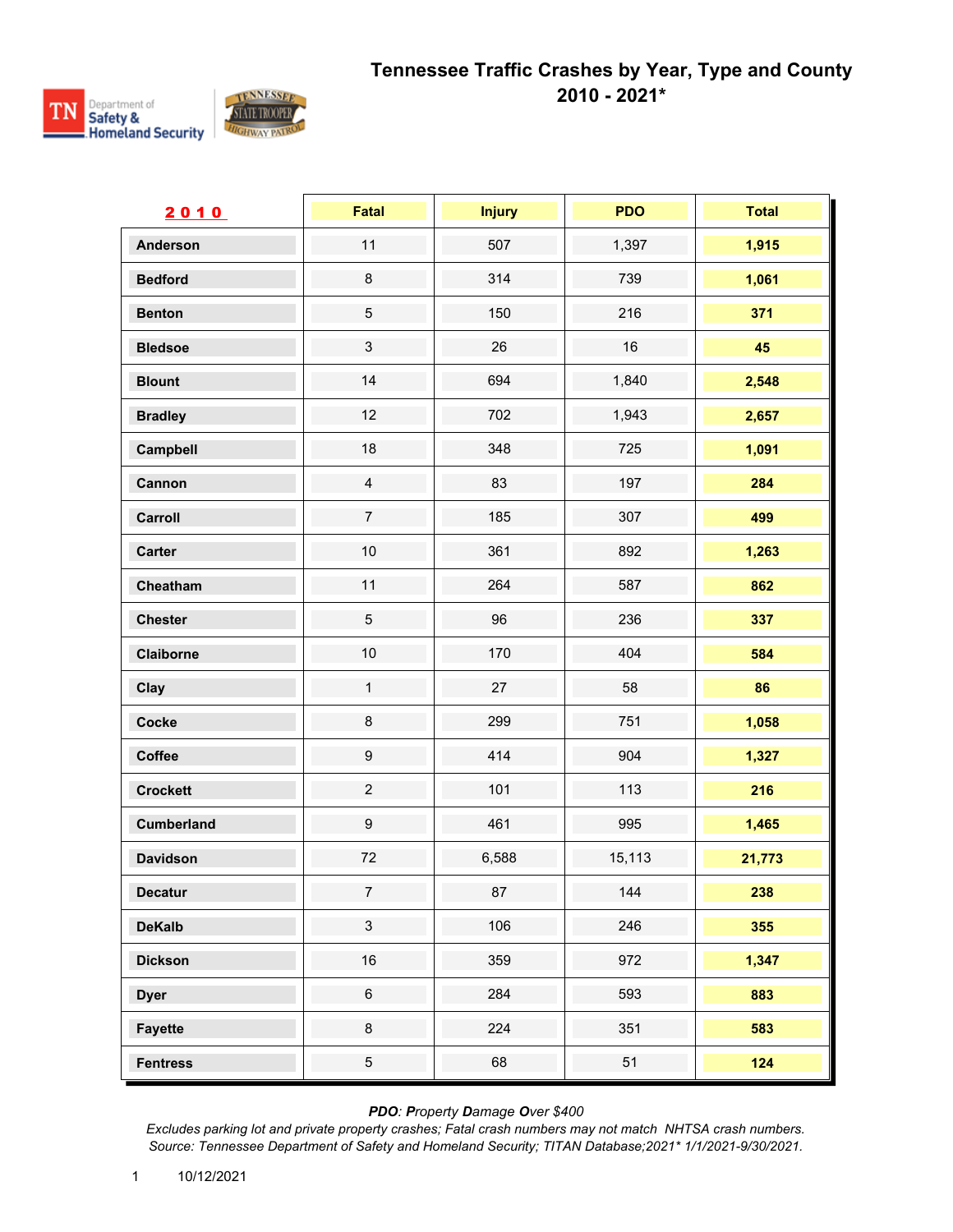

|                  | <b>Fatal</b>     | <b>Injury</b> | <b>PDO</b> | <b>Total</b> |
|------------------|------------------|---------------|------------|--------------|
| <b>Franklin</b>  | $\overline{4}$   | 174           | 331        | 509          |
| Gibson           | $\boldsymbol{9}$ | 278           | 581        | 868          |
| <b>Giles</b>     | 8                | 148           | 354        | 510          |
| Grainger         | $10$             | 137           | 207        | 354          |
| Greene           | 18               | 606           | 1,403      | 2,027        |
| Grundy           | $\boldsymbol{9}$ | 87            | 169        | 265          |
| Hamblen          | $\boldsymbol{9}$ | 402           | 1,276      | 1,687        |
| <b>Hamilton</b>  | 40               | 2,725         | 7,510      | 10,275       |
| <b>Hancock</b>   | $\overline{2}$   | 27            | 75         | 104          |
| Hardeman         | $\mathfrak{S}$   | 147           | 234        | 384          |
| <b>Hardin</b>    | $\overline{4}$   | 216           | 515        | 735          |
| <b>Hawkins</b>   | 10               | 343           | 668        | 1,021        |
| Haywood          | $\,6\,$          | 138           | 309        | 453          |
| Henderson        | 5                | 199           | 627        | 831          |
| <b>Henry</b>     | $\,6$            | 204           | 302        | 512          |
| <b>Hickman</b>   | $\overline{4}$   | 188           | 333        | 525          |
| <b>Houston</b>   | $\mathbf{1}$     | 51            | 62         | 114          |
| <b>Humphreys</b> | $\overline{7}$   | 138           | 253        | 398          |
| <b>Jackson</b>   | $\pmb{0}$        | 64            | 167        | 231          |
| Jefferson        | $10\,$           | 319           | 792        | 1,121        |
| Johnson          | $\overline{2}$   | 102           | 251        | 355          |
| Knox             | 53               | 3,212         | 8,989      | 12,254       |
| Lake             | $\pmb{0}$        | 11            | 8          | 19           |
| Lauderdale       | $\overline{4}$   | 155           | 154        | 313          |
| Lawrence         | $\mathfrak{S}$   | 281           | 562        | 846          |
| Lewis            | $\overline{5}$   | 86            | 132        | 223          |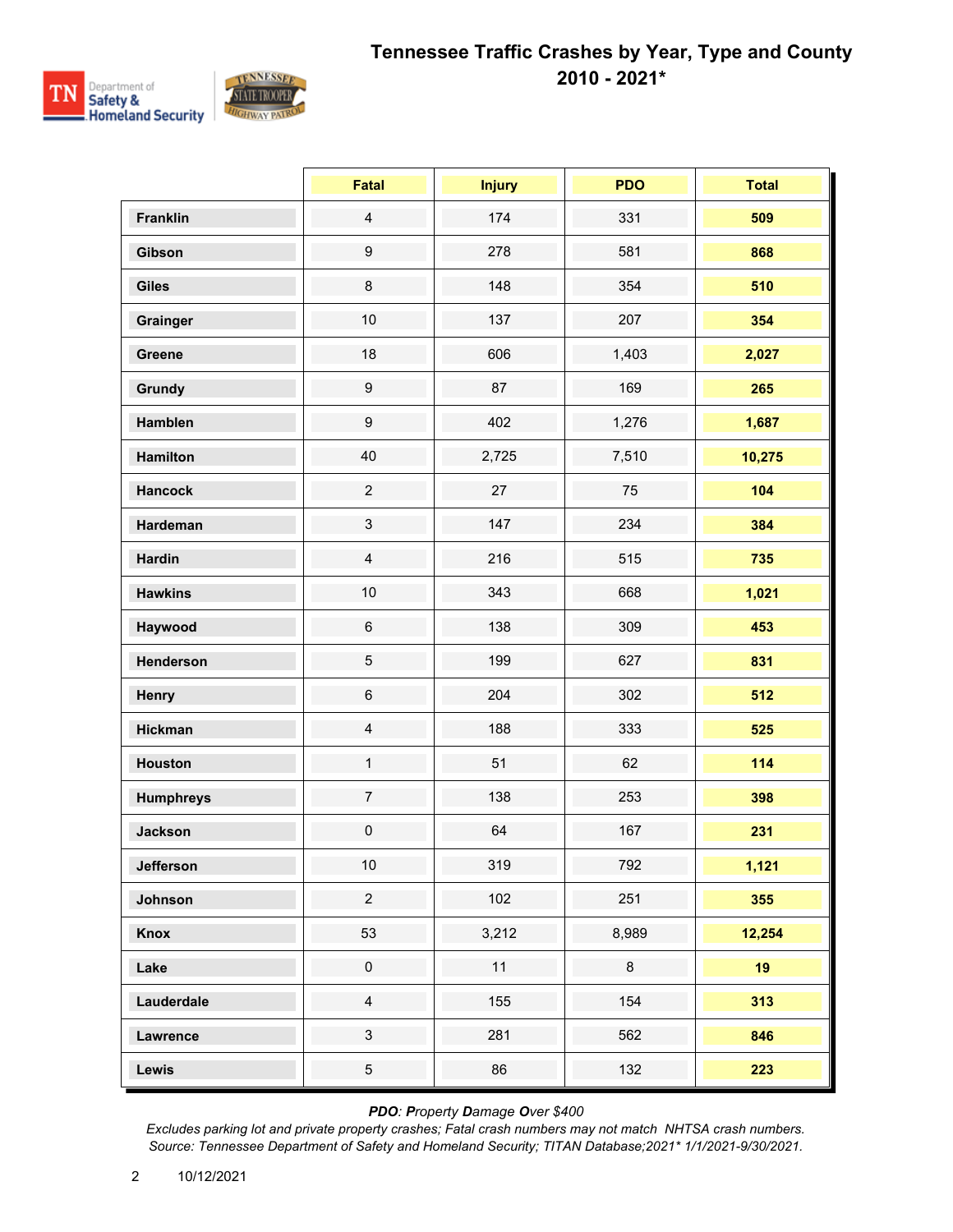

|                   | <b>Fatal</b>        | <b>Injury</b> | <b>PDO</b> | <b>Total</b> |
|-------------------|---------------------|---------------|------------|--------------|
| Lincoln           | $10$                | 221           | 551        | 782          |
| Loudon            | $\overline{7}$      | 327           | 922        | 1,256        |
| <b>Macon</b>      | $\sqrt{5}$          | 136           | 244        | 385          |
| <b>Madison</b>    | 12                  | 940           | 2,369      | 3,321        |
| <b>Marion</b>     | 11                  | 212           | 457        | 680          |
| <b>Marshall</b>   | $\overline{4}$      | 188           | 467        | 659          |
| <b>Maury</b>      | $\boldsymbol{9}$    | 610           | 1,469      | 2,088        |
| <b>McMinn</b>     | 12                  | 410           | 972        | 1,394        |
| <b>McNairy</b>    | 11                  | 191           | 324        | 526          |
| <b>Meigs</b>      | $\bf 8$             | 64            | 92         | 164          |
| <b>Monroe</b>     | 16                  | 307           | 591        | 914          |
| <b>Montgomery</b> | 26                  | 1,470         | 2,743      | 4,239        |
| <b>Moore</b>      | $\mathbf{1}$        | 36            | 71         | 108          |
| Morgan            | $\overline{7}$      | 144           | 260        | 411          |
| Obion             | $\overline{4}$      | 204           | 443        | 651          |
| Overton           | $\overline{7}$      | 169           | 313        | 489          |
| Perry             | $\sqrt{5}$          | 76            | 109        | 190          |
| <b>Pickett</b>    | $\mathsf{O}\xspace$ | 23            | 50         | 73           |
| Polk              | $\overline{4}$      | 118           | 166        | 288          |
| Putnam            | $\overline{7}$      | 660           | 1,518      | 2,185        |
| Rhea              | $\bf 8$             | 133           | 247        | 388          |
| Roane             | 16                  | 402           | 736        | 1,154        |
| Robertson         | $\boldsymbol{9}$    | 406           | 1,066      | 1,481        |
| Rutherford        | $20\,$              | 2,140         | 5,050      | 7,210        |
| <b>Scott</b>      | $\overline{7}$      | 76            | 51         | 134          |
| Sequatchie        | $\,6\,$             | 85            | 168        | 259          |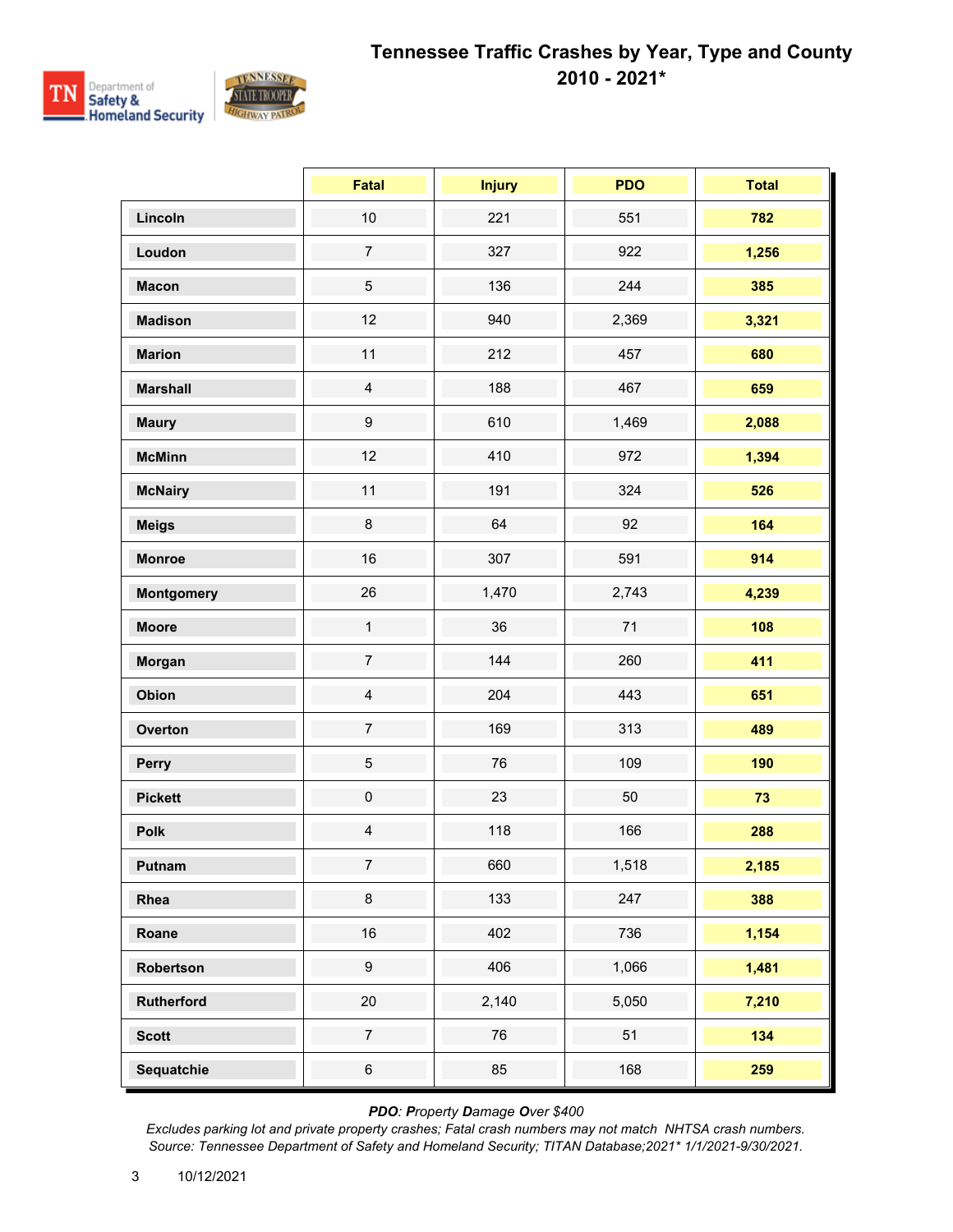

|                   | <b>Fatal</b>     | <b>Injury</b> | <b>PDO</b> | <b>Total</b> |
|-------------------|------------------|---------------|------------|--------------|
| <b>Sevier</b>     | 16               | 829           | 2,199      | 3,044        |
| <b>Shelby</b>     | 96               | 6,951         | 20,317     | 27,364       |
| <b>Smith</b>      | $\,6$            | 151           | 391        | 548          |
| <b>Stewart</b>    | $\mathbf{3}$     | 79            | 140        | 222          |
| <b>Sullivan</b>   | 27               | 1,132         | 2,766      | 3,925        |
| <b>Sumner</b>     | 24               | 847           | 2,297      | 3,168        |
| <b>Tipton</b>     | $\boldsymbol{9}$ | 301           | 643        | 953          |
| <b>Trousdale</b>  | $\overline{5}$   | 57            | 166        | 228          |
| <b>Unicoi</b>     | $\mathbf{1}$     | 103           | 243        | 347          |
| <b>Union</b>      | $\overline{7}$   | 85            | 140        | 232          |
| <b>VanBuren</b>   | $\overline{c}$   | 43            | 104        | 149          |
| Warren            | 10               | 236           | 679        | 925          |
| Washington        | 11               | 642           | 3,117      | 3,770        |
| Wayne             | $\mathfrak{S}$   | 104           | 183        | 290          |
| Weakley           | $\sqrt{5}$       | 155           | 362        | 522          |
| White             | $\overline{7}$   | 143           | 315        | 465          |
| Williamson        | $\overline{7}$   | 1,019         | 2,529      | 3,555        |
| Wilson            | 13               | 804           | 1,840      | 2,657        |
| <b>Total 2010</b> | 980              | 46,785        | 115,934    | 163,699      |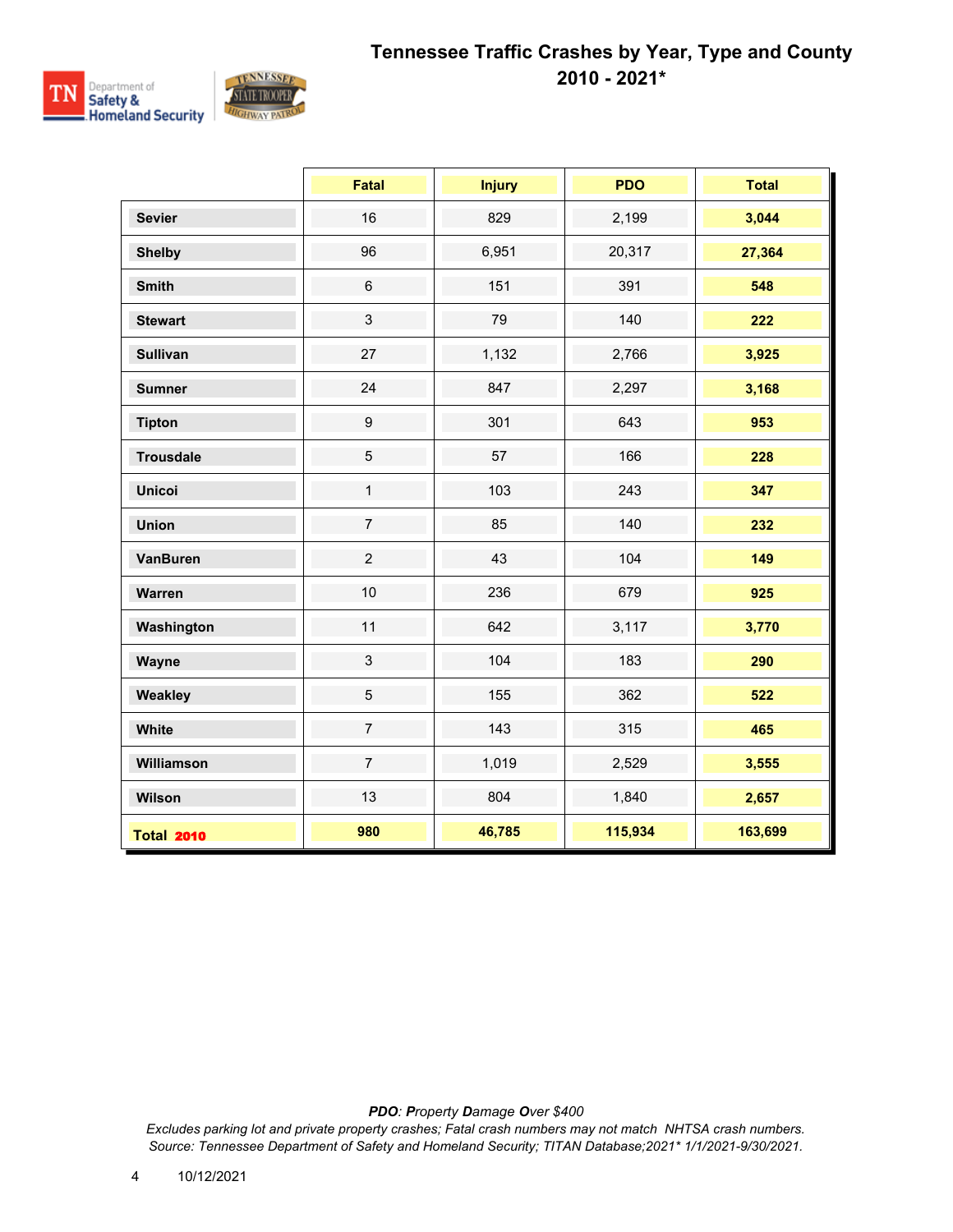

| 2011              | <b>Fatal</b>   | <b>Injury</b> | <b>PDO</b> | <b>Total</b> |
|-------------------|----------------|---------------|------------|--------------|
| <b>Anderson</b>   | $\overline{7}$ | 496           | 1,302      | 1,805        |
| <b>Bedford</b>    | $\overline{4}$ | 292           | 717        | 1,013        |
| <b>Benton</b>     | $\mathfrak{S}$ | 109           | 192        | 304          |
| <b>Bledsoe</b>    | $\mathfrak{S}$ | 35            | 47         | 85           |
| <b>Blount</b>     | 17             | 910           | 2,380      | 3,307        |
| <b>Bradley</b>    | 11             | 664           | 2,138      | 2,813        |
| Campbell          | 12             | 295           | 674        | 981          |
| Cannon            | $\mathfrak{S}$ | 75            | 142        | 220          |
| Carroll           | $\sqrt{5}$     | 154           | 312        | 471          |
| <b>Carter</b>     | $\bf 8$        | 349           | 848        | 1,205        |
| Cheatham          | $\overline{7}$ | 207           | 628        | 842          |
| <b>Chester</b>    | $\overline{2}$ | 101           | 237        | 340          |
| Claiborne         | $\overline{7}$ | 165           | 355        | 527          |
| Clay              | $\mathfrak{S}$ | 47            | 67         | 117          |
| Cocke             | $\sqrt{5}$     | 291           | 702        | 998          |
| Coffee            | 13             | 373           | 900        | 1,286        |
| <b>Crockett</b>   | $\overline{4}$ | 78            | 142        | 224          |
| <b>Cumberland</b> | 18             | 421           | 1,032      | 1,471        |
| <b>Davidson</b>   | $70\,$         | 6,627         | 15,042     | 21,739       |
| <b>Decatur</b>    | $\mathfrak{S}$ | 74            | 154        | 231          |
| <b>DeKalb</b>     | $\overline{4}$ | 139           | 259        | 402          |
| <b>Dickson</b>    | $14$           | 380           | 928        | 1,322        |
| <b>Dyer</b>       | $\overline{7}$ | 248           | 586        | 841          |
| <b>Fayette</b>    | 8              | 197           | 345        | 550          |
| <b>Fentress</b>   | $\mathfrak{S}$ | 87            | 146        | 236          |
| <b>Franklin</b>   | $\overline{c}$ | 280           | 487        | 769          |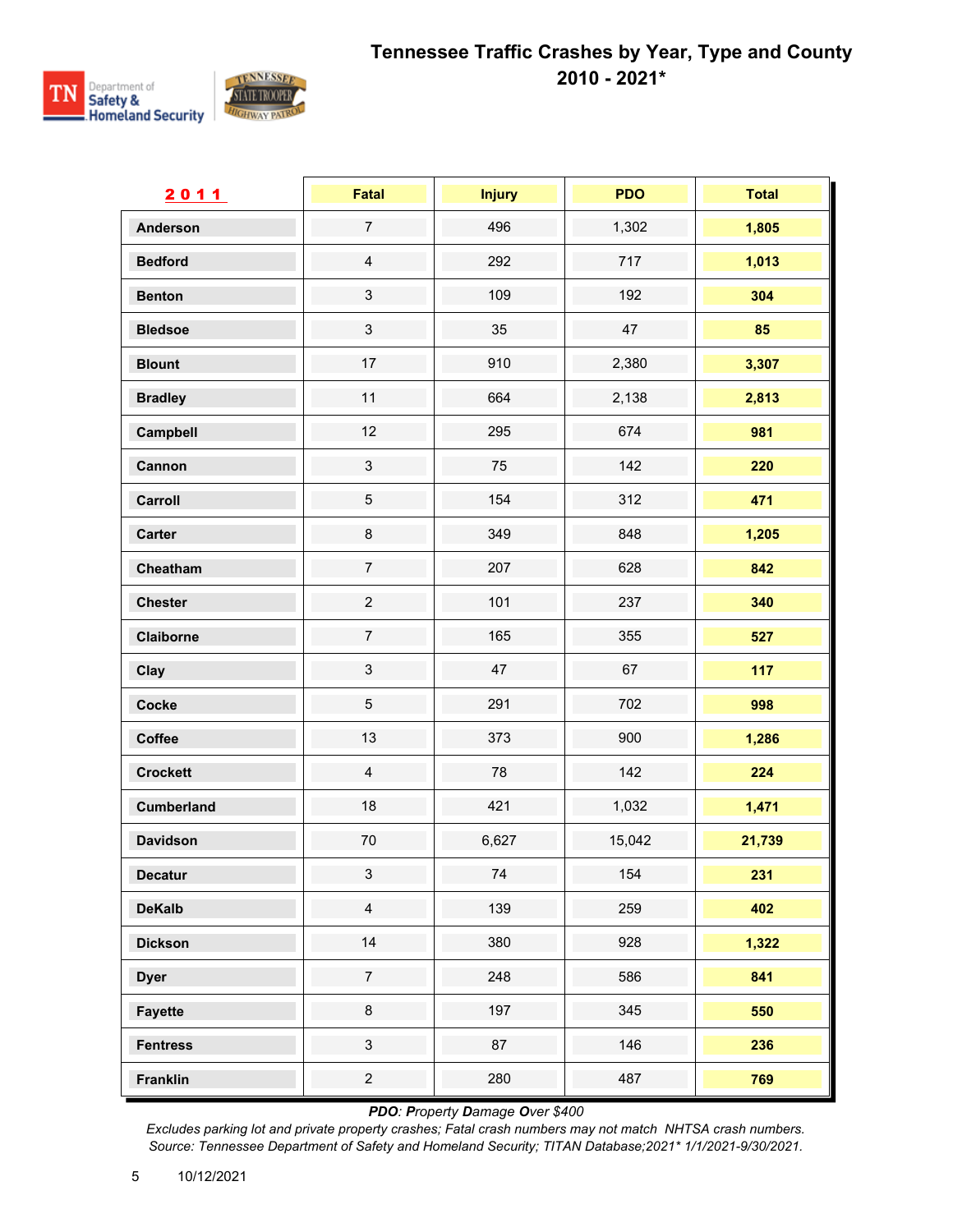

|                  | Fatal            | <b>Injury</b> | <b>PDO</b> | <b>Total</b> |
|------------------|------------------|---------------|------------|--------------|
| Gibson           | $\overline{7}$   | 278           | 541        | 826          |
| <b>Giles</b>     | $10$             | 194           | 545        | 749          |
| Grainger         | $\overline{5}$   | 128           | 205        | 338          |
| Greene           | 19               | 510           | 1,272      | 1,801        |
| Grundy           | $\boldsymbol{9}$ | 84            | 163        | 256          |
| Hamblen          | $6\,$            | 365           | 1,103      | 1,474        |
| <b>Hamilton</b>  | 34               | 2,670         | 8,193      | 10,897       |
| <b>Hancock</b>   | $\mathbf{1}$     | 33            | 78         | 112          |
| Hardeman         | $\overline{4}$   | 149           | 205        | 358          |
| <b>Hardin</b>    | $\overline{7}$   | 192           | 471        | 670          |
| <b>Hawkins</b>   | $\boldsymbol{7}$ | 340           | 709        | 1,056        |
| Haywood          | 11               | 143           | 380        | 534          |
| Henderson        | $\overline{7}$   | 187           | 626        | 820          |
| Henry            | 12               | 200           | 249        | 461          |
| <b>Hickman</b>   | $\sqrt{3}$       | 179           | 325        | 507          |
| Houston          | $\mathfrak{S}$   | 44            | 104        | 151          |
| <b>Humphreys</b> | $\overline{2}$   | 154           | 259        | 415          |
| <b>Jackson</b>   | $\mathbf 0$      | 54            | 146        | 200          |
| <b>Jefferson</b> | 11               | 303           | 761        | 1,075        |
| Johnson          | 3 <sup>1</sup>   | 97            | 322        | 422          |
| Knox             | 52               | 2,999         | 9,445      | 12,496       |
| Lake             | $\mathbf{1}$     | 19            | 24         | 44           |
| Lauderdale       | $\boldsymbol{9}$ | 133           | 232        | 374          |
| Lawrence         | 12               | 231           | 576        | 819          |
| Lewis            | $\mathbf 1$      | 62            | 141        | 204          |
| Lincoln          | $\bf 8$          | 223           | 541        | 772          |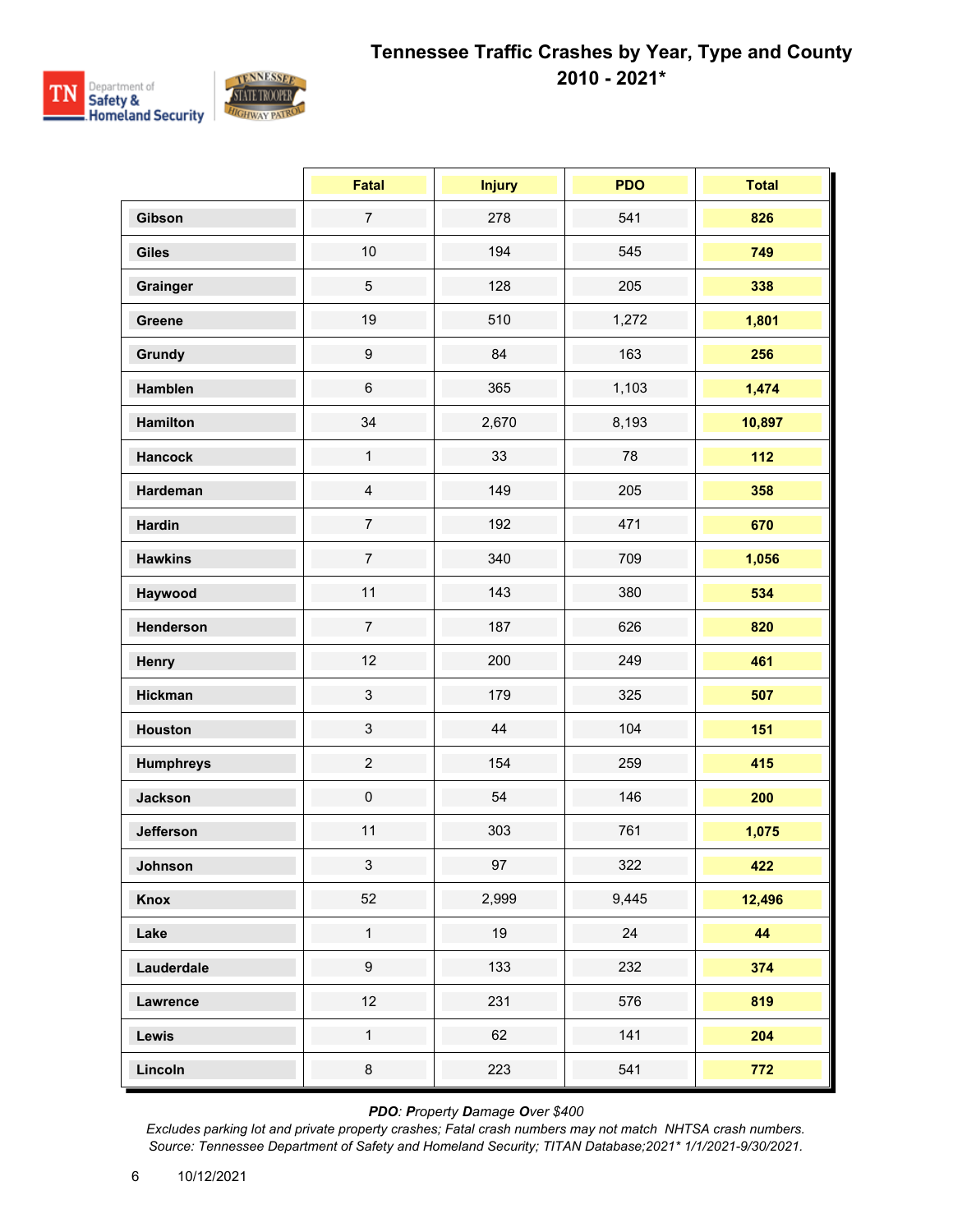

|                   | Fatal            | <b>Injury</b> | <b>PDO</b> | <b>Total</b> |
|-------------------|------------------|---------------|------------|--------------|
| Loudon            | $\boldsymbol{9}$ | 340           | 985        | 1,334        |
| <b>Macon</b>      | $\mathfrak{S}$   | 113           | 319        | 435          |
| <b>Madison</b>    | 22               | 848           | 2,496      | 3,366        |
| <b>Marion</b>     | 11               | 203           | 441        | 655          |
| <b>Marshall</b>   | $\,$ 5 $\,$      | 170           | 430        | 605          |
| <b>Maury</b>      | 13               | 595           | 1,541      | 2,149        |
| <b>McMinn</b>     | 11               | 366           | 935        | 1,312        |
| <b>McNairy</b>    | $\,$ 5 $\,$      | 166           | 331        | 502          |
| <b>Meigs</b>      | $\mathbf{1}$     | $70\,$        | 76         | 147          |
| <b>Monroe</b>     | $\,6$            | 292           | 506        | 804          |
| <b>Montgomery</b> | 18               | 1,653         | 3,749      | 5,420        |
| <b>Moore</b>      | $\mathbf{1}$     | 42            | 64         | 107          |
| Morgan            | $\,$ 5 $\,$      | 124           | 211        | 340          |
| Obion             | $\mathsf 3$      | 161           | 546        | 710          |
| Overton           | $\overline{4}$   | 136           | 283        | 423          |
| Perry             | $\mathbf{1}$     | 63            | 82         | 146          |
| <b>Pickett</b>    | $\pmb{0}$        | 20            | 32         | 52           |
| <b>Polk</b>       | $\,$ 5 $\,$      | 109           | 136        | 250          |
| Putnam            | $10$             | 654           | 1,775      | 2,439        |
| Rhea              | $\,$ 5 $\,$      | 115           | 278        | 398          |
| Roane             | $\boldsymbol{9}$ | 340           | 707        | 1,056        |
| Robertson         | $\boldsymbol{7}$ | 409           | 1,097      | 1,513        |
| <b>Rutherford</b> | 21               | 2,243         | 5,257      | 7,521        |
| <b>Scott</b>      | $\overline{2}$   | 95            | 86         | 183          |
| Sequatchie        | $\overline{4}$   | 82            | 183        | 269          |
| <b>Sevier</b>     | $16\,$           | 878           | 2,164      | 3,058        |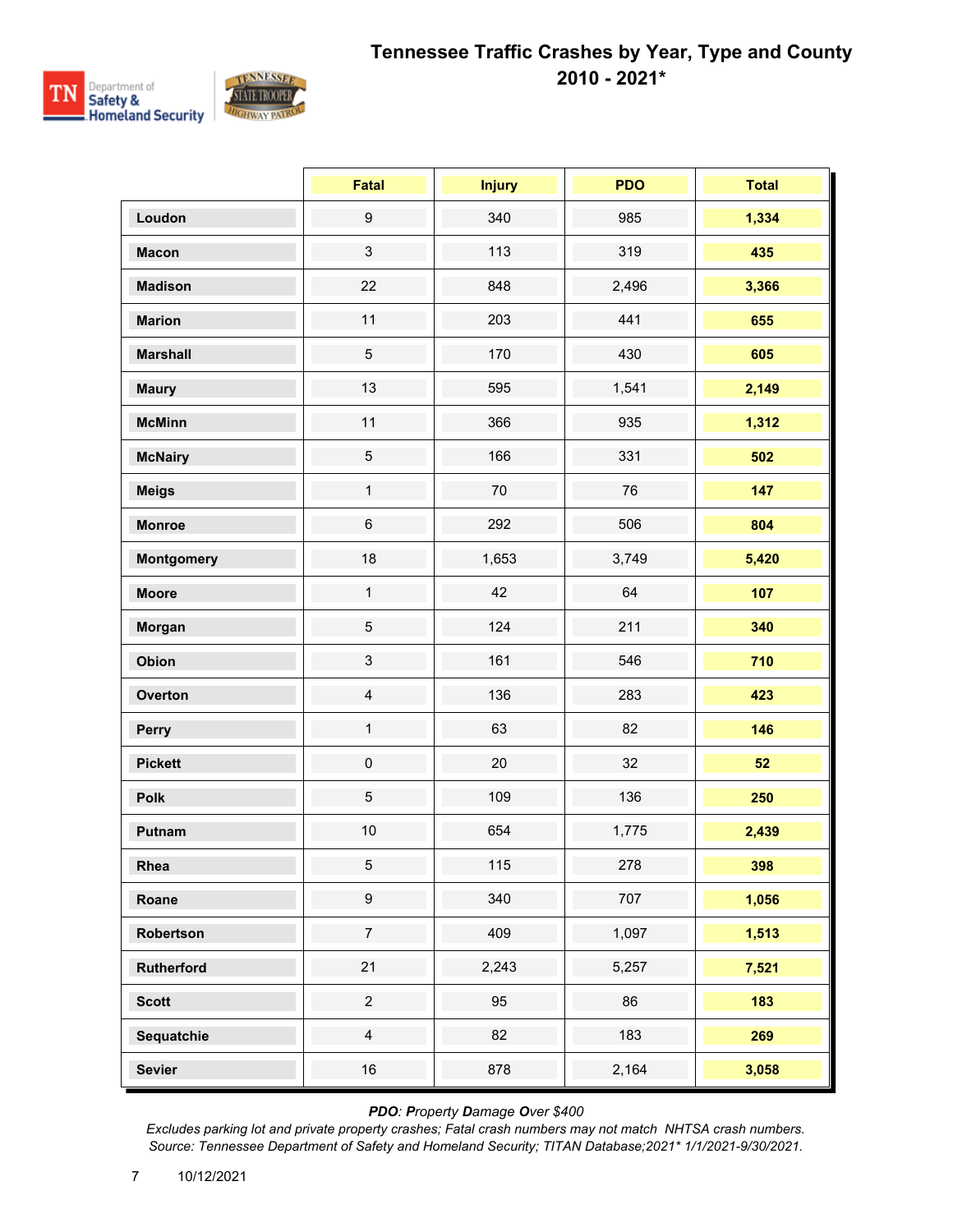

|                   | <b>Fatal</b>   | <b>Injury</b> | <b>PDO</b> | <b>Total</b> |
|-------------------|----------------|---------------|------------|--------------|
| <b>Shelby</b>     | 88             | 7,588         | 21,378     | 29,054       |
| <b>Smith</b>      | $\mathbf{3}$   | 141           | 387        | 531          |
| <b>Stewart</b>    | $\overline{2}$ | 80            | 129        | 211          |
| <b>Sullivan</b>   | 15             | 1,240         | 2,785      | 4,040        |
| <b>Sumner</b>     | 20             | 921           | 2,326      | 3,267        |
| <b>Tipton</b>     | $\mathbf{3}$   | 346           | 706        | 1,055        |
| <b>Trousdale</b>  | $\overline{4}$ | 54            | 133        | 191          |
| <b>Unicoi</b>     | $\overline{2}$ | 75            | 232        | 309          |
| <b>Union</b>      | $\overline{2}$ | 99            | 145        | 246          |
| VanBuren          | $\mathbf{3}$   | 33            | 83         | 119          |
| Warren            | $\overline{7}$ | 237           | 664        | 908          |
| Washington        | 8              | 665           | 3,094      | 3,767        |
| Wayne             | $\overline{4}$ | 74            | 185        | 263          |
| Weakley           | 10             | 194           | 351        | 555          |
| White             | $\overline{4}$ | 130           | 362        | 496          |
| Williamson        | 8              | 1,021         | 2,606      | 3,635        |
| Wilson            | 17             | 765           | 1,813      | 2,595        |
| <b>Total 2011</b> | 884            | 47,015        | 120,467    | 168,366      |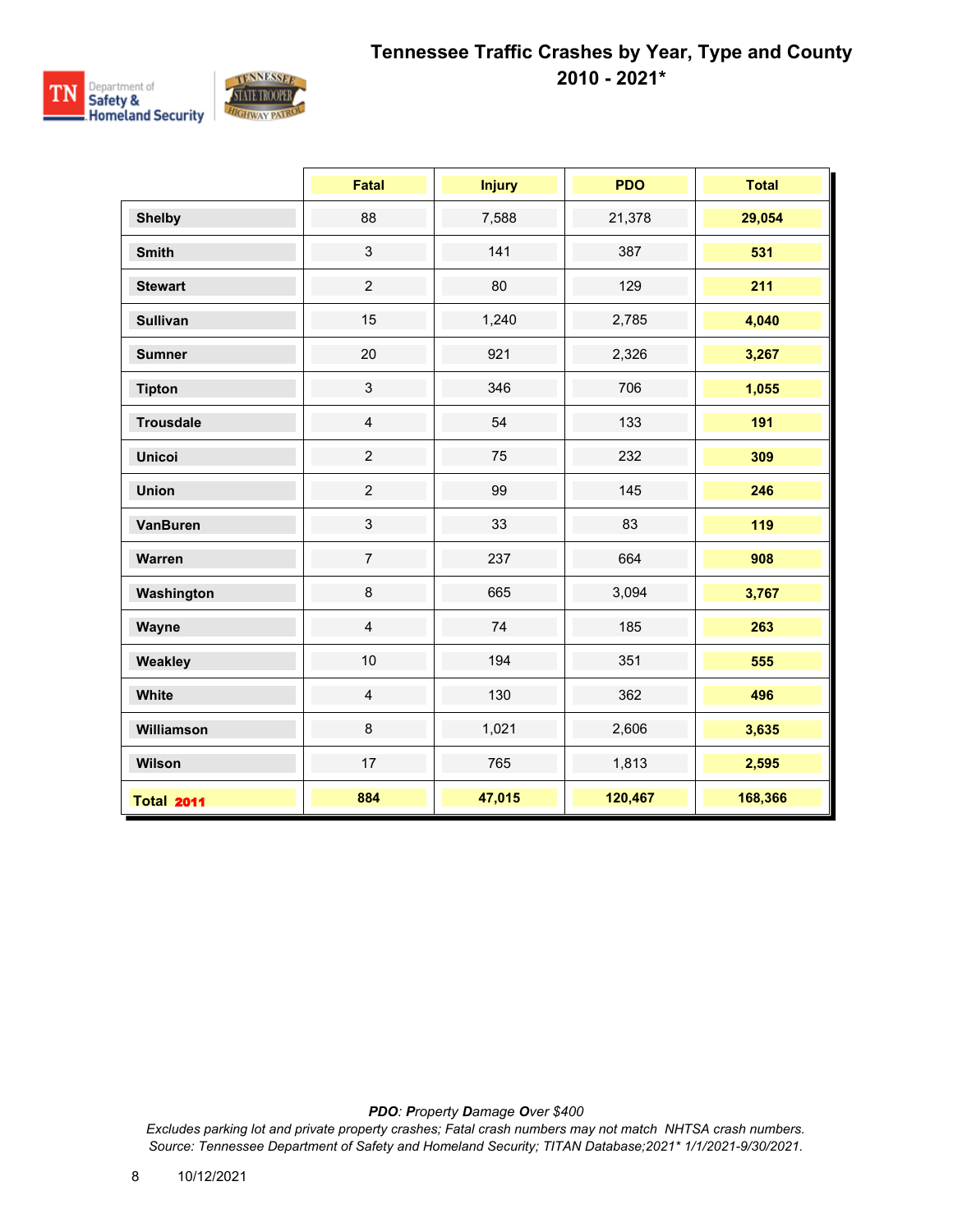

| 2012              | <b>Fatal</b>              | <b>Injury</b> | <b>PDO</b> | <b>Total</b> |
|-------------------|---------------------------|---------------|------------|--------------|
| <b>Anderson</b>   | 13                        | 461           | 1,324      | 1,798        |
| <b>Bedford</b>    | $\,6\,$                   | 309           | 672        | 987          |
| <b>Benton</b>     | $\boldsymbol{7}$          | 105           | 207        | 319          |
| <b>Bledsoe</b>    | $\ensuremath{\mathsf{3}}$ | 42            | 41         | 86           |
| <b>Blount</b>     | 23                        | 842           | 2,366      | 3,231        |
| <b>Bradley</b>    | 22                        | 662           | 2,337      | 3,021        |
| Campbell          | 13                        | 281           | 719        | 1,013        |
| Cannon            | $\overline{4}$            | 63            | 182        | 249          |
| Carroll           | $\overline{c}$            | 143           | 294        | 439          |
| <b>Carter</b>     | $\overline{7}$            | 338           | 877        | 1,222        |
| Cheatham          | $\ensuremath{\mathsf{3}}$ | 247           | 592        | 842          |
| <b>Chester</b>    | $\overline{c}$            | 99            | 234        | 335          |
| Claiborne         | $\overline{4}$            | 132           | 325        | 461          |
| Clay              | $\overline{2}$            | 53            | 65         | 120          |
| Cocke             | 13                        | 310           | 683        | 1,006        |
| Coffee            | $10$                      | 414           | 923        | 1,347        |
| <b>Crockett</b>   | $\overline{4}$            | 66            | 127        | 197          |
| <b>Cumberland</b> | $14$                      | 408           | 1,038      | 1,460        |
| <b>Davidson</b>   | 63                        | 7,127         | 15,516     | 22,706       |
| <b>Decatur</b>    | $\mathfrak{S}$            | 69            | 211        | 283          |
| <b>DeKalb</b>     | $\mathfrak{S}$            | 105           | 237        | 345          |
| <b>Dickson</b>    | 13                        | 358           | 926        | 1,297        |
| <b>Dyer</b>       | $\sqrt{5}$                | 235           | 541        | 781          |
| <b>Fayette</b>    | $\overline{4}$            | 163           | 344        | 511          |
| <b>Fentress</b>   | $\,6\,$                   | 128           | 157        | 291          |
| <b>Franklin</b>   | 12                        | 226           | 469        | 707          |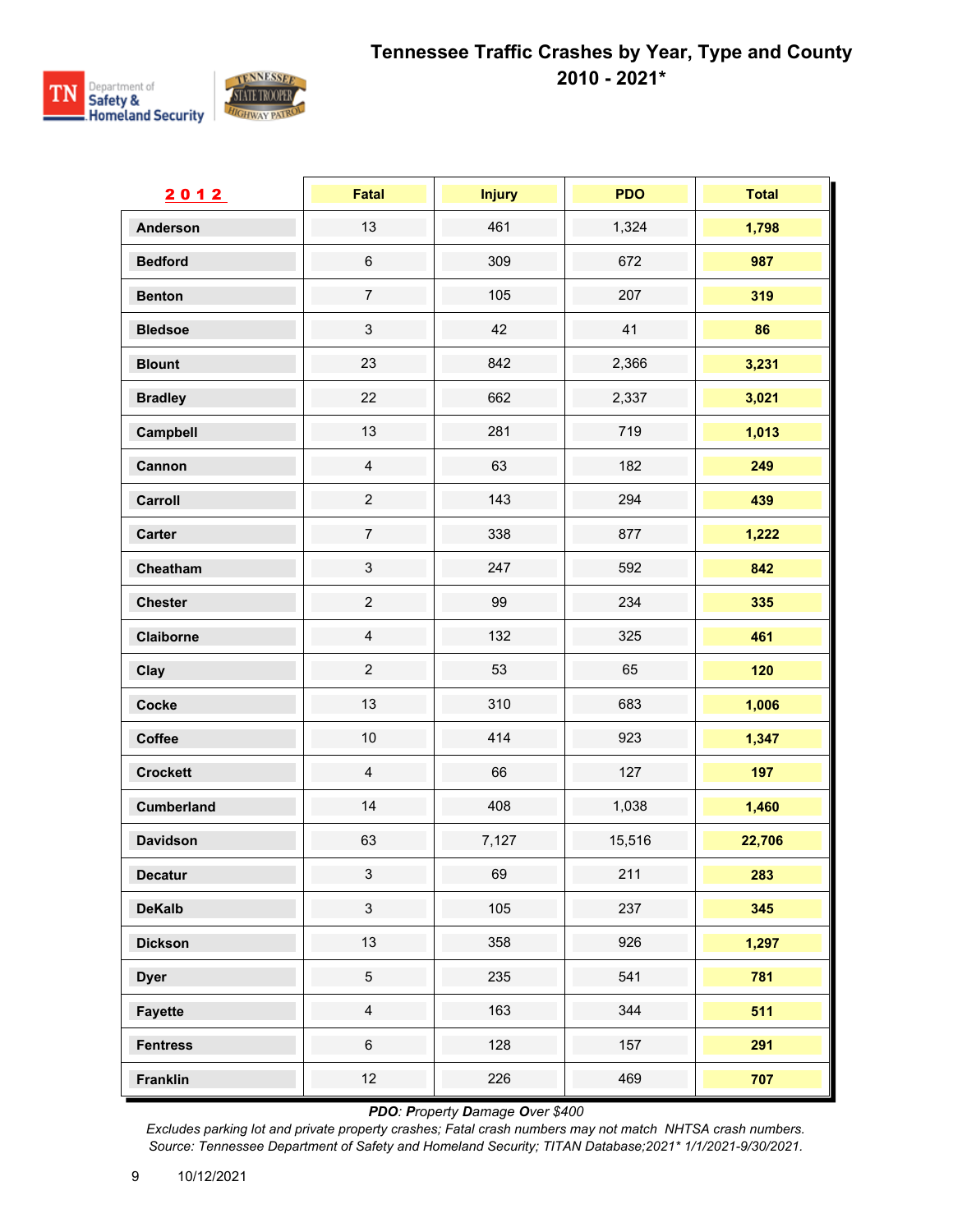

|                  | Fatal            | <b>Injury</b> | <b>PDO</b> | <b>Total</b> |
|------------------|------------------|---------------|------------|--------------|
| Gibson           | 10               | 278           | 565        | 853          |
| <b>Giles</b>     | $\,6$            | 238           | 576        | 820          |
| Grainger         | $\boldsymbol{9}$ | 133           | 224        | 366          |
| Greene           | 15               | 538           | 1,319      | 1,872        |
| <b>Grundy</b>    | $\sqrt{3}$       | 98            | 171        | 272          |
| Hamblen          | 10               | 349           | 1,198      | 1,557        |
| <b>Hamilton</b>  | 35               | 2,925         | 9,887      | 12,847       |
| <b>Hancock</b>   | $\overline{c}$   | $30\,$        | 80         | $112$        |
| Hardeman         | $\,6\,$          | 152           | 194        | 352          |
| <b>Hardin</b>    | $\,6\,$          | 175           | 492        | 673          |
| <b>Hawkins</b>   | $\overline{7}$   | 267           | 734        | 1,008        |
| Haywood          | $\bf 8$          | 109           | 309        | 426          |
| Henderson        | 12               | 193           | 566        | 771          |
| Henry            | $\,6$            | 188           | 263        | 457          |
| <b>Hickman</b>   | $\overline{4}$   | 168           | 296        | 468          |
| Houston          | $\sqrt{3}$       | 51            | 67         | $121$        |
| <b>Humphreys</b> | $\overline{5}$   | 154           | 223        | 382          |
| <b>Jackson</b>   | $\sqrt{5}$       | 48            | 118        | 171          |
| <b>Jefferson</b> | 14               | 318           | 726        | 1,058        |
| Johnson          | $\overline{2}$   | 85            | 308        | 395          |
| Knox             | 48               | 3,114         | 9,557      | 12,719       |
| Lake             | $\pmb{0}$        | 20            | 31         | 51           |
| Lauderdale       | 12               | 129           | 251        | 392          |
| Lawrence         | 14               | 268           | 563        | 845          |
| Lewis            | $\mathbf{1}$     | 51            | 127        | 179          |
| Lincoln          | $\overline{7}$   | 218           | 565        | 790          |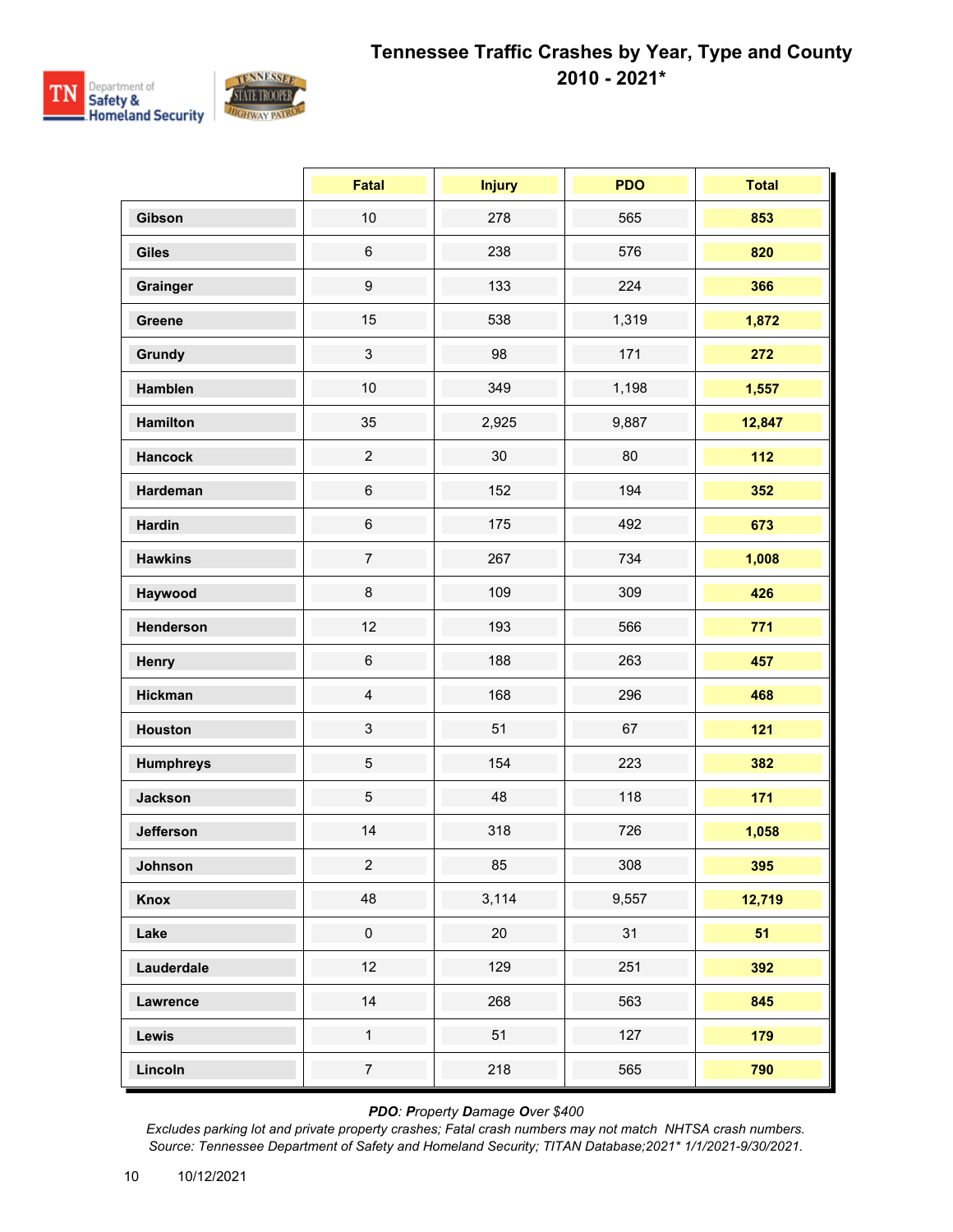

|                   | Fatal            | <b>Injury</b> | <b>PDO</b> | <b>Total</b> |
|-------------------|------------------|---------------|------------|--------------|
| Loudon            | $\overline{4}$   | 302           | 938        | 1,244        |
| <b>Macon</b>      | $\overline{7}$   | 126           | 309        | 442          |
| <b>Madison</b>    | 15               | 928           | 2,442      | 3,385        |
| <b>Marion</b>     | $\boldsymbol{9}$ | 200           | 432        | 641          |
| <b>Marshall</b>   | $\mathfrak{S}$   | 185           | 420        | 608          |
| <b>Maury</b>      | 8                | 612           | 1,681      | 2,301        |
| <b>McMinn</b>     | 14               | 480           | 984        | 1,478        |
| <b>McNairy</b>    | 12               | 157           | 362        | 531          |
| <b>Meigs</b>      | $\boldsymbol{7}$ | 59            | 87         | 153          |
| <b>Monroe</b>     | 8                | 319           | 581        | 908          |
| <b>Montgomery</b> | 23               | 1,548         | 3,510      | 5,081        |
| <b>Moore</b>      | $\mathbf{1}$     | 34            | 61         | 96           |
| Morgan            | $\mathbf{1}$     | 105           | 157        | 263          |
| Obion             | 10               | 174           | 423        | 607          |
| Overton           | $\,6$            | 158           | 290        | 454          |
| Perry             | $\mathbf{1}$     | 65            | 69         | 135          |
| <b>Pickett</b>    | $\overline{c}$   | 20            | 52         | 74           |
| Polk              | $\,$ 5 $\,$      | 95            | 149        | 249          |
| Putnam            | $\boldsymbol{7}$ | 665           | 1,663      | 2,335        |
| Rhea              | $\overline{4}$   | 169           | 328        | 501          |
| Roane             | $10\,$           | 357           | 837        | 1,204        |
| Robertson         | 12               | 456           | 1,107      | 1,575        |
| <b>Rutherford</b> | 28               | 2,456         | 5,692      | 8,176        |
| <b>Scott</b>      | $\mathbf{3}$     | 66            | 115        | 184          |
| Sequatchie        | $\overline{2}$   | 80            | 182        | 264          |
| <b>Sevier</b>     | 20               | 852           | 2,211      | 3,083        |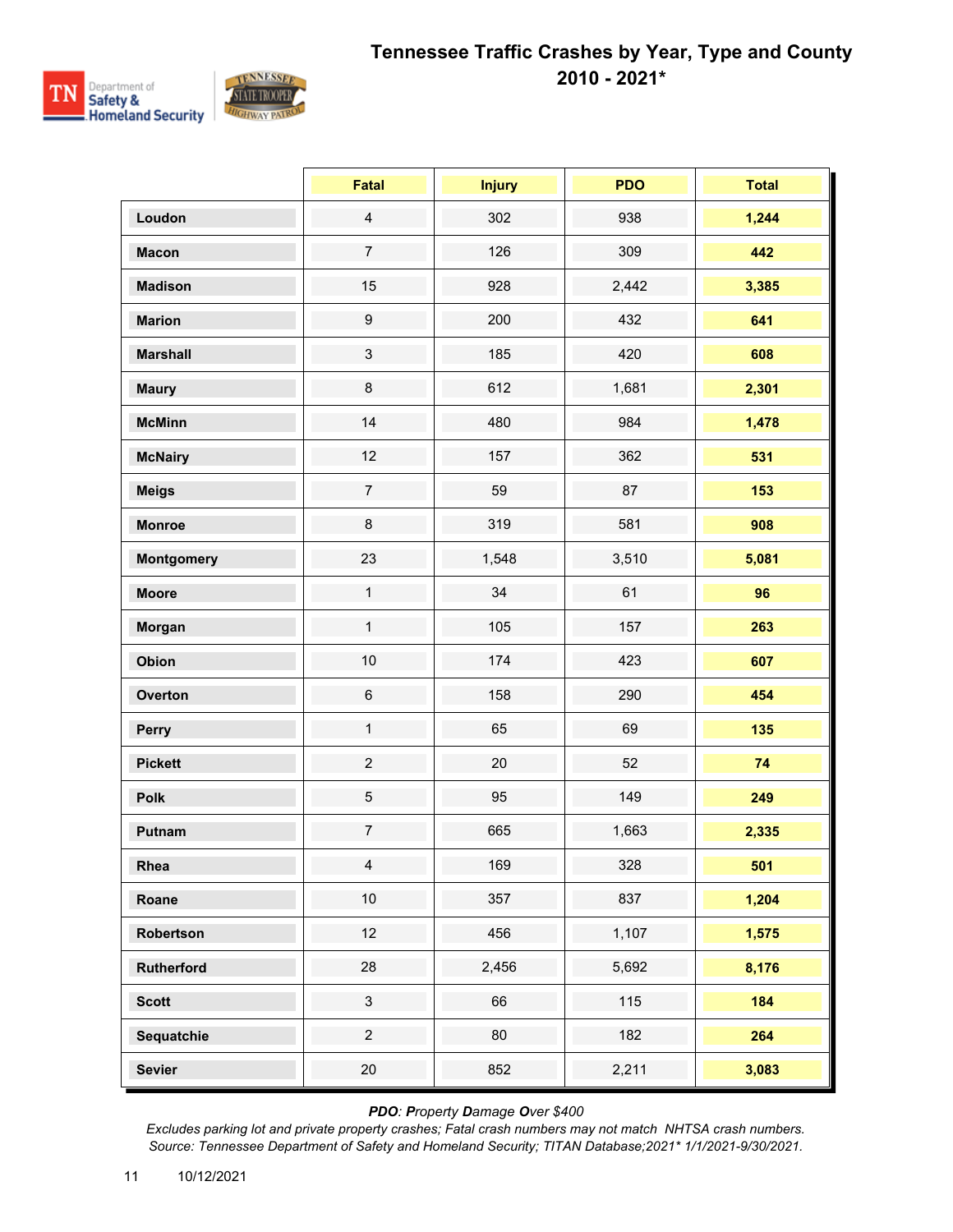

|                   | <b>Fatal</b>   | <b>Injury</b> | <b>PDO</b> | <b>Total</b> |
|-------------------|----------------|---------------|------------|--------------|
| <b>Shelby</b>     | 83             | 7,341         | 21,716     | 29,140       |
| <b>Smith</b>      | $\mathfrak{S}$ | 137           | 373        | 513          |
| <b>Stewart</b>    | $\overline{5}$ | 81            | 119        | 205          |
| <b>Sullivan</b>   | 29             | 1,193         | 2,890      | 4,112        |
| <b>Sumner</b>     | 21             | 977           | 2,416      | 3,414        |
| <b>Tipton</b>     | $\overline{7}$ | 292           | 711        | 1,010        |
| <b>Trousdale</b>  | $\overline{4}$ | 65            | 157        | 226          |
| <b>Unicoi</b>     | $\mathfrak{S}$ | 109           | 242        | 354          |
| <b>Union</b>      | $\mathfrak{S}$ | 119           | 140        | 262          |
| <b>VanBuren</b>   | $\pmb{0}$      | 40            | 98         | 138          |
| Warren            | 8              | 236           | 689        | 933          |
| Washington        | 10             | 683           | 3,107      | 3,800        |
| Wayne             | $\mathbf{1}$   | 85            | 181        | 267          |
| Weakley           | $\overline{7}$ | 159           | 324        | 490          |
| White             | $6\phantom{a}$ | 141           | 376        | 523          |
| Williamson        | 10             | 1,030         | 2,890      | 3,930        |
| Wilson            | 11             | 807           | 1,875      | 2,693        |
| <b>Total 2012</b> | 944            | 47,846        | 124,203    | 172,993      |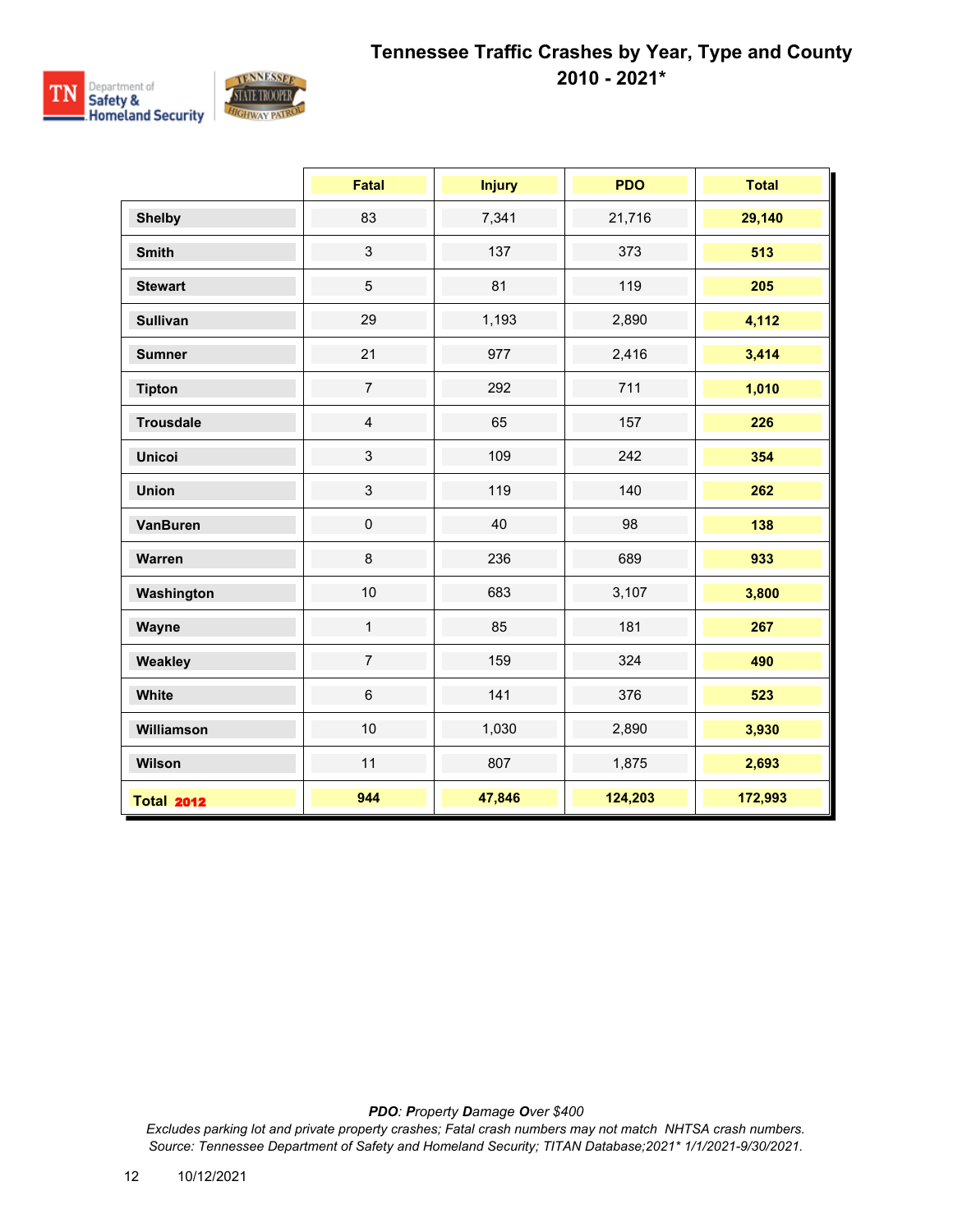

| 2013              | Fatal                     | <b>Injury</b> | <b>PDO</b> | <b>Total</b> |
|-------------------|---------------------------|---------------|------------|--------------|
| <b>Anderson</b>   | 10                        | 445           | 1,314      | 1,769        |
| <b>Bedford</b>    | 13                        | 287           | 687        | 987          |
| <b>Benton</b>     | 10                        | 94            | 200        | 304          |
| <b>Bledsoe</b>    | $\pmb{0}$                 | 31            | 49         | 80           |
| <b>Blount</b>     | 24                        | 734           | 2,223      | 2,981        |
| <b>Bradley</b>    | $\boldsymbol{9}$          | 608           | 2,278      | 2,895        |
| Campbell          | $\boldsymbol{9}$          | 269           | 617        | 895          |
| Cannon            | $\ensuremath{\mathsf{3}}$ | 72            | 190        | 265          |
| Carroll           | $\boldsymbol{9}$          | 116           | 267        | 392          |
| <b>Carter</b>     | $\,6\,$                   | 267           | 931        | 1,204        |
| Cheatham          | $\overline{4}$            | 231           | 577        | 812          |
| <b>Chester</b>    | $\overline{c}$            | 92            | 226        | 320          |
| Claiborne         | $\,6$                     | 132           | 302        | 440          |
| Clay              | $\overline{c}$            | 32            | 91         | 125          |
| Cocke             | $\boldsymbol{7}$          | 233           | 665        | 905          |
| Coffee            | 10                        | 338           | 973        | 1,321        |
| <b>Crockett</b>   | $\mathfrak{S}$            | 74            | 142        | 219          |
| <b>Cumberland</b> | 11                        | 359           | 1,052      | 1,422        |
| <b>Davidson</b>   | 66                        | 7,415         | 16,946     | 24,427       |
| <b>Decatur</b>    | $\overline{c}$            | 65            | 171        | 238          |
| <b>DeKalb</b>     | $\,6$                     | 120           | 242        | 368          |
| <b>Dickson</b>    | $10$                      | 364           | 885        | 1,259        |
| <b>Dyer</b>       | $\boldsymbol{7}$          | 256           | 523        | 786          |
| <b>Fayette</b>    | $\sqrt{3}$                | 193           | 371        | 567          |
| <b>Fentress</b>   | $\overline{4}$            | 96            | 170        | 270          |
| <b>Franklin</b>   | $\,6\,$                   | 221           | 579        | 806          |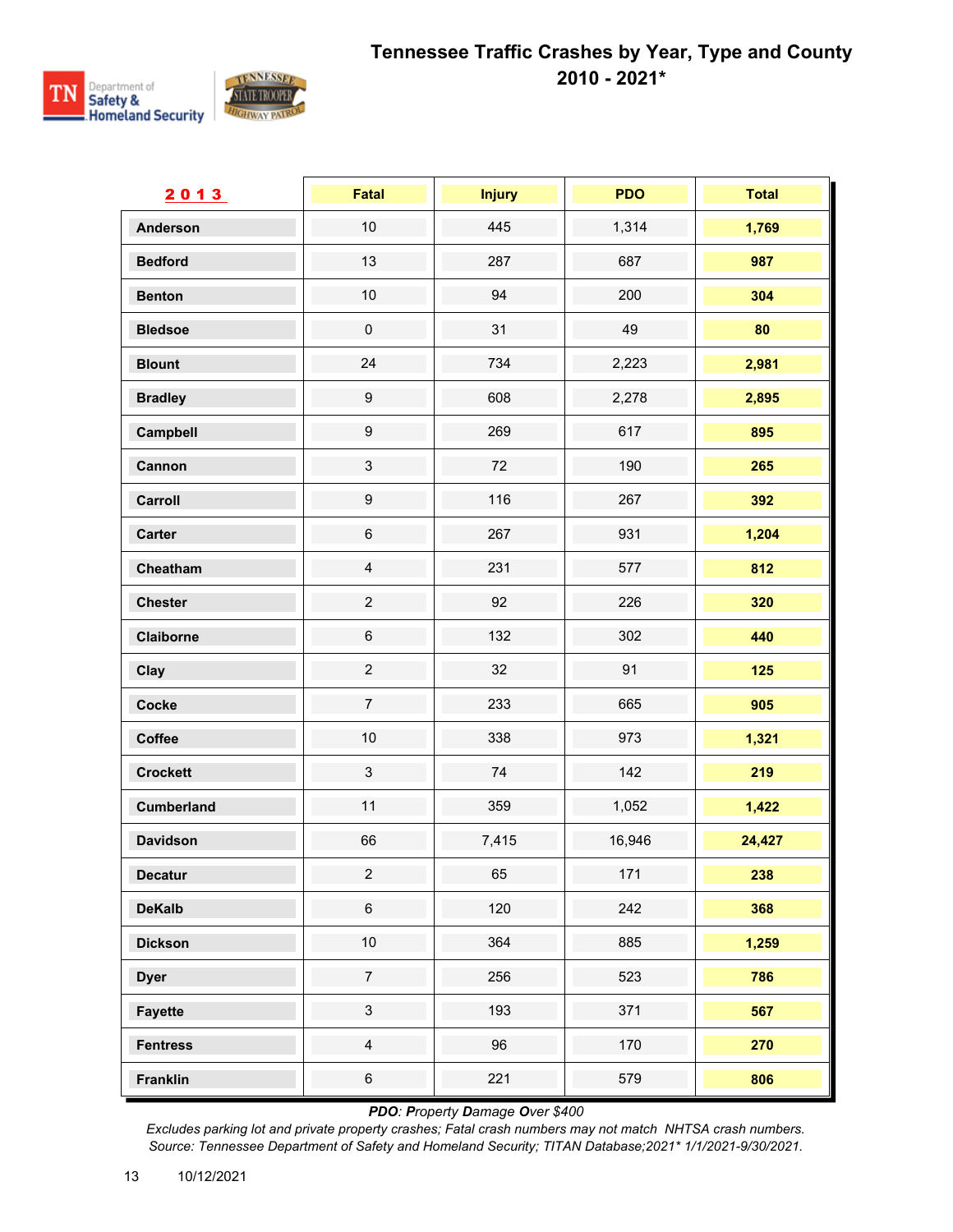

|                  | <b>Fatal</b>     | <b>Injury</b> | <b>PDO</b> | <b>Total</b> |
|------------------|------------------|---------------|------------|--------------|
| Gibson           | $\bf 8$          | 219           | 545        | 772          |
| <b>Giles</b>     | $\boldsymbol{9}$ | 217           | 577        | 803          |
| Grainger         | 3                | 114           | 196        | 313          |
| Greene           | 14               | 504           | 1,289      | 1,807        |
| Grundy           | $\boldsymbol{9}$ | 101           | 182        | 292          |
| Hamblen          | $\boldsymbol{9}$ | 337           | 1,121      | 1,467        |
| <b>Hamilton</b>  | 43               | 2,651         | 10,087     | 12,781       |
| <b>Hancock</b>   | $\mathbf{1}$     | 36            | 105        | 142          |
| Hardeman         | 5                | 136           | 219        | 360          |
| <b>Hardin</b>    | $\overline{4}$   | 181           | 475        | 660          |
| <b>Hawkins</b>   | $\overline{7}$   | 323           | 766        | 1,096        |
| Haywood          | $\boldsymbol{9}$ | 123           | 365        | 497          |
| Henderson        | $\,6\,$          | 206           | 507        | 719          |
| Henry            | $\overline{4}$   | 169           | 241        | 414          |
| <b>Hickman</b>   | $\overline{7}$   | 157           | 331        | 495          |
| <b>Houston</b>   | 5                | 36            | 45         | 86           |
| <b>Humphreys</b> | $\,6$            | 120           | 297        | 423          |
| <b>Jackson</b>   | $\overline{c}$   | 45            | 110        | 157          |
| <b>Jefferson</b> | $\boldsymbol{9}$ | 278           | 821        | 1,108        |
| Johnson          | 5 <sub>5</sub>   | 89            | 337        | 431          |
| Knox             | 55               | 2,916         | 9,421      | 12,392       |
| Lake             | $\mathbf{1}$     | 18            | 33         | 52           |
| Lauderdale       | 5                | 124           | 207        | 336          |
| Lawrence         | $\mathfrak{S}$   | 216           | 518        | 737          |
| Lewis            | $\pmb{0}$        | 55            | 114        | 169          |
| Lincoln          | $\overline{7}$   | 209           | 569        | 785          |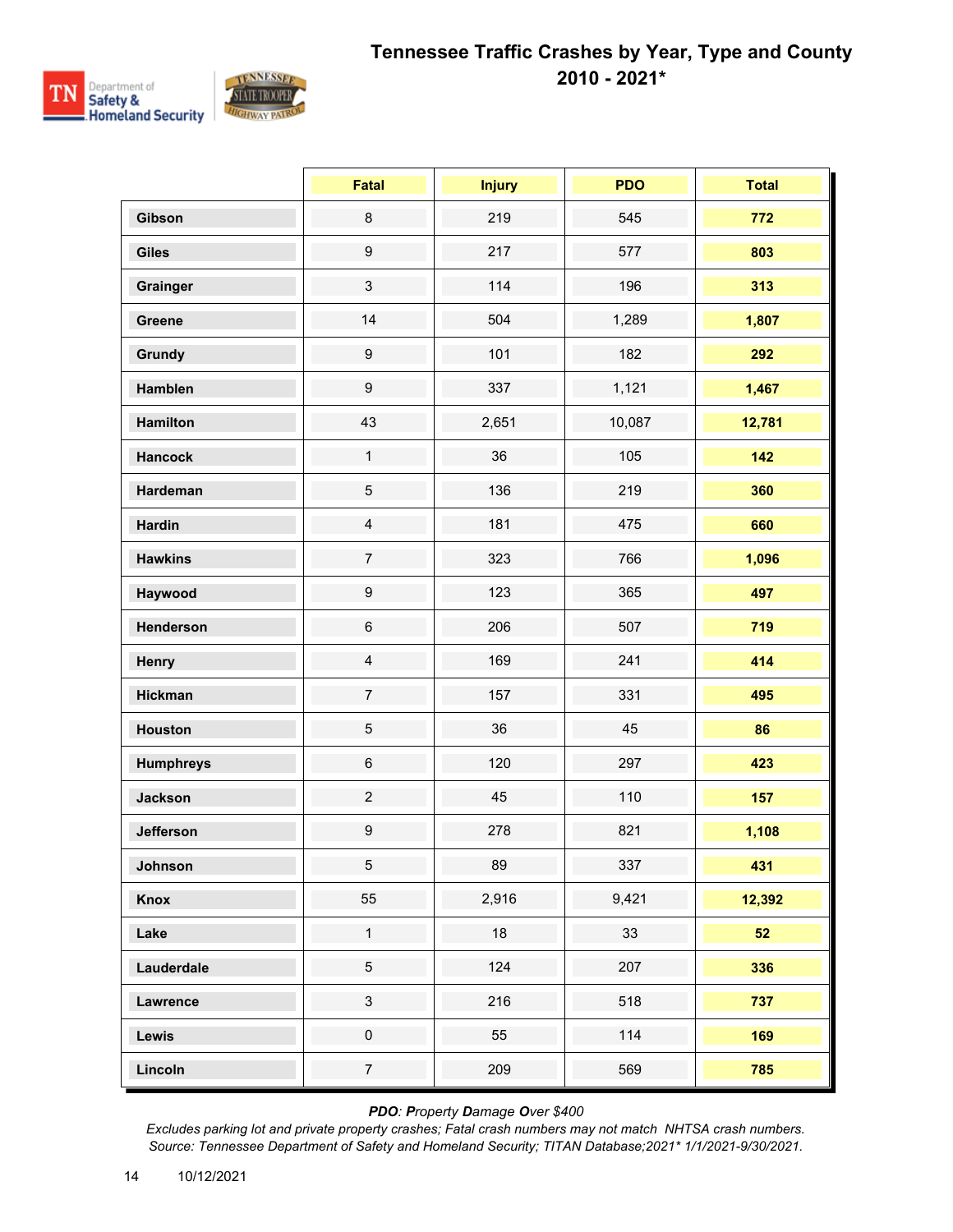

|                   | <b>Fatal</b>              | <b>Injury</b> | <b>PDO</b> | <b>Total</b> |
|-------------------|---------------------------|---------------|------------|--------------|
| Loudon            | $\overline{7}$            | 291           | 931        | 1,229        |
| <b>Macon</b>      | $\overline{7}$            | 134           | 291        | 432          |
| <b>Madison</b>    | 15                        | 807           | 2,452      | 3,274        |
| <b>Marion</b>     | $\sqrt{5}$                | 183           | 407        | 595          |
| <b>Marshall</b>   | 8                         | 194           | 460        | 662          |
| <b>Maury</b>      | 16                        | 647           | 1,723      | 2,386        |
| <b>McMinn</b>     | $\overline{4}$            | 357           | 881        | 1,242        |
| <b>McNairy</b>    | 8                         | 146           | 342        | 496          |
| <b>Meigs</b>      | $\,6\,$                   | 63            | 121        | 190          |
| <b>Monroe</b>     | 11                        | 276           | 479        | 766          |
| <b>Montgomery</b> | 22                        | 1,444         | 3,481      | 4,947        |
| <b>Moore</b>      | $\mathbf{1}$              | 36            | 55         | 92           |
| Morgan            | $\,6$                     | 89            | 161        | 256          |
| Obion             | $\,$ 5 $\,$               | 149           | 492        | 646          |
| Overton           | $\bf 8$                   | 110           | 292        | 410          |
| Perry             | $\ensuremath{\mathsf{3}}$ | 41            | 89         | 133          |
| <b>Pickett</b>    | $\mathbf{1}$              | 20            | 49         | 70           |
| Polk              | $\overline{4}$            | 94            | 152        | 250          |
| Putnam            | $\overline{7}$            | 596           | 1,772      | 2,375        |
| Rhea              | $\overline{4}$            | 142           | 304        | 450          |
| Roane             | $10\,$                    | 329           | 816        | 1,155        |
| Robertson         | $\bf 8$                   | 420           | 1,190      | 1,618        |
| Rutherford        | 26                        | 2,531         | 5,959      | 8,516        |
| <b>Scott</b>      | $\overline{a}$            | 84            | 240        | 326          |
| Sequatchie        | $\mathbf{1}$              | 76            | 124        | 201          |
| <b>Sevier</b>     | 13                        | 780           | 2,091      | 2,884        |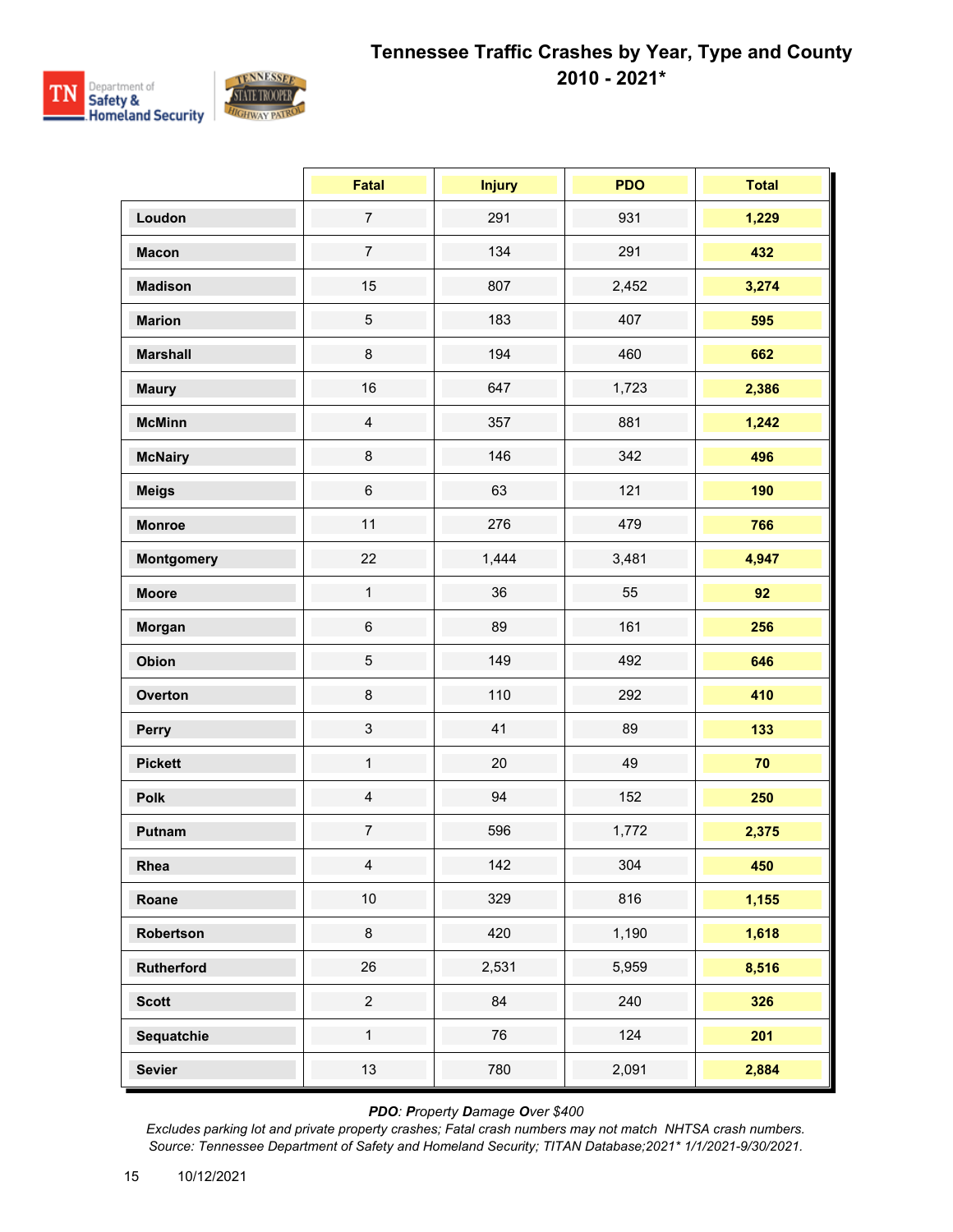

|                   | <b>Fatal</b>   | <b>Injury</b> | <b>PDO</b> | <b>Total</b> |
|-------------------|----------------|---------------|------------|--------------|
| <b>Shelby</b>     | 99             | 7,112         | 22,360     | 29,571       |
| <b>Smith</b>      | $\overline{7}$ | 152           | 340        | 499          |
| <b>Stewart</b>    | $\mathbf{3}$   | 85            | 121        | 209          |
| <b>Sullivan</b>   | 24             | 932           | 2,815      | 3,771        |
| <b>Sumner</b>     | 12             | 920           | 2,453      | 3,385        |
| <b>Tipton</b>     | 12             | 308           | 697        | 1,017        |
| <b>Trousdale</b>  | $\mathbf{3}$   | 50            | 178        | 231          |
| <b>Unicoi</b>     | $\mathbf{3}$   | 99            | 261        | 363          |
| <b>Union</b>      | $\overline{4}$ | 77            | 147        | 228          |
| <b>VanBuren</b>   | $\pmb{0}$      | 34            | 105        | 139          |
| Warren            | 10             | 231           | 672        | 913          |
| Washington        | 12             | 631           | 2,978      | 3,621        |
| Wayne             | $\mathfrak{S}$ | 85            | 226        | 314          |
| Weakley           | $\bf 8$        | 165           | 362        | 535          |
| White             | $\overline{7}$ | 113           | 382        | 502          |
| Williamson        | 16             | 1,040         | 3,504      | 4,560        |
| Wilson            | 19             | 810           | 1,876      | 2,705        |
| <b>Total 2013</b> | 928            | 45,607        | 126,980    | 173,515      |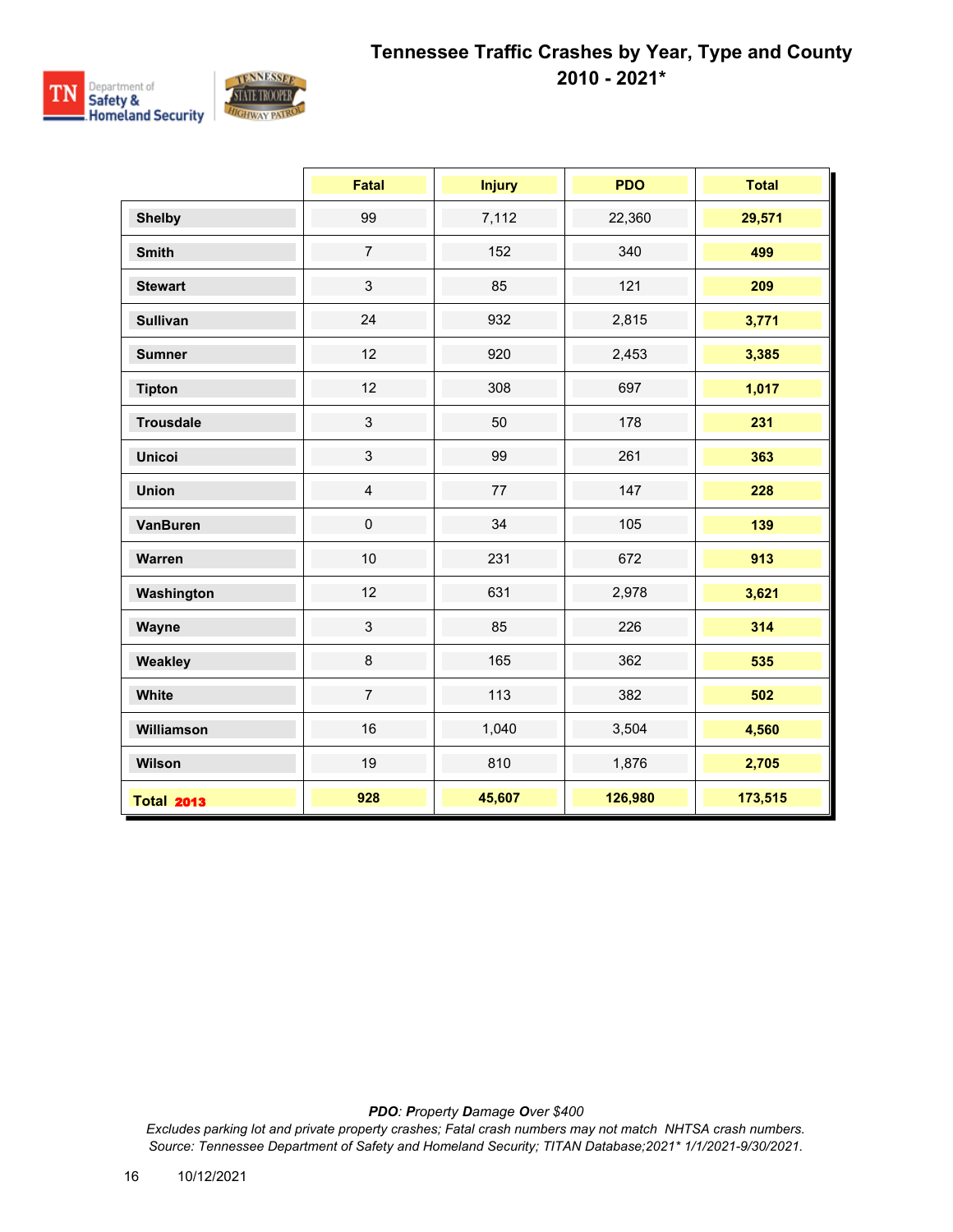

| 2014              | Fatal                     | <b>Injury</b> | <b>PDO</b> | <b>Total</b> |
|-------------------|---------------------------|---------------|------------|--------------|
| <b>Anderson</b>   | 16                        | 446           | 1,288      | 1,750        |
| <b>Bedford</b>    | $\boldsymbol{7}$          | 258           | 761        | 1,026        |
| <b>Benton</b>     | $\,$ 5 $\,$               | 100           | 224        | 329          |
| <b>Bledsoe</b>    | $\pmb{0}$                 | 33            | 30         | 63           |
| <b>Blount</b>     | 24                        | 677           | 2,242      | 2,943        |
| <b>Bradley</b>    | $\bf 8$                   | 576           | 2,385      | 2,969        |
| Campbell          | $\boldsymbol{9}$          | 250           | 721        | 980          |
| Cannon            | $\pmb{0}$                 | 85            | 203        | 288          |
| Carroll           | $\bf 8$                   | 116           | 258        | 382          |
| <b>Carter</b>     | $\ensuremath{\mathsf{3}}$ | 264           | 847        | 1,114        |
| Cheatham          | $\overline{7}$            | 212           | 608        | 827          |
| <b>Chester</b>    | $\sqrt{3}$                | 85            | 233        | 321          |
| Claiborne         | $\boldsymbol{9}$          | 147           | 292        | 448          |
| Clay              | $\mathbf{1}$              | 34            | 96         | 131          |
| Cocke             | $\,6$                     | 224           | 780        | 1,010        |
| Coffee            | 11                        | 348           | 955        | 1,314        |
| <b>Crockett</b>   | $\sqrt{2}$                | $70\,$        | 171        | 243          |
| <b>Cumberland</b> | $\boldsymbol{9}$          | 359           | 1,045      | 1,413        |
| <b>Davidson</b>   | 60                        | 7,667         | 18,476     | 26,203       |
| <b>Decatur</b>    | $\overline{4}$            | 61            | 170        | 235          |
| <b>DeKalb</b>     | $\mathfrak{S}$            | 132           | 258        | 393          |
| <b>Dickson</b>    | $\,6$                     | 328           | 948        | 1,282        |
| <b>Dyer</b>       | $\,6\,$                   | 238           | 601        | 845          |
| <b>Fayette</b>    | $\,6$                     | 168           | 369        | 543          |
| <b>Fentress</b>   | $\overline{4}$            | 103           | 193        | 300          |
| <b>Franklin</b>   | $\overline{5}$            | 221           | 527        | 753          |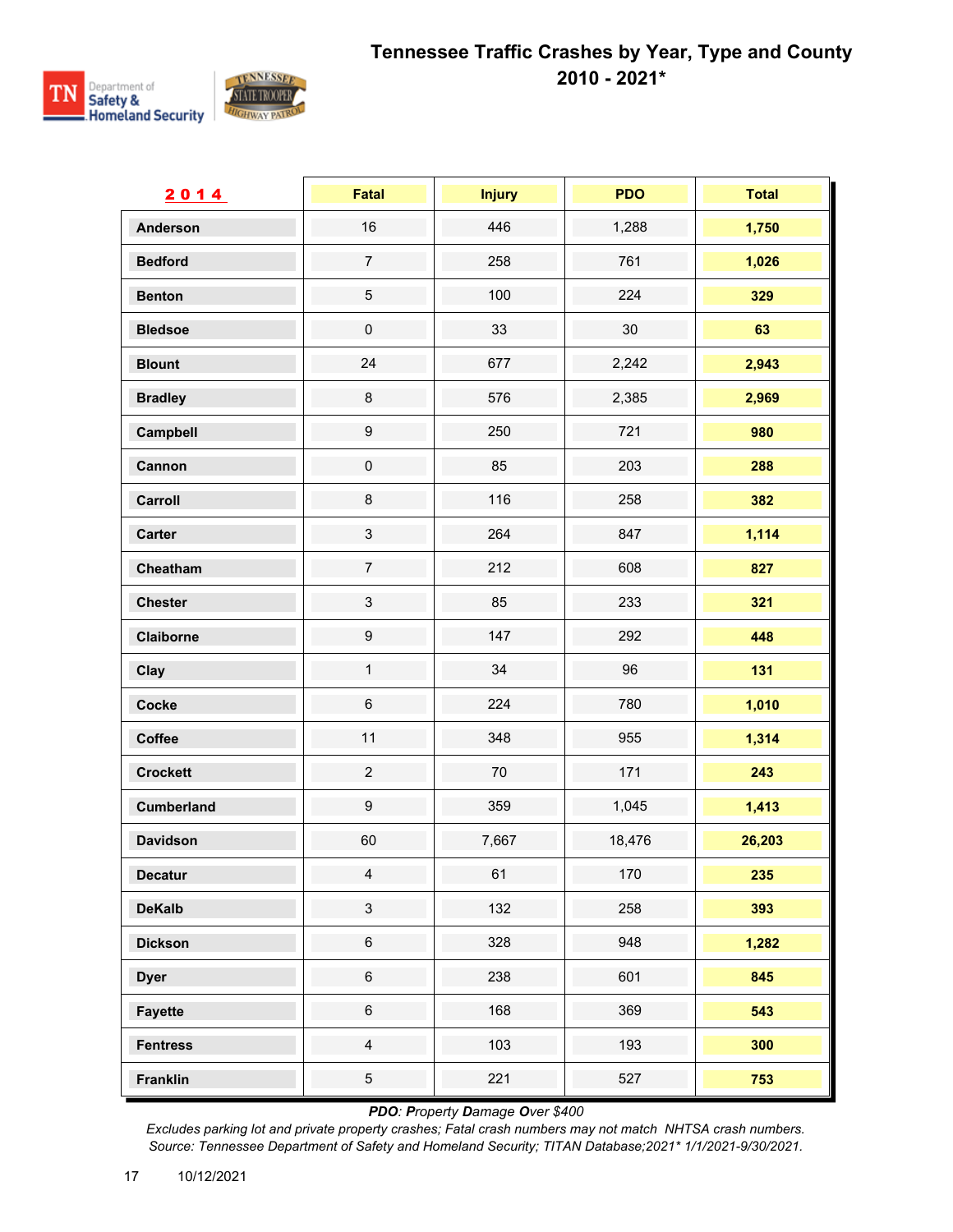

|                  | Fatal            | <b>Injury</b> | <b>PDO</b> | <b>Total</b> |
|------------------|------------------|---------------|------------|--------------|
| Gibson           | $\sqrt{5}$       | 220           | 524        | 749          |
| <b>Giles</b>     | $\bf 8$          | 196           | 604        | 808          |
| Grainger         | $\overline{7}$   | 125           | 194        | 326          |
| Greene           | 11               | 433           | 1,251      | 1,695        |
| <b>Grundy</b>    | $\overline{4}$   | 68            | 173        | 245          |
| Hamblen          | $\boldsymbol{9}$ | 305           | 1,172      | 1,486        |
| <b>Hamilton</b>  | 38               | 2,355         | 9,077      | 11,470       |
| <b>Hancock</b>   | $\overline{2}$   | 25            | 92         | 119          |
| Hardeman         | $\,$ 5 $\,$      | 137           | 360        | 502          |
| <b>Hardin</b>    | 10               | 161           | 435        | 606          |
| <b>Hawkins</b>   | 13               | 234           | 547        | 794          |
| Haywood          | $\,6\,$          | 123           | 362        | 491          |
| Henderson        | $\overline{4}$   | 194           | 590        | 788          |
| Henry            | $\overline{4}$   | 184           | 245        | 433          |
| <b>Hickman</b>   | $\sqrt{3}$       | 169           | 342        | 514          |
| Houston          | $\mathbf{1}$     | 41            | 50         | 92           |
| <b>Humphreys</b> | $\overline{4}$   | 114           | 250        | 368          |
| <b>Jackson</b>   | $\overline{4}$   | 44            | 95         | 143          |
| <b>Jefferson</b> | 11               | 293           | 763        | 1,067        |
| Johnson          | 3 <sup>1</sup>   | 80            | 275        | 358          |
| Knox             | 52               | 2,645         | 9,595      | 12,292       |
| Lake             | $\pmb{0}$        | 22            | 34         | 56           |
| Lauderdale       | $\sqrt{5}$       | 126           | 291        | 422          |
| Lawrence         | $\sqrt{5}$       | 217           | 573        | 795          |
| Lewis            | $\mathbf{1}$     | 66            | 141        | 208          |
| Lincoln          | $\,6$            | 191           | 573        | 770          |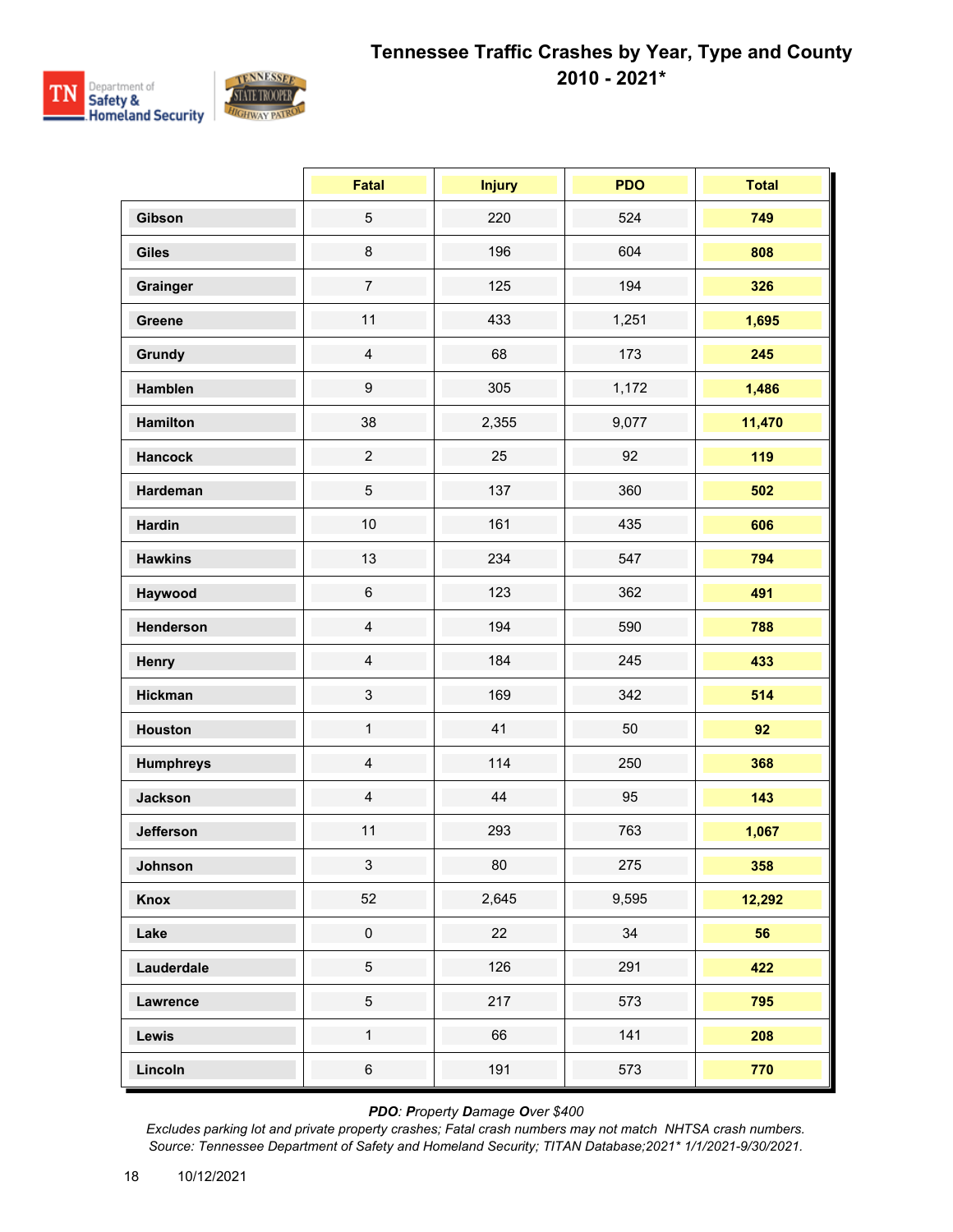

|                   | <b>Fatal</b>     | <b>Injury</b> | <b>PDO</b> | <b>Total</b> |
|-------------------|------------------|---------------|------------|--------------|
| Loudon            | 11               | 277           | 904        | 1,192        |
| <b>Macon</b>      | $\overline{4}$   | 110           | 270        | 384          |
| <b>Madison</b>    | 16               | 801           | 2,542      | 3,359        |
| <b>Marion</b>     | 11               | 178           | 398        | 587          |
| <b>Marshall</b>   | $\mathbf{1}$     | 178           | 489        | 668          |
| <b>Maury</b>      | 18               | 597           | 1,670      | 2,285        |
| <b>McMinn</b>     | 13               | 342           | 936        | 1,291        |
| <b>McNairy</b>    | $\overline{4}$   | 148           | 312        | 464          |
| <b>Meigs</b>      | 5                | 53            | 97         | 155          |
| <b>Monroe</b>     | 11               | 233           | 479        | 723          |
| <b>Montgomery</b> | 25               | 1,512         | 3,713      | 5,250        |
| <b>Moore</b>      | $\overline{2}$   | 33            | 50         | 85           |
| Morgan            | $\overline{2}$   | 80            | 99         | 181          |
| Obion             | $\overline{5}$   | 154           | 481        | 640          |
| Overton           | $\,$ 5 $\,$      | 130           | 331        | 466          |
| Perry             | $\,$ 5 $\,$      | 52            | 97         | 154          |
| <b>Pickett</b>    | $\overline{2}$   | 24            | 49         | 75           |
| Polk              | $\,6\,$          | 105           | 137        | 248          |
| Putnam            | $\overline{7}$   | 641           | 1,798      | 2,446        |
| Rhea              | $\overline{a}$   | 128           | 244        | 374          |
| Roane             | $\boldsymbol{9}$ | 311           | 822        | 1,142        |
| Robertson         | $10$             | 434           | 1,174      | 1,618        |
| Rutherford        | 34               | 2,388         | 6,538      | 8,960        |
| <b>Scott</b>      | $\mathfrak{S}$   | 88            | 156        | 247          |
| Sequatchie        | $\overline{2}$   | 63            | 127        | 192          |
| <b>Sevier</b>     | 14               | 813           | 2,195      | 3,022        |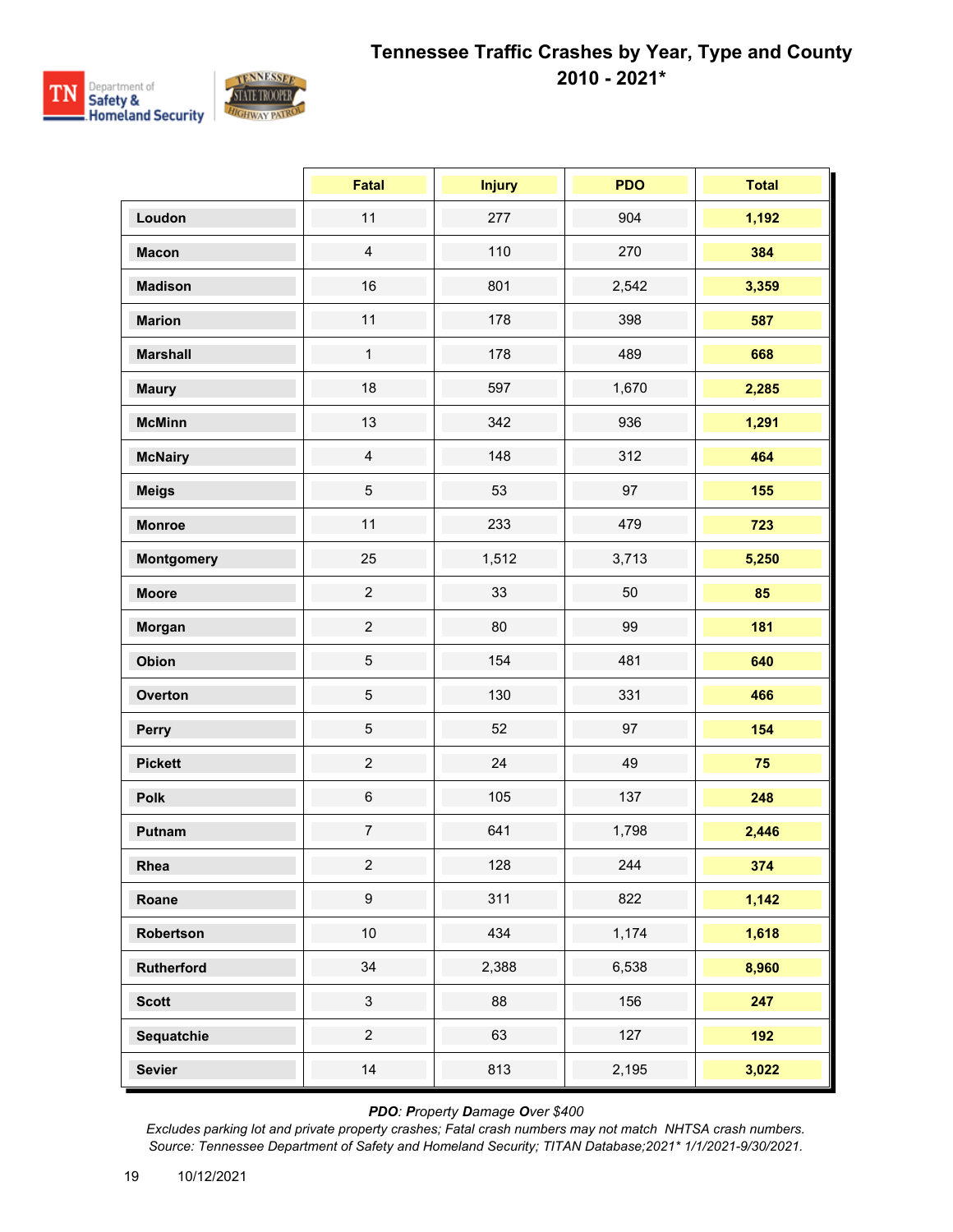

|                   | <b>Fatal</b>   | <b>Injury</b> | <b>PDO</b> | <b>Total</b> |
|-------------------|----------------|---------------|------------|--------------|
| <b>Shelby</b>     | 109            | 7,519         | 23,234     | 30,862       |
| <b>Smith</b>      | $\,8\,$        | 120           | 389        | 517          |
| <b>Stewart</b>    | $\overline{4}$ | 80            | 127        | 211          |
| <b>Sullivan</b>   | 20             | 983           | 2,870      | 3,873        |
| <b>Sumner</b>     | 11             | 985           | 2,677      | 3,673        |
| <b>Tipton</b>     | 10             | 275           | 735        | 1,020        |
| <b>Trousdale</b>  | $\overline{2}$ | 54            | 174        | 230          |
| <b>Unicoi</b>     | $\overline{5}$ | 73            | 300        | 378          |
| <b>Union</b>      | $\sqrt{5}$     | 83            | 144        | 232          |
| <b>VanBuren</b>   | $\mathbf{3}$   | 24            | 88         | 115          |
| Warren            | $\,6\,$        | 193           | 642        | 841          |
| Washington        | $\bf 8$        | 647           | 3,019      | 3,674        |
| Wayne             | $\overline{5}$ | 91            | 203        | 299          |
| Weakley           | $\mathfrak{S}$ | 151           | 371        | 525          |
| White             | $6\phantom{1}$ | 113           | 359        | 478          |
| Williamson        | 14             | 1,027         | 3,665      | 4,706        |
| Wilson            | 17             | 787           | 1,972      | 2,776        |
| <b>Total 2014</b> | 906            | 45,048        | 130,366    | 176,320      |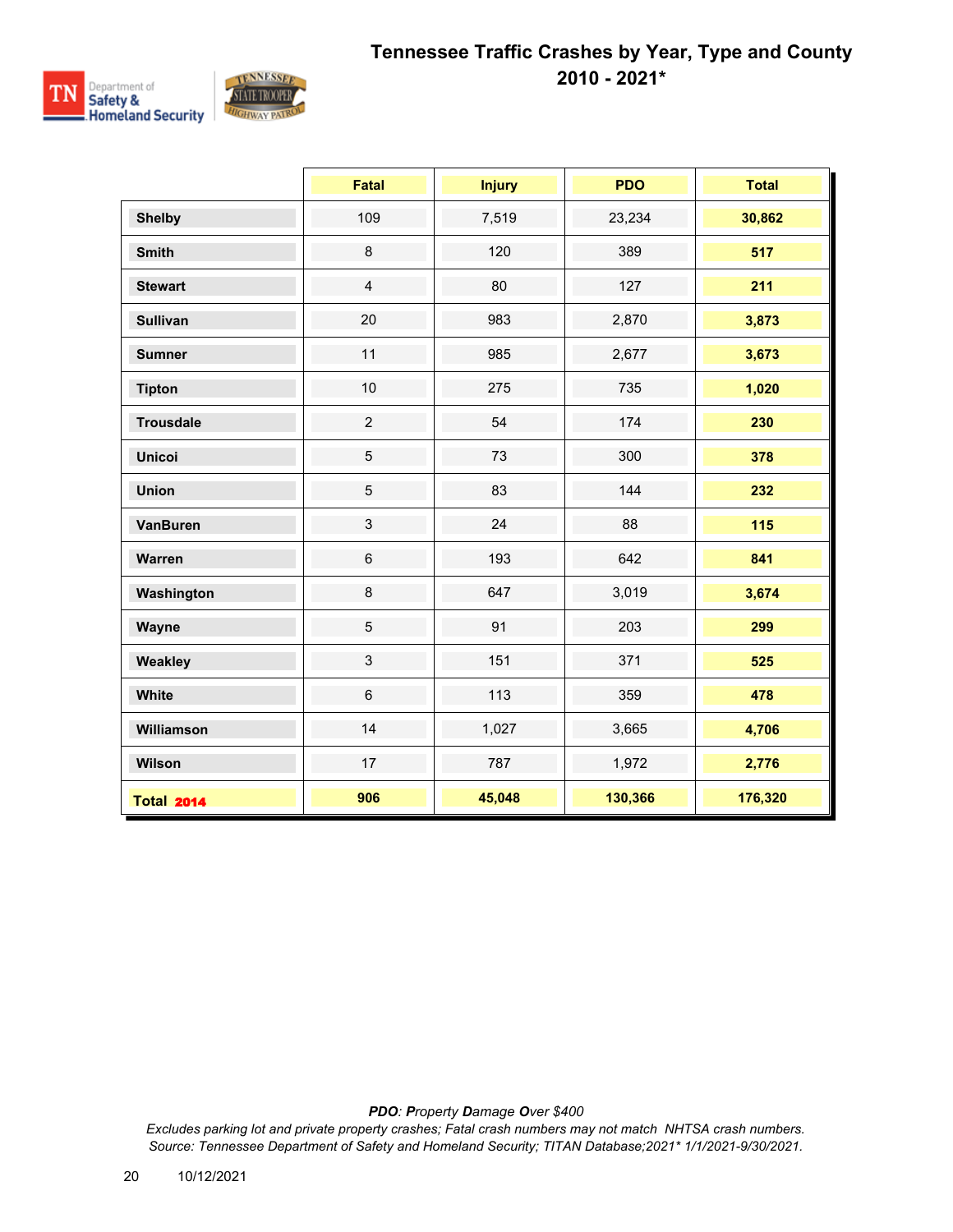

| 2015              | Fatal          | <b>Injury</b> | <b>PDO</b> | <b>Total</b> |
|-------------------|----------------|---------------|------------|--------------|
| <b>Anderson</b>   | $\overline{7}$ | 516           | 1,507      | 2,030        |
| <b>Bedford</b>    | $10$           | 273           | 843        | 1,126        |
| <b>Benton</b>     | $\,6$          | 113           | 228        | 347          |
| <b>Bledsoe</b>    | $\mathbf{1}$   | 47            | 47         | 95           |
| <b>Blount</b>     | 21             | 779           | 2,487      | 3,287        |
| <b>Bradley</b>    | 19             | 677           | 2,698      | 3,394        |
| Campbell          | 14             | 310           | 766        | 1,090        |
| Cannon            | $\,$ 5 $\,$    | 75            | 204        | 284          |
| Carroll           | $\overline{4}$ | 141           | 258        | 403          |
| <b>Carter</b>     | $\,6$          | 291           | 996        | 1,293        |
| Cheatham          | $\overline{7}$ | 202           | 673        | 882          |
| <b>Chester</b>    | $\mathbf{3}$   | 87            | 267        | 357          |
| Claiborne         | $\,$ 5 $\,$    | 159           | 282        | 446          |
| Clay              | $\mathbf{1}$   | 45            | 94         | 140          |
| Cocke             | $\bf 8$        | 313           | 781        | 1,102        |
| Coffee            | 14             | 405           | 1,104      | 1,523        |
| <b>Crockett</b>   | $\overline{2}$ | 73            | 182        | 257          |
| <b>Cumberland</b> | 15             | 354           | 1,165      | 1,534        |
| <b>Davidson</b>   | 70             | 8,433         | 22,862     | 31,365       |
| <b>Decatur</b>    | $\mathbf{1}$   | 67            | 146        | $214$        |
| <b>DeKalb</b>     | $\overline{5}$ | 149           | 303        | 457          |
| <b>Dickson</b>    | 15             | 411           | 1,173      | 1,599        |
| <b>Dyer</b>       | $\,6\,$        | 223           | 627        | 856          |
| <b>Fayette</b>    | $\mathbf{3}$   | 162           | 403        | 568          |
| <b>Fentress</b>   | $\overline{5}$ | 102           | 242        | 349          |
| Franklin          | $\overline{7}$ | 252           | 651        | 910          |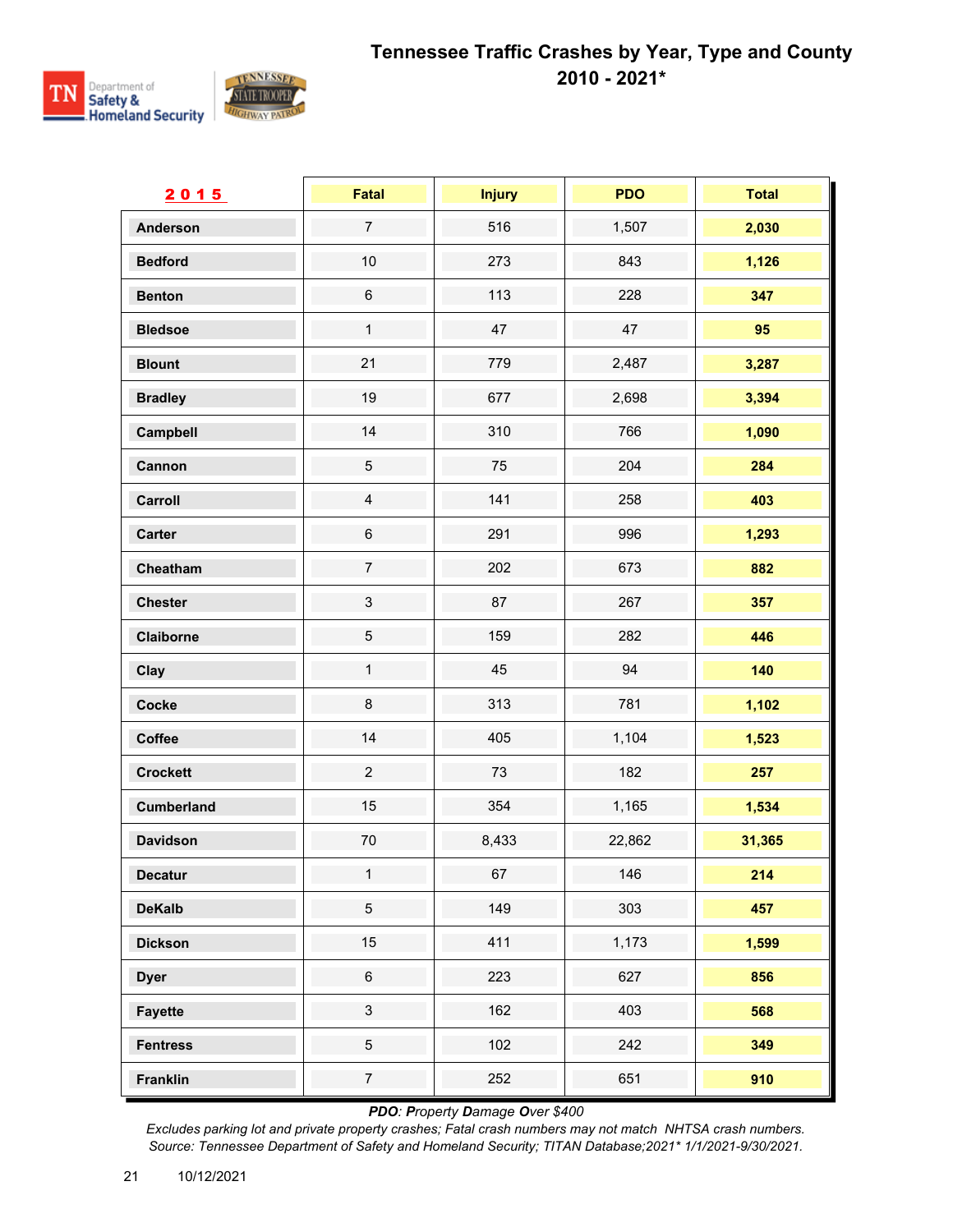

|                  | Fatal                     | <b>Injury</b> | <b>PDO</b> | <b>Total</b> |
|------------------|---------------------------|---------------|------------|--------------|
| Gibson           | $\sqrt{5}$                | 188           | 500        | 693          |
| <b>Giles</b>     | 11                        | 250           | 696        | 957          |
| Grainger         | $\,6$                     | 124           | 208        | 338          |
| Greene           | 16                        | 516           | 1,397      | 1,929        |
| <b>Grundy</b>    | $\pmb{0}$                 | 93            | 190        | 283          |
| Hamblen          | $\overline{7}$            | 307           | 1,145      | 1,459        |
| <b>Hamilton</b>  | 36                        | 2,738         | 10,182     | 12,956       |
| <b>Hancock</b>   | $\pmb{0}$                 | 33            | 81         | 114          |
| Hardeman         | $\mathbf 2$               | 148           | 367        | 517          |
| <b>Hardin</b>    | $\overline{4}$            | 173           | 509        | 686          |
| <b>Hawkins</b>   | $\boldsymbol{9}$          | 224           | 601        | 834          |
| Haywood          | 8                         | 133           | 362        | 503          |
| Henderson        | $\boldsymbol{9}$          | 201           | 645        | 855          |
| Henry            | $\boldsymbol{9}$          | 167           | 294        | 470          |
| <b>Hickman</b>   | $\overline{4}$            | 171           | 396        | 571          |
| Houston          | $\ensuremath{\mathsf{3}}$ | 41            | 47         | 91           |
| <b>Humphreys</b> | $\overline{7}$            | 103           | 271        | 381          |
| <b>Jackson</b>   | $\sqrt{3}$                | 39            | 116        | 158          |
| Jefferson        | 10                        | 328           | 807        | 1,145        |
| Johnson          | $\overline{4}$            | $72\,$        | 264        | 340          |
| Knox             | 58                        | 2,774         | 10,547     | 13,379       |
| Lake             | $\mathbf{1}$              | 20            | 41         | 62           |
| Lauderdale       | $\overline{4}$            | 138           | 358        | 500          |
| Lawrence         | $\overline{7}$            | 243           | 596        | 846          |
| <b>Lewis</b>     | $\overline{2}$            | 45            | 146        | 193          |
| Lincoln          | $\overline{5}$            | 164           | 583        | 752          |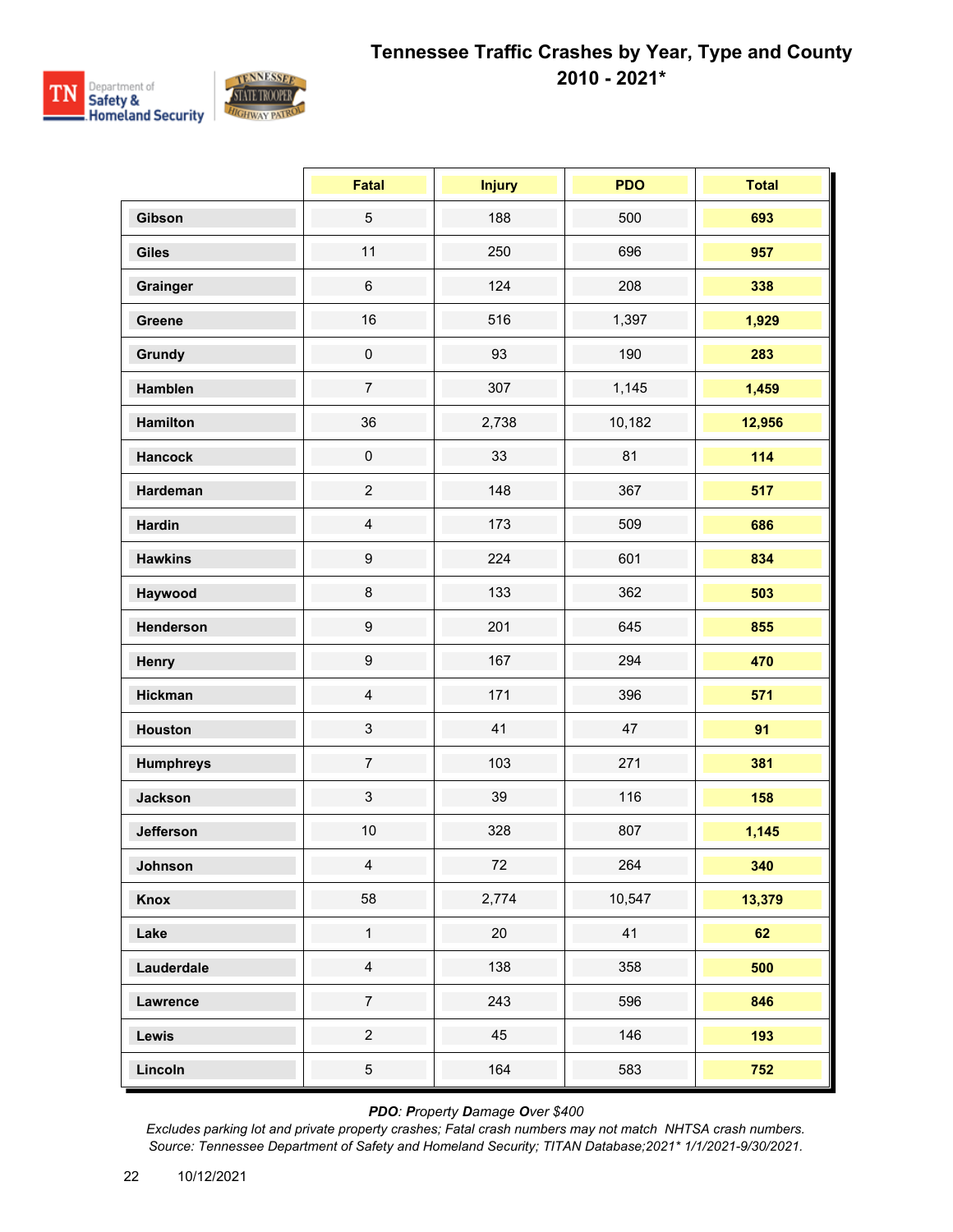

|                   | <b>Fatal</b>   | <b>Injury</b> | <b>PDO</b> | <b>Total</b> |
|-------------------|----------------|---------------|------------|--------------|
| Loudon            | $\overline{7}$ | 275           | 1,079      | 1,361        |
| <b>Macon</b>      | $\overline{4}$ | 97            | 245        | 346          |
| <b>Madison</b>    | 16             | 854           | 2,694      | 3,564        |
| <b>Marion</b>     | 5              | 224           | 514        | 743          |
| <b>Marshall</b>   | $\mathbf{3}$   | 200           | 550        | 753          |
| <b>Maury</b>      | 8              | 645           | 1,836      | 2,489        |
| <b>McMinn</b>     | 11             | 376           | 1,071      | 1,458        |
| <b>McNairy</b>    | $\bf 8$        | 141           | 422        | 571          |
| <b>Meigs</b>      | $\overline{4}$ | 65            | 122        | 191          |
| <b>Monroe</b>     | 10             | 248           | 519        | 777          |
| <b>Montgomery</b> | 29             | 1,472         | 4,232      | 5,733        |
| <b>Moore</b>      | $\pmb{0}$      | 39            | 69         | 108          |
| Morgan            | $\bf 8$        | 87            | 119        | 214          |
| Obion             | $\mathbf{1}$   | 156           | 480        | 637          |
| Overton           | $\overline{4}$ | 143           | 335        | 482          |
| Perry             | $\pmb{0}$      | 42            | 86         | 128          |
| <b>Pickett</b>    | $\pmb{0}$      | 25            | 46         | 71           |
| Polk              | 5              | 118           | 158        | 281          |
| Putnam            | $\,6\,$        | 639           | 2,064      | 2,709        |
| Rhea              | 9              | 131           | 288        | 428          |
| Roane             | 10             | 344           | 984        | 1,338        |
| Robertson         | 8              | 494           | 1,391      | 1,893        |
| Rutherford        | 24             | 2,613         | 7,491      | 10,128       |
| <b>Scott</b>      | 5              | 79            | 153        | 237          |
| Sequatchie        | $\overline{4}$ | 69            | 156        | 229          |
| <b>Sevier</b>     | 12             | 837           | 2,609      | 3,458        |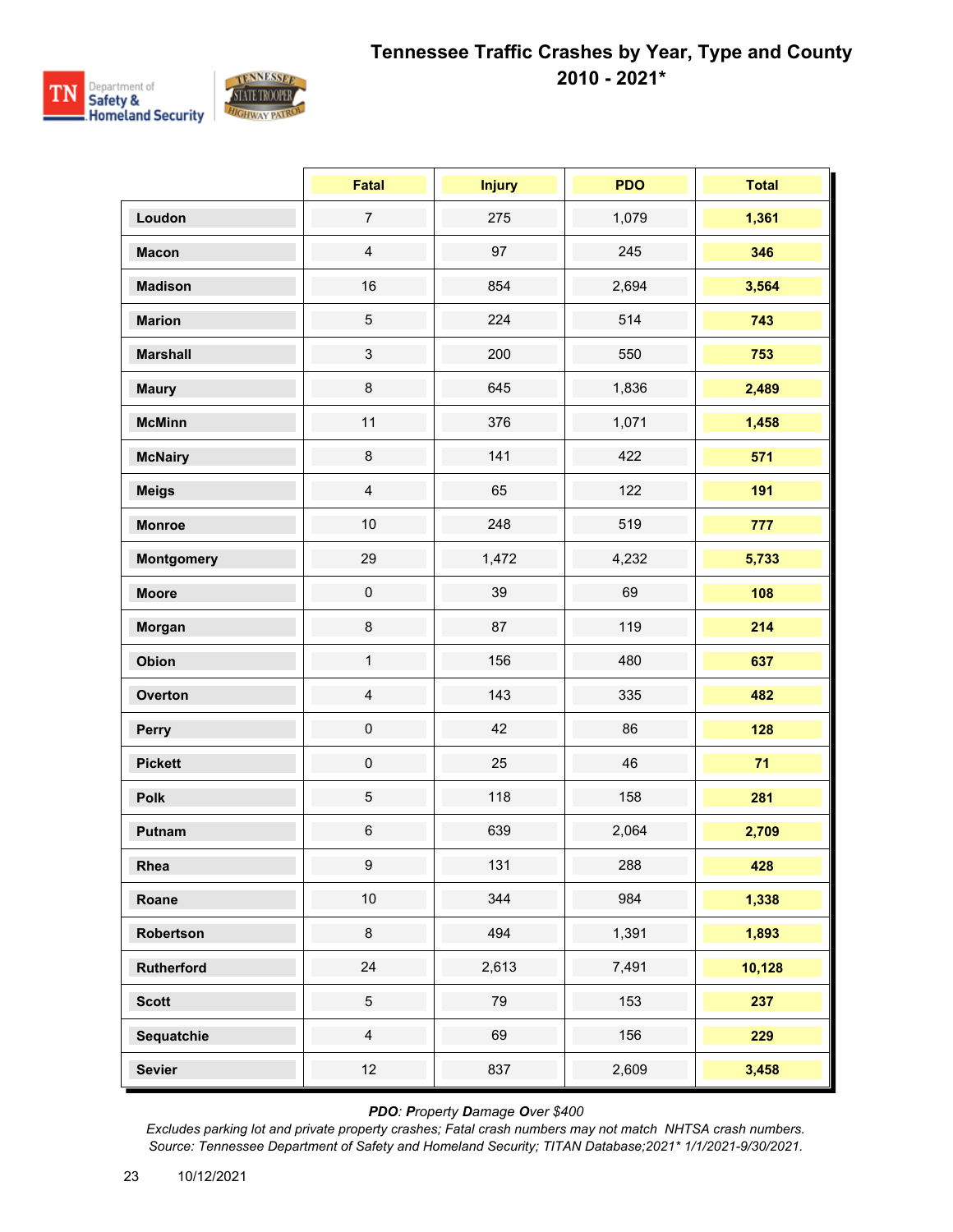

|                   | <b>Fatal</b>   | <b>Injury</b> | <b>PDO</b>   | <b>Total</b>   |
|-------------------|----------------|---------------|--------------|----------------|
| <b>Shelby</b>     | 120            | 8,289         | 25,473       | 33,882         |
| <b>Smith</b>      | $\overline{7}$ | 126           | 469          | 602            |
| <b>Stewart</b>    | $\sqrt{5}$     | 83            | 143          | 231            |
| <b>Sullivan</b>   | 14             | 1,039         | 3,131        | 4,184          |
| <b>Sumner</b>     | 12             | 966           | 3,005        | 3,983          |
| <b>Tipton</b>     | $\overline{5}$ | 291           | 750          | 1,046          |
| <b>Trousdale</b>  | $\pmb{0}$      | 53            | 168          | 221            |
| <b>Unicoi</b>     | $\overline{2}$ | 84            | 297          | 383            |
| <b>Union</b>      | $\overline{4}$ | 100           | 164          | 268            |
| <b>Unknown</b>    | $\pmb{0}$      | $\pmb{0}$     | $\mathbf{1}$ | $\overline{1}$ |
| <b>VanBuren</b>   | $\mathbf{1}$   | 40            | 147          | 188            |
| Warren            | $\overline{4}$ | 211           | 697          | 912            |
| Washington        | 17             | 683           | 3,362        | 4,062          |
| Wayne             | $\mathbf{1}$   | 79            | 232          | 312            |
| Weakley           | $\overline{4}$ | 153           | 330          | 487            |
| White             | $\overline{7}$ | 120           | 384          | 511            |
| Williamson        | 11             | 1,076         | 4,312        | 5,399          |
| Wilson            | 16             | 871           | 2,401        | 3,288          |
| <b>Total 2015</b> | 921            | 48,769        | 147,517      | 197,207        |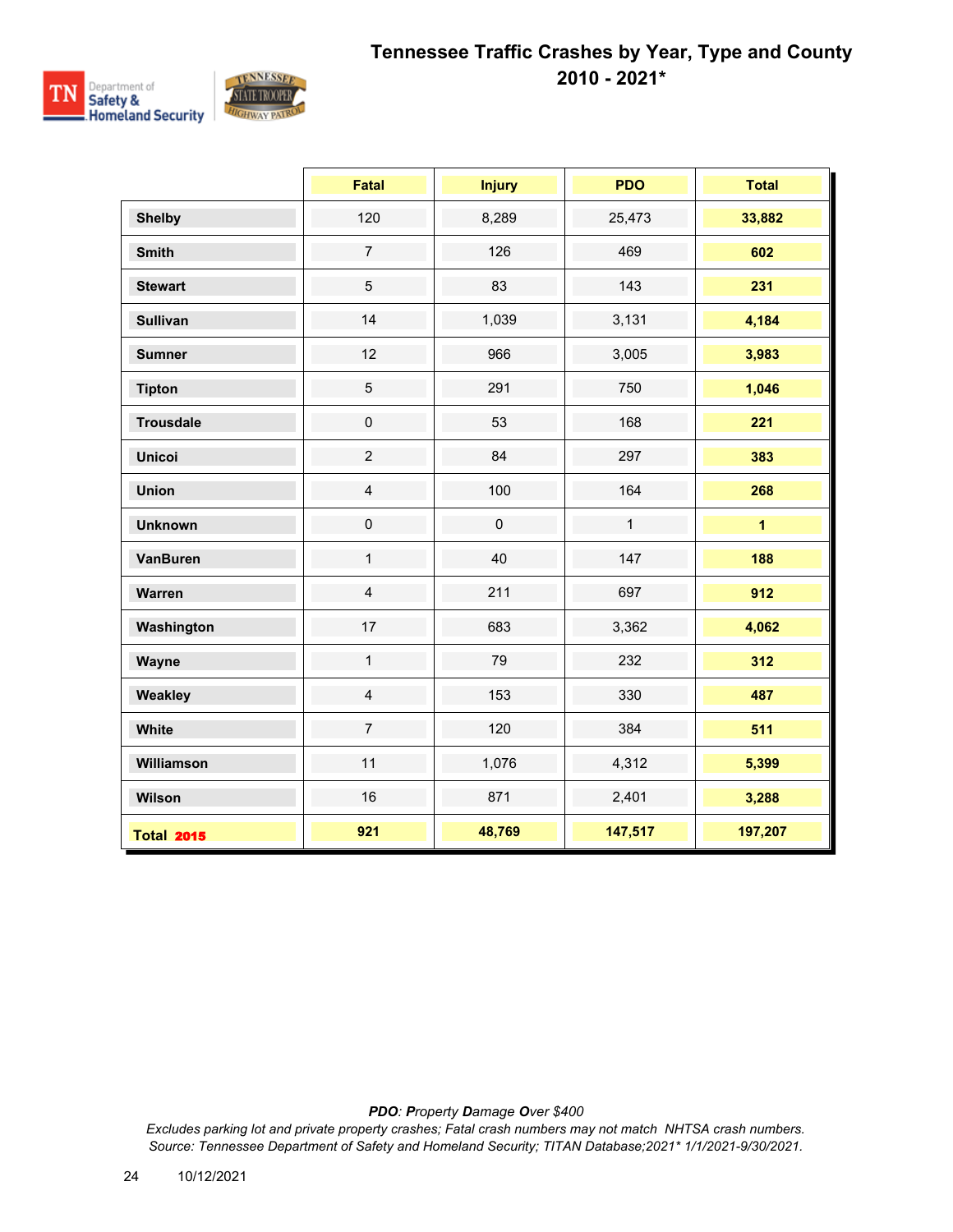

| 2016              | Fatal                     | <b>Injury</b> | <b>PDO</b> | <b>Total</b> |
|-------------------|---------------------------|---------------|------------|--------------|
| <b>Anderson</b>   | 14                        | 474           | 1,593      | 2,081        |
| <b>Bedford</b>    | $\overline{7}$            | 290           | 904        | 1,201        |
| <b>Benton</b>     | $\ensuremath{\mathsf{3}}$ | 108           | 247        | 358          |
| <b>Bledsoe</b>    | $\pmb{0}$                 | 52            | 44         | 96           |
| <b>Blount</b>     | 15                        | 814           | 2,633      | 3,462        |
| <b>Bradley</b>    | 12                        | 621           | 2,603      | 3,236        |
| Campbell          | 11                        | 250           | 876        | 1,137        |
| Cannon            | $\overline{c}$            | 88            | 188        | 278          |
| Carroll           | $\,6$                     | 145           | 303        | 454          |
| <b>Carter</b>     | $\,6$                     | 275           | 917        | 1,198        |
| Cheatham          | $\sqrt{5}$                | 251           | 733        | 989          |
| <b>Chester</b>    | $\mathbf 1$               | 91            | 238        | 330          |
| Claiborne         | 10                        | 147           | 333        | 490          |
| Clay              | $\overline{c}$            | 24            | 79         | 105          |
| Cocke             | $\boldsymbol{9}$          | 342           | 826        | 1,177        |
| Coffee            | $10$                      | 387           | 1,212      | 1,609        |
| <b>Crockett</b>   | $\overline{c}$            | 72            | 194        | 268          |
| <b>Cumberland</b> | 15                        | 358           | 1,152      | 1,525        |
| <b>Davidson</b>   | 67                        | 9,180         | 23,916     | 33,163       |
| <b>Decatur</b>    | $\mathbf{3}$              | 59            | 181        | 243          |
| <b>DeKalb</b>     | $\mathbf 1$               | 148           | 191        | 340          |
| <b>Dickson</b>    | 15                        | 421           | 1,205      | 1,641        |
| <b>Dyer</b>       | $10$                      | 243           | 610        | 863          |
| <b>Fayette</b>    | 11                        | 200           | 424        | 635          |
| <b>Fentress</b>   | $\mathbf{1}$              | 79            | 259        | 339          |
| <b>Franklin</b>   | $\,6$                     | 215           | 646        | 867          |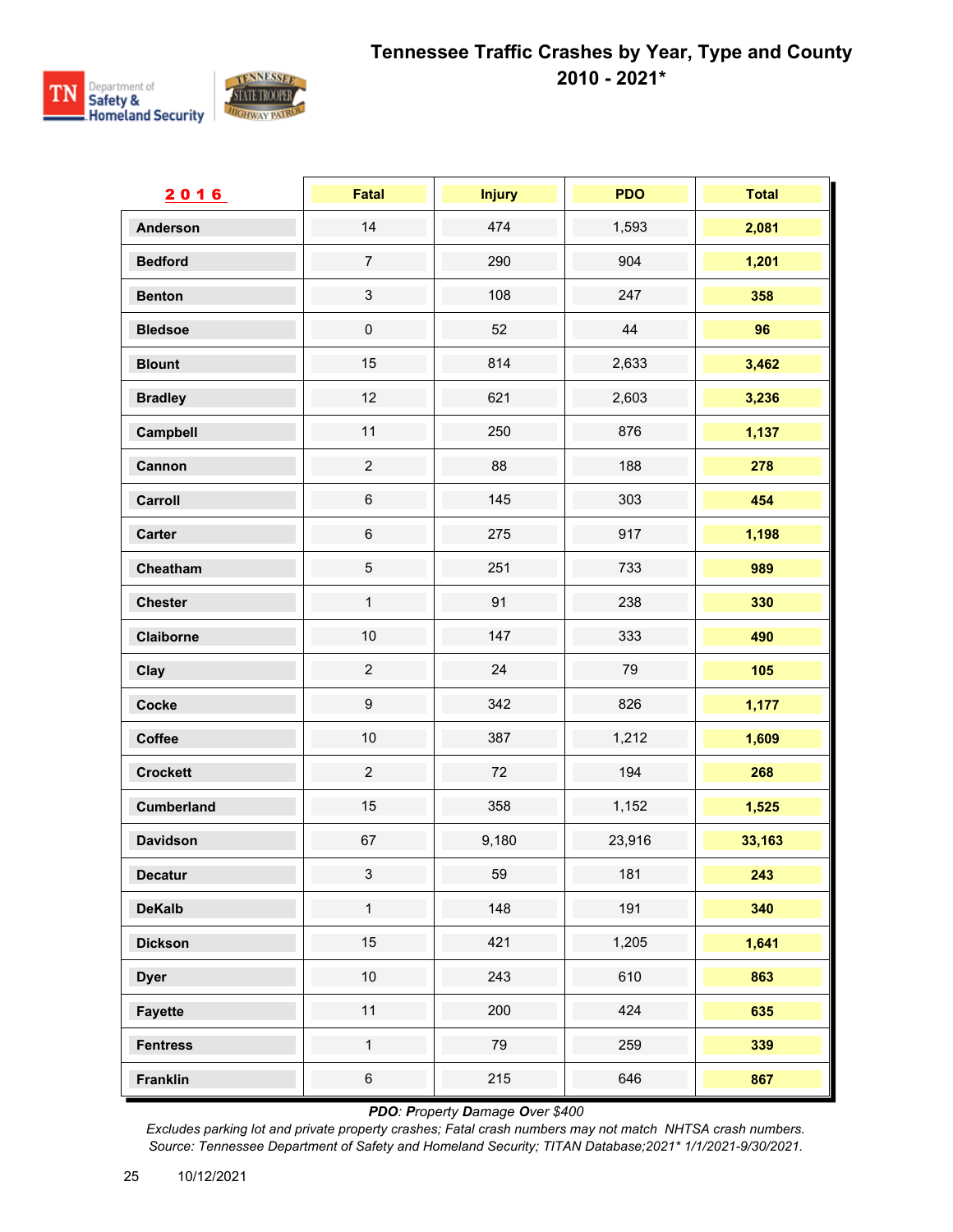

|                  | Fatal            | <b>Injury</b> | <b>PDO</b> | <b>Total</b> |
|------------------|------------------|---------------|------------|--------------|
| Gibson           | $\,6\,$          | 226           | 515        | 747          |
| <b>Giles</b>     | $10$             | 268           | 690        | 968          |
| Grainger         | $\overline{5}$   | 129           | 234        | 368          |
| Greene           | 20               | 484           | 1,406      | 1,910        |
| Grundy           | $\overline{c}$   | 96            | 204        | 302          |
| Hamblen          | 12               | 338           | 1,394      | 1,744        |
| <b>Hamilton</b>  | 36               | 2,619         | 9,932      | 12,587       |
| <b>Hancock</b>   | $\overline{c}$   | 29            | 60         | 91           |
| Hardeman         | $\overline{4}$   | 137           | 383        | 524          |
| <b>Hardin</b>    | $\boldsymbol{9}$ | 181           | 544        | 734          |
| <b>Hawkins</b>   | 11               | 253           | 636        | 900          |
| Haywood          | $\mathfrak{S}$   | 160           | 434        | 597          |
| Henderson        | 15               | 203           | 605        | 823          |
| Henry            | $\mathsf 3$      | 208           | 308        | 519          |
| <b>Hickman</b>   | $\mathbf 5$      | 173           | 383        | 561          |
| Houston          | $\mathbf{1}$     | 49            | 52         | 102          |
| <b>Humphreys</b> | $\overline{7}$   | 140           | 293        | 440          |
| <b>Jackson</b>   | $\overline{c}$   | 50            | 70         | $122$        |
| <b>Jefferson</b> | 8                | 286           | 767        | 1,061        |
| Johnson          | $\overline{0}$   | 91            | 284        | 375          |
| Knox             | 63               | 2,888         | 11,197     | 14,148       |
| Lake             | $\mathbf 1$      | 19            | 42         | 62           |
| Lauderdale       | $\,6\,$          | 158           | 344        | 508          |
| <b>Lawrence</b>  | $\,6\,$          | 248           | 611        | 865          |
| Lewis            | $\mathbf{1}$     | 57            | 130        | 188          |
| Lincoln          | $\bf 8$          | 210           | 674        | 892          |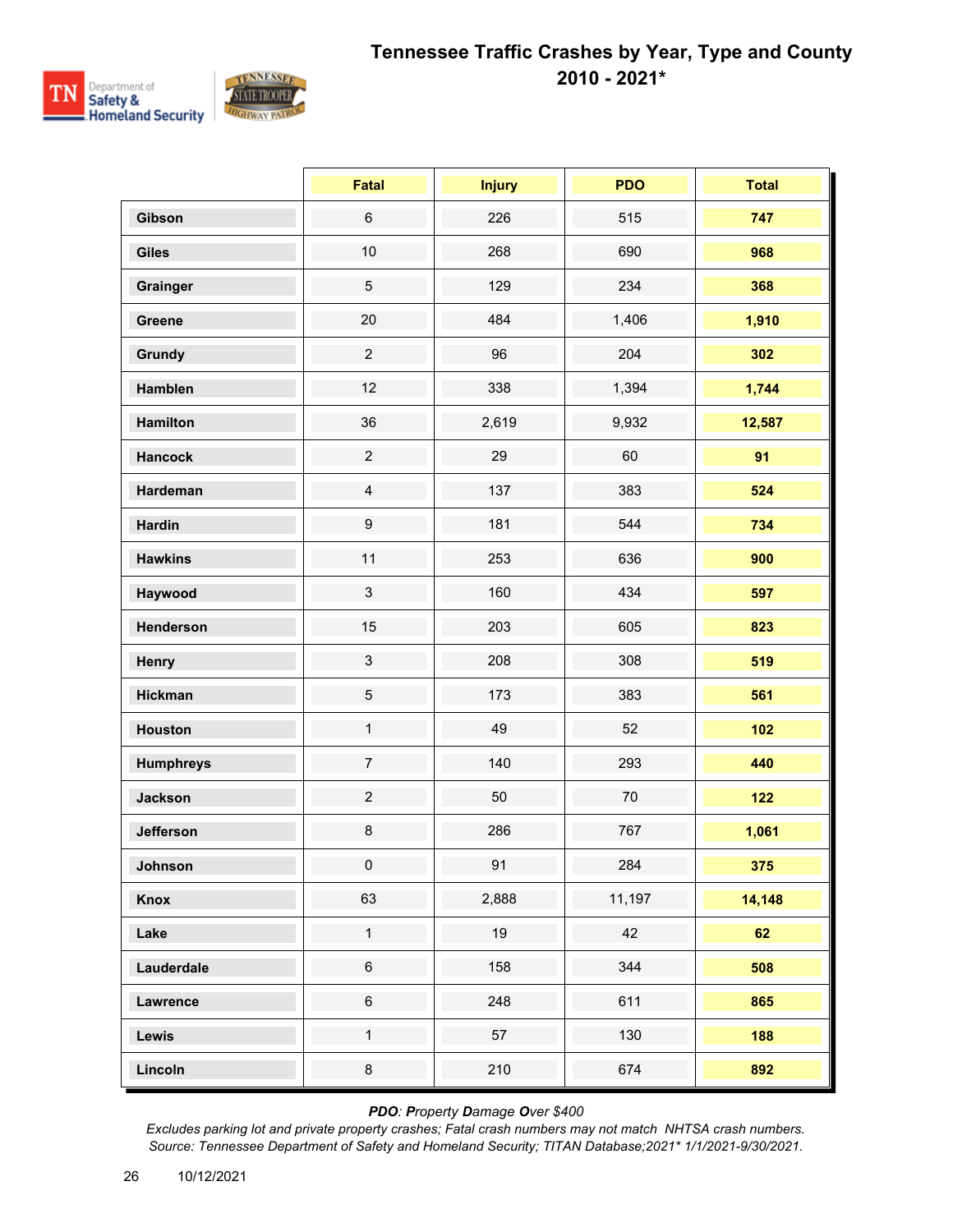

|                   | <b>Fatal</b>              | <b>Injury</b> | <b>PDO</b> | <b>Total</b> |
|-------------------|---------------------------|---------------|------------|--------------|
| Loudon            | $\boldsymbol{9}$          | 271           | 1,082      | 1,362        |
| <b>Macon</b>      | $\,6\,$                   | 99            | 240        | 345          |
| <b>Madison</b>    | 13                        | 933           | 3,005      | 3,951        |
| <b>Marion</b>     | $\boldsymbol{9}$          | 220           | 489        | 718          |
| <b>Marshall</b>   | $\overline{c}$            | 173           | 561        | 736          |
| <b>Maury</b>      | 17                        | 707           | 2,114      | 2,838        |
| <b>McMinn</b>     | 16                        | 327           | 1,069      | 1,412        |
| <b>McNairy</b>    | 8                         | 150           | 389        | 547          |
| <b>Meigs</b>      | $\overline{4}$            | 59            | 118        | 181          |
| <b>Monroe</b>     | $\bf 8$                   | 258           | 558        | 824          |
| <b>Montgomery</b> | 26                        | 1,612         | 4,450      | 6,088        |
| <b>Moore</b>      | $\pmb{0}$                 | 39            | 89         | 128          |
| Morgan            | 3                         | 71            | 99         | 173          |
| Obion             | $\overline{c}$            | 163           | 539        | 704          |
| Overton           | $\ensuremath{\mathsf{3}}$ | 148           | 353        | 504          |
| Perry             | $\overline{4}$            | 34            | 74         | $112$        |
| <b>Pickett</b>    | $\pmb{0}$                 | 15            | 35         | 50           |
| Polk              | $\overline{c}$            | 113           | 183        | 298          |
| Putnam            | 14                        | 632           | 2,068      | 2,714        |
| Rhea              | $\overline{2}$            | 155           | 400        | 557          |
| Roane             | 13                        | 338           | 1,055      | 1,406        |
| Robertson         | 17                        | 540           | 1,546      | 2,103        |
| Rutherford        | 41                        | 2,879         | 7,654      | 10,574       |
| <b>Scott</b>      | 5                         | 81            | 134        | 220          |
| Sequatchie        | $\mathfrak{S}$            | 70            | 143        | 216          |
| <b>Sevier</b>     | 14                        | 856           | 2,728      | 3,598        |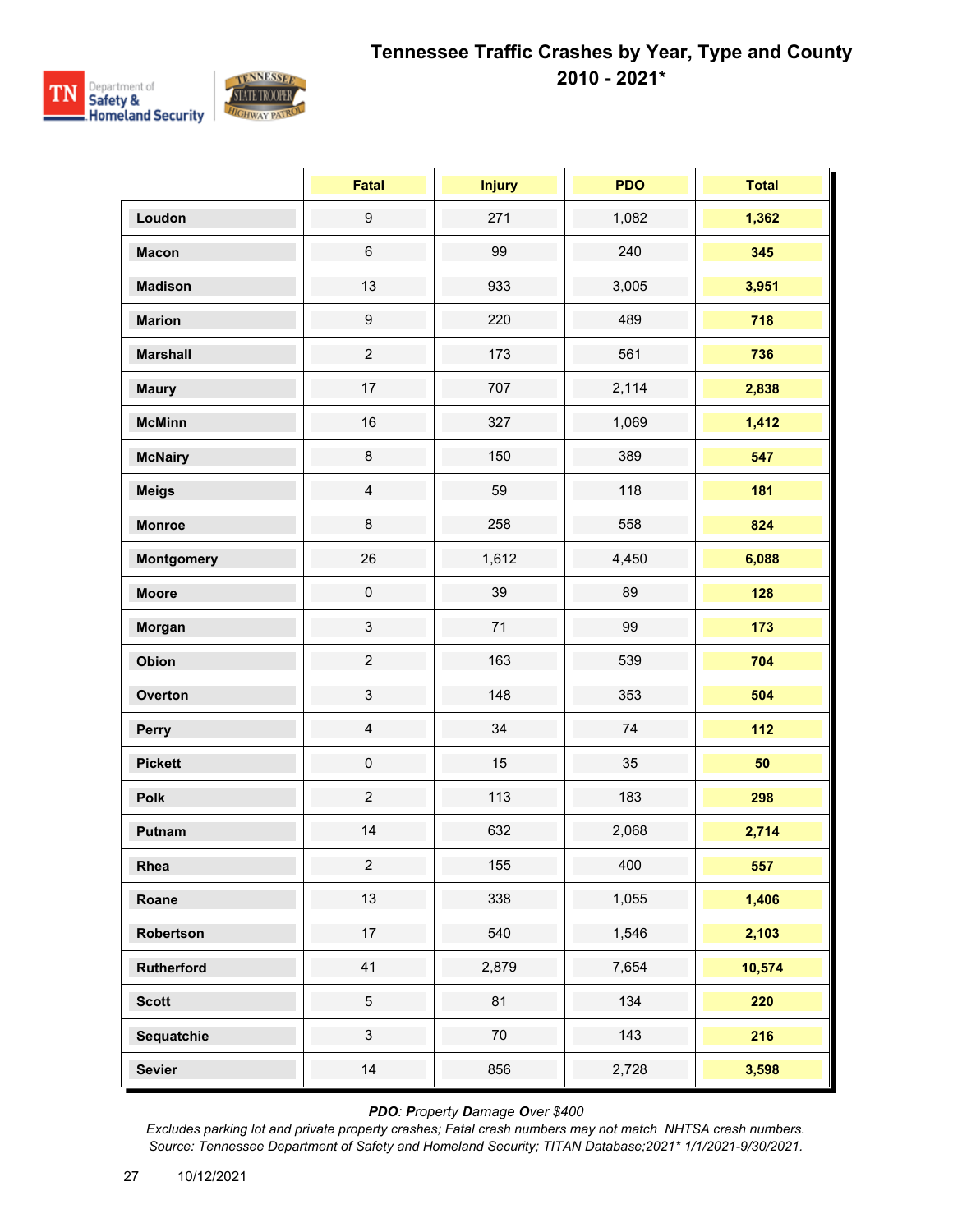

|                   | <b>Fatal</b>   | <b>Injury</b> | <b>PDO</b> | <b>Total</b> |
|-------------------|----------------|---------------|------------|--------------|
| <b>Shelby</b>     | 136            | 9,087         | 28,124     | 37,347       |
| <b>Smith</b>      | $\overline{2}$ | 112           | 445        | 559          |
| <b>Stewart</b>    | $\overline{7}$ | 79            | 159        | 245          |
| <b>Sullivan</b>   | 16             | 1,047         | 3,275      | 4,338        |
| <b>Sumner</b>     | 18             | 980           | 2,941      | 3,939        |
| <b>Tipton</b>     | $\,6$          | 295           | 766        | 1,067        |
| <b>Trousdale</b>  | $\mathbf{3}$   | 53            | 189        | 245          |
| <b>Unicoi</b>     | $\pmb{0}$      | 85            | 240        | 325          |
| <b>Union</b>      | $\overline{4}$ | 82            | 197        | 283          |
| <b>VanBuren</b>   | $\overline{2}$ | 32            | 125        | 159          |
| Warren            | 8              | 242           | 709        | 959          |
| Washington        | 10             | 658           | 3,397      | 4,065        |
| Wayne             | $\overline{2}$ | 81            | 227        | 310          |
| Weakley           | $\bf 8$        | 149           | 340        | 497          |
| White             | $6\phantom{1}$ | 127           | 343        | 476          |
| Williamson        | 12             | 1,097         | 4,490      | 5,599        |
| Wilson            | 21             | 996           | 2,396      | 3,413        |
| <b>Total 2016</b> | 992            | 51,179        | 154,237    | 206,408      |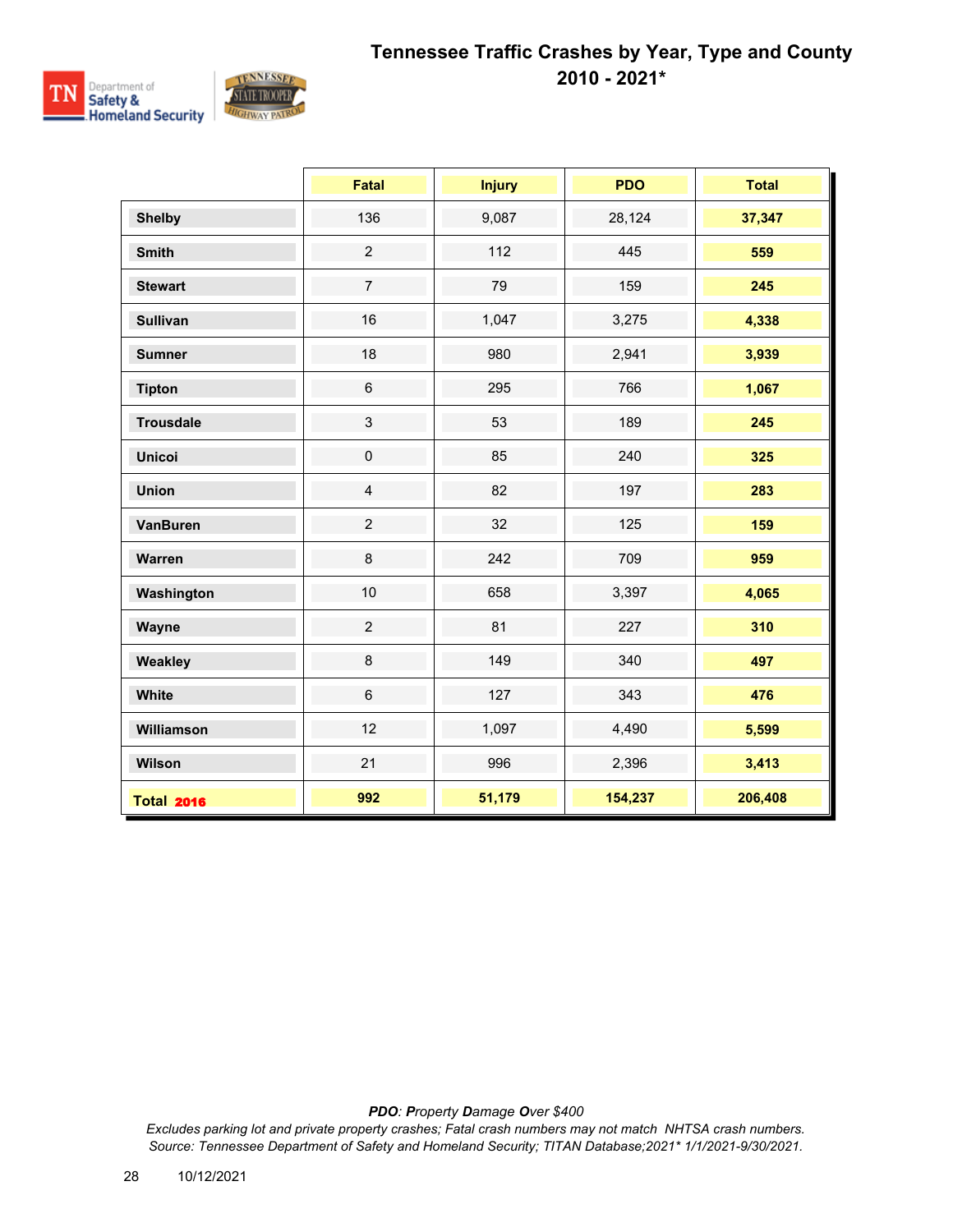

| 2017              | Fatal                     | <b>Injury</b> | <b>PDO</b> | <b>Total</b> |
|-------------------|---------------------------|---------------|------------|--------------|
| <b>Anderson</b>   | 11                        | 428           | 1,546      | 1,985        |
| <b>Bedford</b>    | $\overline{4}$            | 252           | 951        | 1,207        |
| <b>Benton</b>     | $\overline{c}$            | 95            | 266        | 363          |
| <b>Bledsoe</b>    | $\,6$                     | 41            | 53         | 100          |
| <b>Blount</b>     | 13                        | 726           | 2,557      | 3,296        |
| <b>Bradley</b>    | 14                        | 589           | 2,520      | 3,123        |
| Campbell          | $\mathbf{1}$              | 285           | 895        | 1,181        |
| Cannon            | $\ensuremath{\mathsf{3}}$ | 95            | 223        | 321          |
| Carroll           | $\overline{4}$            | 129           | 359        | 492          |
| <b>Carter</b>     | $\,$ 5 $\,$               | 254           | 972        | 1,231        |
| Cheatham          | $\overline{7}$            | 234           | 729        | 970          |
| <b>Chester</b>    | $\overline{c}$            | 84            | 275        | 361          |
| Claiborne         | $\sqrt{5}$                | 126           | 270        | 401          |
| Clay              | $\mathbf{3}$              | 28            | 84         | 115          |
| Cocke             | $\sqrt{3}$                | 264           | 804        | 1,071        |
| Coffee            | 17                        | 375           | 1,244      | 1,636        |
| <b>Crockett</b>   | $\overline{c}$            | 47            | 154        | 203          |
| <b>Cumberland</b> | $\overline{7}$            | 345           | 1,112      | 1,464        |
| <b>Davidson</b>   | 73                        | 9,269         | 24,342     | 33,684       |
| <b>Decatur</b>    | $\,6\,$                   | 63            | 192        | 261          |
| <b>DeKalb</b>     | $\overline{5}$            | 118           | 209        | 332          |
| <b>Dickson</b>    | 15                        | 480           | 1,148      | 1,643        |
| <b>Dyer</b>       | 8                         | 204           | 636        | 848          |
| <b>Fayette</b>    | $\bf 8$                   | 195           | 409        | 612          |
| <b>Fentress</b>   | $\boldsymbol{7}$          | 81            | 277        | 365          |
| <b>Franklin</b>   | $\,$ 5 $\,$               | 235           | 660        | 900          |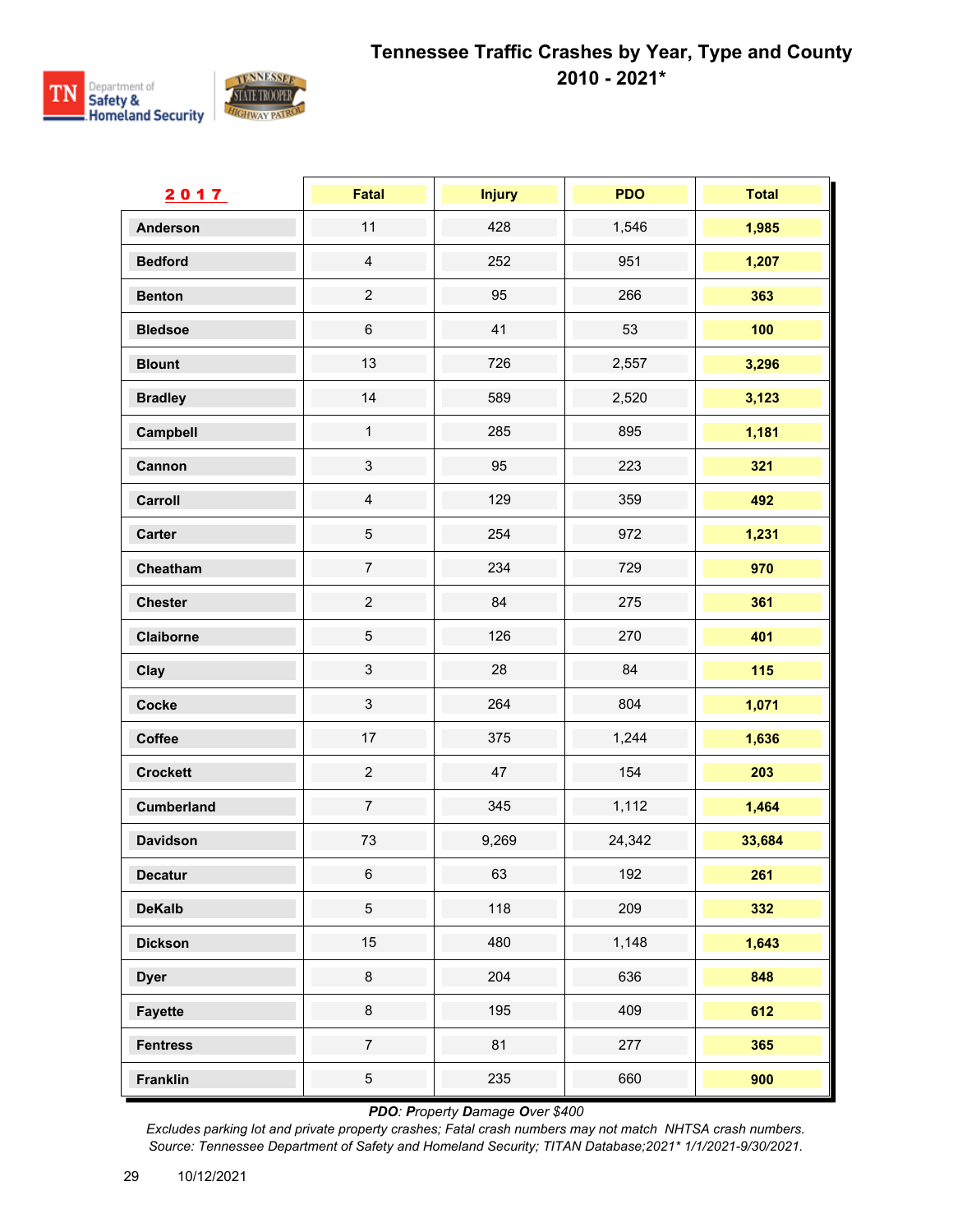

|                  | <b>Fatal</b>     | <b>Injury</b> | <b>PDO</b> | <b>Total</b> |
|------------------|------------------|---------------|------------|--------------|
| Gibson           | $\sqrt{5}$       | 227           | 512        | 744          |
| <b>Giles</b>     | $\overline{7}$   | 215           | 629        | 851          |
| Grainger         | $\overline{5}$   | 122           | 179        | 306          |
| Greene           | 18               | 475           | 1,444      | 1,937        |
| <b>Grundy</b>    | $\mathbf{1}$     | 79            | 223        | 303          |
| Hamblen          | 12               | 284           | 1,328      | 1,624        |
| <b>Hamilton</b>  | 29               | 2,907         | 10,948     | 13,884       |
| <b>Hancock</b>   | $\mathfrak{S}$   | 23            | 45         | 71           |
| Hardeman         | $\sqrt{5}$       | 129           | 351        | 485          |
| <b>Hardin</b>    | $\bf 8$          | 184           | 475        | 667          |
| <b>Hawkins</b>   | 15               | 238           | 658        | 911          |
| Haywood          | $\overline{7}$   | 146           | 415        | 568          |
| Henderson        | $\bf 8$          | 195           | 645        | 848          |
| Henry            | 12               | 175           | 304        | 491          |
| <b>Hickman</b>   | 13               | 142           | 365        | 520          |
| <b>Houston</b>   | $\mathbf{1}$     | 55            | 121        | 177          |
| <b>Humphreys</b> | $\overline{7}$   | 117           | 239        | 363          |
| <b>Jackson</b>   | $\sqrt{5}$       | 39            | 75         | 119          |
| <b>Jefferson</b> | $\boldsymbol{7}$ | 272           | 885        | 1,164        |
| Johnson          | $6\overline{6}$  | 96            | 327        | 429          |
| Knox             | 47               | 2,944         | 11,353     | 14,344       |
| Lake             | $\mathbf{1}$     | 29            | 36         | 66           |
| Lauderdale       | $\,6\,$          | 122           | 330        | 458          |
| Lawrence         | $\sqrt{5}$       | 249           | 601        | 855          |
| Lewis            | $\mathbf{3}$     | 45            | 121        | 169          |
| Lincoln          | $\,6\,$          | 194           | 597        | 797          |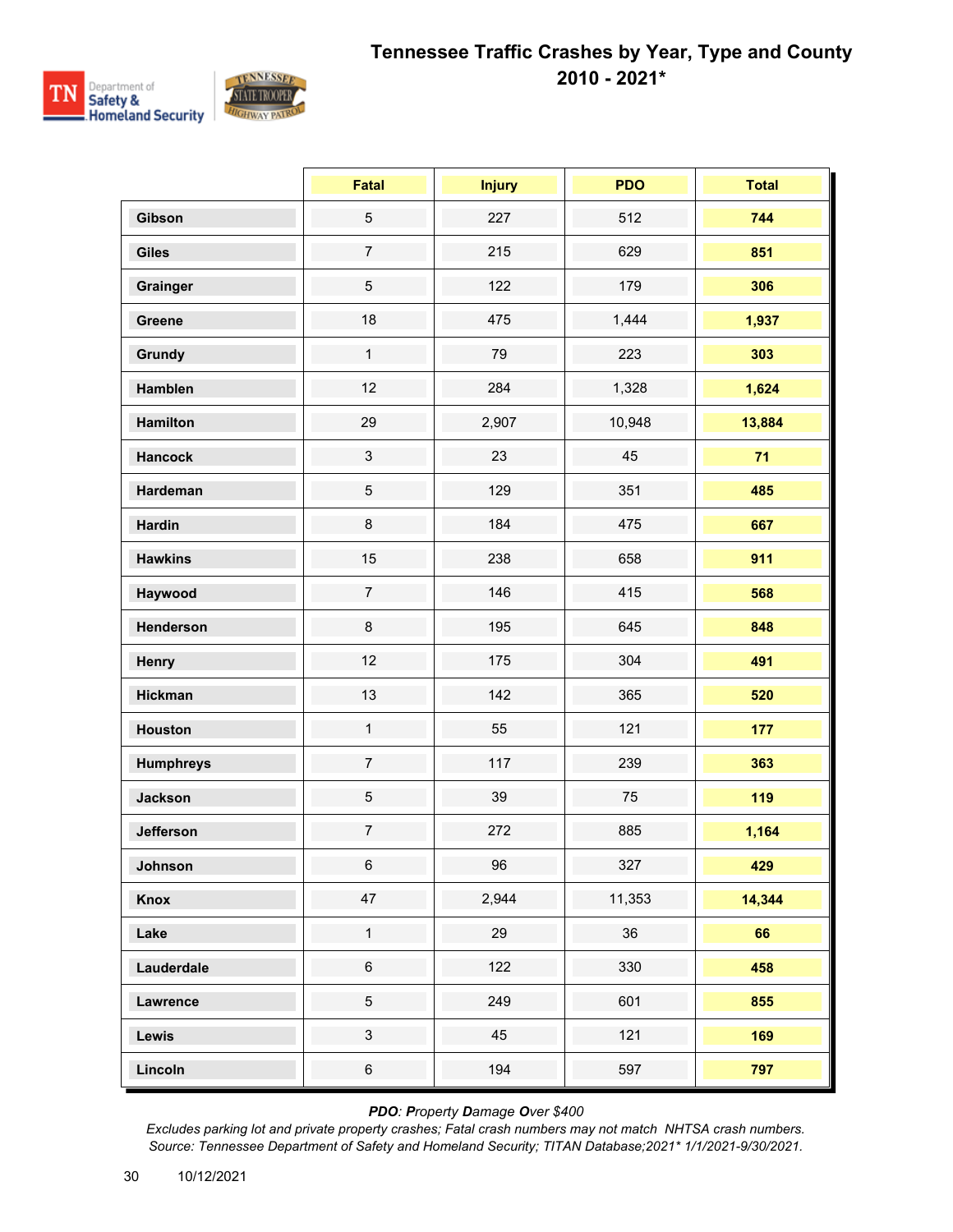

|                   | Fatal            | <b>Injury</b> | <b>PDO</b> | <b>Total</b> |
|-------------------|------------------|---------------|------------|--------------|
| Loudon            | $\boldsymbol{9}$ | 281           | 1,082      | 1,372        |
| <b>Macon</b>      | $\sqrt{5}$       | 97            | 217        | 319          |
| <b>Madison</b>    | 13               | 897           | 3,081      | 3,991        |
| <b>Marion</b>     | $\bf 8$          | 181           | 510        | 699          |
| <b>Marshall</b>   | $\mathbf{1}$     | 193           | 619        | 813          |
| <b>Maury</b>      | 18               | 716           | 2,099      | 2,833        |
| <b>McMinn</b>     | 12               | 331           | 1,134      | 1,477        |
| <b>McNairy</b>    | $\overline{4}$   | 127           | 365        | 496          |
| <b>Meigs</b>      | $\overline{4}$   | 62            | 104        | 170          |
| <b>Monroe</b>     | 12               | 244           | 661        | 917          |
| <b>Montgomery</b> | 26               | 1,610         | 4,695      | 6,331        |
| <b>Moore</b>      | $\overline{2}$   | 27            | 95         | 124          |
| Morgan            | $\,6\,$          | 84            | 103        | 193          |
| Obion             | $\overline{4}$   | 168           | 447        | 619          |
| Overton           | $\overline{4}$   | 124           | 363        | 491          |
| Perry             | $\overline{2}$   | 41            | 31         | 74           |
| <b>Pickett</b>    | $\overline{c}$   | 16            | 38         | 56           |
| Polk              | $\boldsymbol{7}$ | 98            | 206        | 311          |
| Putnam            | $\boldsymbol{9}$ | 524           | 2,243      | 2,776        |
| Rhea              | 6                | 157           | 493        | 656          |
| Roane             | 13               | 307           | 965        | 1,285        |
| Robertson         | 10               | 460           | 1,343      | 1,813        |
| <b>Rutherford</b> | 33               | 2,873         | 8,079      | 10,985       |
| <b>Scott</b>      | $\bf 8$          | 64            | 89         | 161          |
| Sequatchie        | $\mathbf{3}$     | 56            | 154        | 213          |
| <b>Sevier</b>     | 17               | 844           | 2,738      | 3,599        |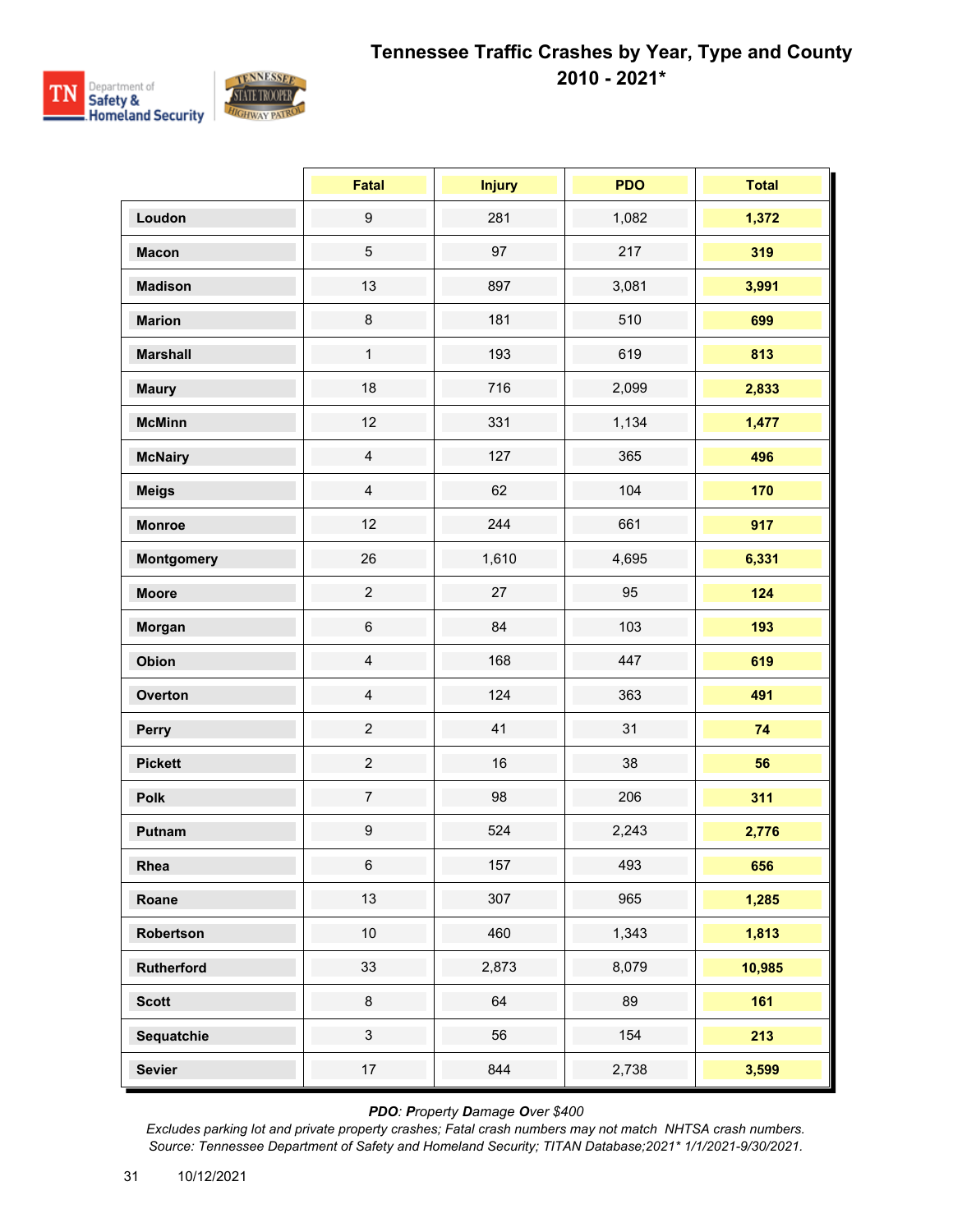

|                   | <b>Fatal</b>    | <b>Injury</b> | <b>PDO</b> | <b>Total</b> |
|-------------------|-----------------|---------------|------------|--------------|
| <b>Shelby</b>     | 120             | 8,803         | 28,682     | 37,605       |
| <b>Smith</b>      | $\overline{7}$  | 138           | 522        | 667          |
| <b>Stewart</b>    | $\mathbf{1}$    | 81            | 114        | 196          |
| <b>Sullivan</b>   | 18              | 1,069         | 3,117      | 4,204        |
| <b>Sumner</b>     | 10              | 930           | 2,857      | 3,797        |
| <b>Tipton</b>     | $5\phantom{.0}$ | 310           | 801        | 1,116        |
| <b>Trousdale</b>  | $\mathbf{1}$    | 48            | 183        | 232          |
| <b>Unicoi</b>     | $\overline{2}$  | 81            | 275        | 358          |
| <b>Union</b>      | $\overline{4}$  | 67            | 140        | 211          |
| <b>VanBuren</b>   | $\overline{2}$  | 34            | 120        | 156          |
| Warren            | 15              | 209           | 757        | 981          |
| Washington        | 10              | 664           | 3,399      | 4,073        |
| Wayne             | $\overline{5}$  | 79            | 196        | 280          |
| Weakley           | $\overline{2}$  | 145           | 356        | 503          |
| White             | $6\phantom{1}$  | 118           | 407        | 531          |
| Williamson        | 22              | 1,073         | 4,556      | 5,651        |
| Wilson            | 20              | 1,025         | 2,565      | 3,610        |
| <b>Total 2017</b> | 966             | 50,201        | 157,094    | 208,261      |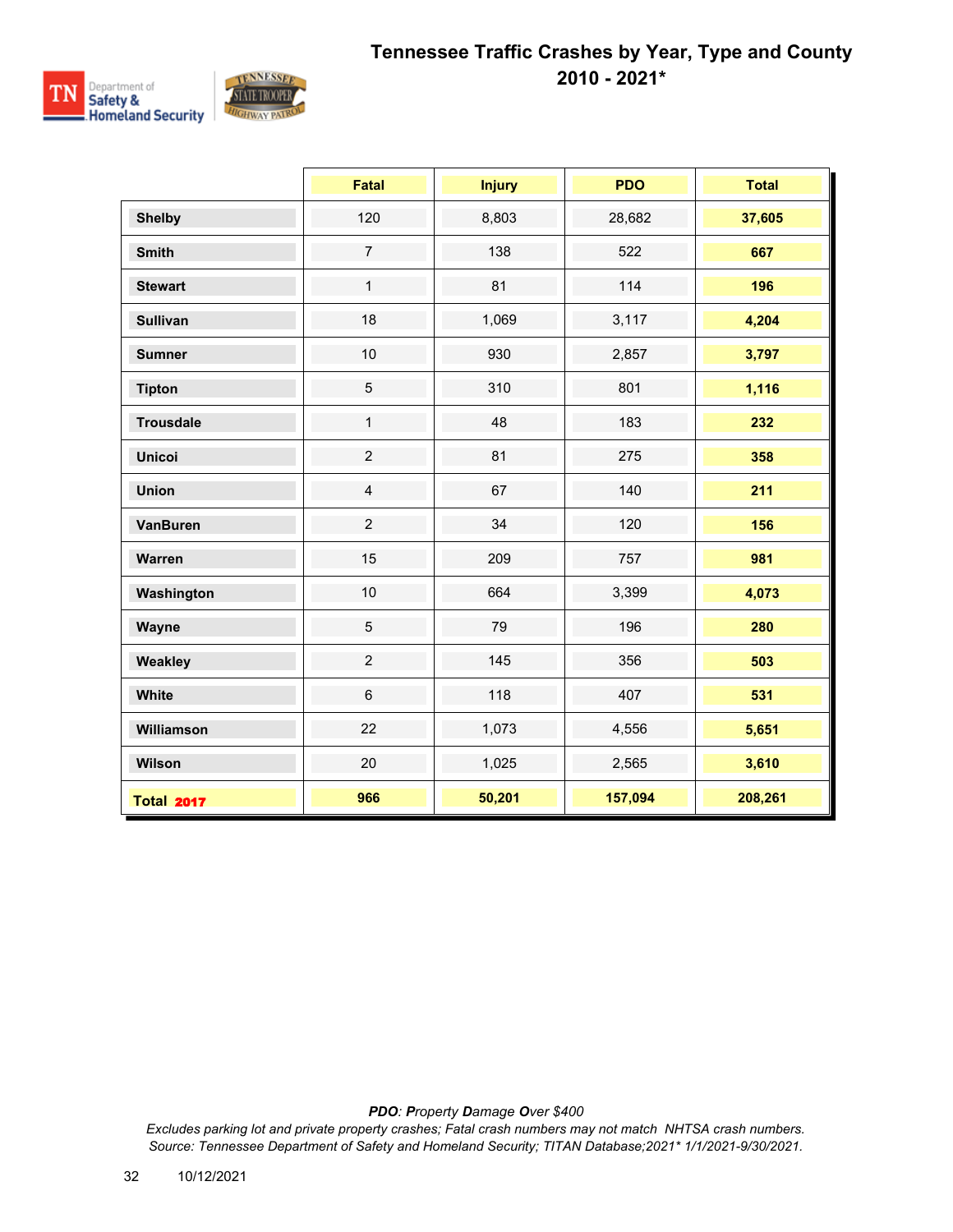

| 2018              | Fatal            | <b>Injury</b> | <b>PDO</b> | <b>Total</b> |
|-------------------|------------------|---------------|------------|--------------|
| <b>Anderson</b>   | $\overline{7}$   | 428           | 1,505      | 1,940        |
| <b>Bedford</b>    | $10$             | 305           | 929        | 1,244        |
| <b>Benton</b>     | $\bf 8$          | 96            | 304        | 408          |
| <b>Bledsoe</b>    | $\overline{2}$   | 43            | 56         | 101          |
| <b>Blount</b>     | 23               | 685           | 2,681      | 3,389        |
| <b>Bradley</b>    | $10$             | 568           | 2,567      | 3,145        |
| Campbell          | $10$             | 227           | 792        | 1,029        |
| Cannon            | $\overline{4}$   | 80            | 214        | 298          |
| Carroll           | $\overline{4}$   | 115           | 304        | 423          |
| <b>Carter</b>     | $\bf 8$          | 294           | 969        | 1,271        |
| Cheatham          | $\bf 8$          | 229           | 657        | 894          |
| <b>Chester</b>    | $\mathbf 2$      | 71            | 251        | 324          |
| Claiborne         | $\sqrt{5}$       | 127           | 352        | 484          |
| Clay              | $\overline{c}$   | 34            | 38         | 74           |
| Cocke             | $17\,$           | 233           | 867        | 1,117        |
| Coffee            | 11               | 376           | 1,223      | 1,610        |
| <b>Crockett</b>   | $\overline{5}$   | 58            | 192        | 255          |
| <b>Cumberland</b> | 12               | 367           | 1,100      | 1,479        |
| <b>Davidson</b>   | 78               | 9,146         | 24,196     | 33,420       |
| <b>Decatur</b>    | $\mathbf{3}$     | 64            | 191        | 258          |
| <b>DeKalb</b>     | $\bf 8$          | 111           | 224        | 343          |
| <b>Dickson</b>    | $\bf 8$          | 407           | 1,069      | 1,484        |
| <b>Dyer</b>       | $\overline{5}$   | 211           | 593        | 809          |
| <b>Fayette</b>    | $\,6\,$          | 173           | 399        | 578          |
| <b>Fentress</b>   | $\mathbf{1}$     | 68            | 240        | 309          |
| <b>Franklin</b>   | $\boldsymbol{9}$ | 201           | 502        | 712          |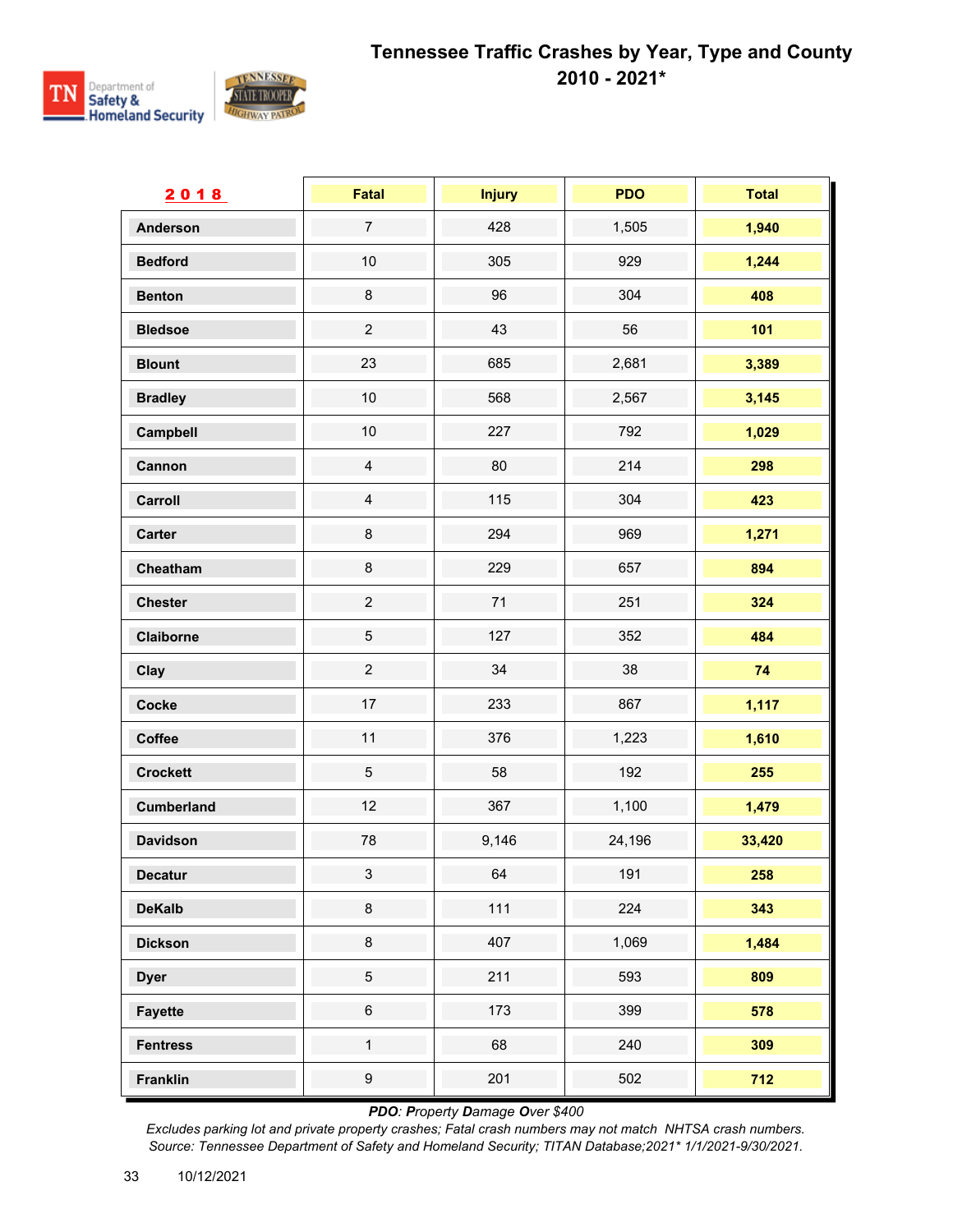

|                  | <b>Fatal</b>     | <b>Injury</b> | <b>PDO</b> | <b>Total</b> |
|------------------|------------------|---------------|------------|--------------|
| Gibson           | $\,6\,$          | 170           | 461        | 637          |
| <b>Giles</b>     | $\overline{4}$   | 197           | 626        | 827          |
| Grainger         | $\bf 8$          | 94            | 203        | 305          |
| Greene           | 19               | 487           | 1,295      | 1,801        |
| Grundy           | $\mathbf{1}$     | 56            | 192        | 249          |
| Hamblen          | 5                | 319           | 1,319      | 1,643        |
| <b>Hamilton</b>  | 44               | 2,955         | 11,266     | 14,265       |
| <b>Hancock</b>   | $\overline{c}$   | 36            | 48         | 86           |
| Hardeman         | 5                | 116           | 382        | 503          |
| <b>Hardin</b>    | 12               | 146           | 543        | 701          |
| <b>Hawkins</b>   | $\,6\,$          | 237           | 531        | 774          |
| Haywood          | 5                | 111           | 430        | 546          |
| Henderson        | 10               | 214           | 674        | 898          |
| Henry            | $\bf 8$          | 165           | 327        | 500          |
| <b>Hickman</b>   | $\boldsymbol{9}$ | 138           | 412        | 559          |
| <b>Houston</b>   | 3                | 46            | 93         | 142          |
| <b>Humphreys</b> | $\overline{4}$   | 95            | 266        | 365          |
| <b>Jackson</b>   | $\mathbf{1}$     | 42            | $77\,$     | 120          |
| <b>Jefferson</b> | $\,6\,$          | 279           | 853        | 1,138        |
| Johnson          | $\overline{2}$   | 72            | 328        | 402          |
| Knox             | 61               | 2,936         | 11,572     | 14,569       |
| Lake             | $\pmb{0}$        | 22            | 26         | 48           |
| Lauderdale       | $\,6$            | 114           | 297        | 417          |
| Lawrence         | $\overline{4}$   | 207           | 598        | 809          |
| Lewis            | $\overline{a}$   | 52            | 146        | 200          |
| Lincoln          | $\mathbf{3}$     | 180           | 571        | 754          |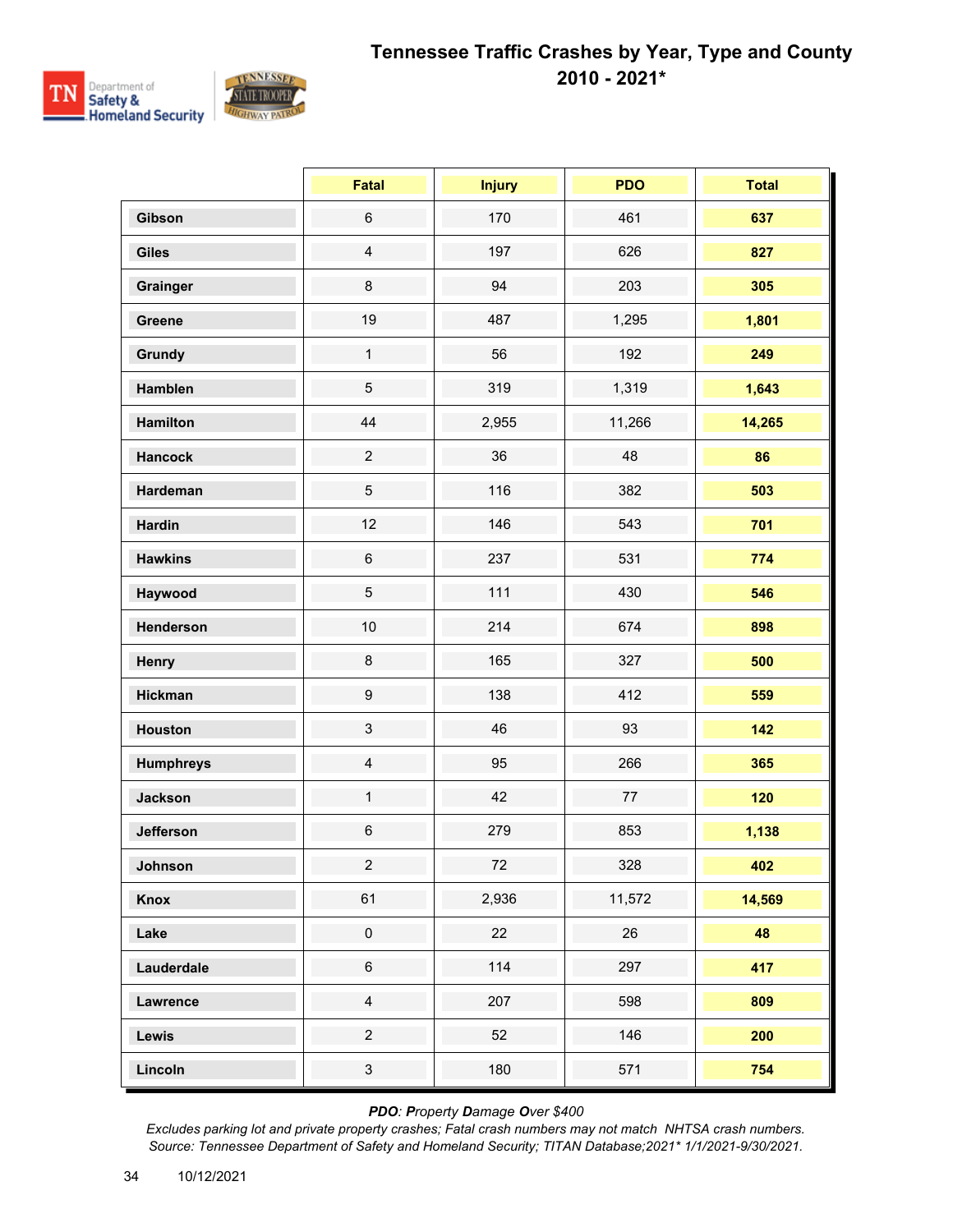

|                   | <b>Fatal</b>     | <b>Injury</b> | <b>PDO</b> | <b>Total</b> |
|-------------------|------------------|---------------|------------|--------------|
| Loudon            | 14               | 272           | 1,213      | 1,499        |
| <b>Macon</b>      | $\overline{4}$   | 81            | 207        | 292          |
| <b>Madison</b>    | 11               | 943           | 3,068      | 4,022        |
| <b>Marion</b>     | $10$             | 178           | 521        | 709          |
| <b>Marshall</b>   | $\,6\,$          | 182           | 580        | 768          |
| <b>Maury</b>      | 15               | 647           | 2,038      | 2,700        |
| <b>McMinn</b>     | 11               | 388           | 1,107      | 1,506        |
| <b>McNairy</b>    | $10$             | 152           | 385        | 547          |
| <b>Meigs</b>      | $\mathfrak{S}$   | 48            | 100        | 151          |
| <b>Monroe</b>     | $10$             | 231           | 624        | 865          |
| <b>Montgomery</b> | 25               | 1,449         | 4,781      | 6,255        |
| <b>Moore</b>      | $\overline{2}$   | 35            | 95         | 132          |
| Morgan            | 5                | 66            | 102        | 173          |
| Obion             | $\mathbf{3}$     | 164           | 463        | 630          |
| Overton           | $\mathsf 3$      | 107           | 335        | 445          |
| Perry             | $\mathbf{1}$     | 31            | 50         | 82           |
| <b>Pickett</b>    | $\overline{2}$   | 28            | 43         | 73           |
| <b>Polk</b>       | $\mathbf{1}$     | 93            | 198        | 292          |
| Putnam            | 13               | 480           | 2,229      | 2,722        |
| Rhea              | $5\phantom{.0}$  | 130           | 547        | 682          |
| Roane             | 11               | 315           | 1,028      | 1,354        |
| Robertson         | $20\,$           | 459           | 1,282      | 1,761        |
| Rutherford        | 36               | 2,677         | 8,017      | 10,730       |
| <b>Scott</b>      | $\mathbf{3}$     | 56            | 109        | 168          |
| Sequatchie        | $\overline{7}$   | 65            | 182        | 254          |
| <b>Sevier</b>     | $\boldsymbol{9}$ | 821           | 2,740      | 3,570        |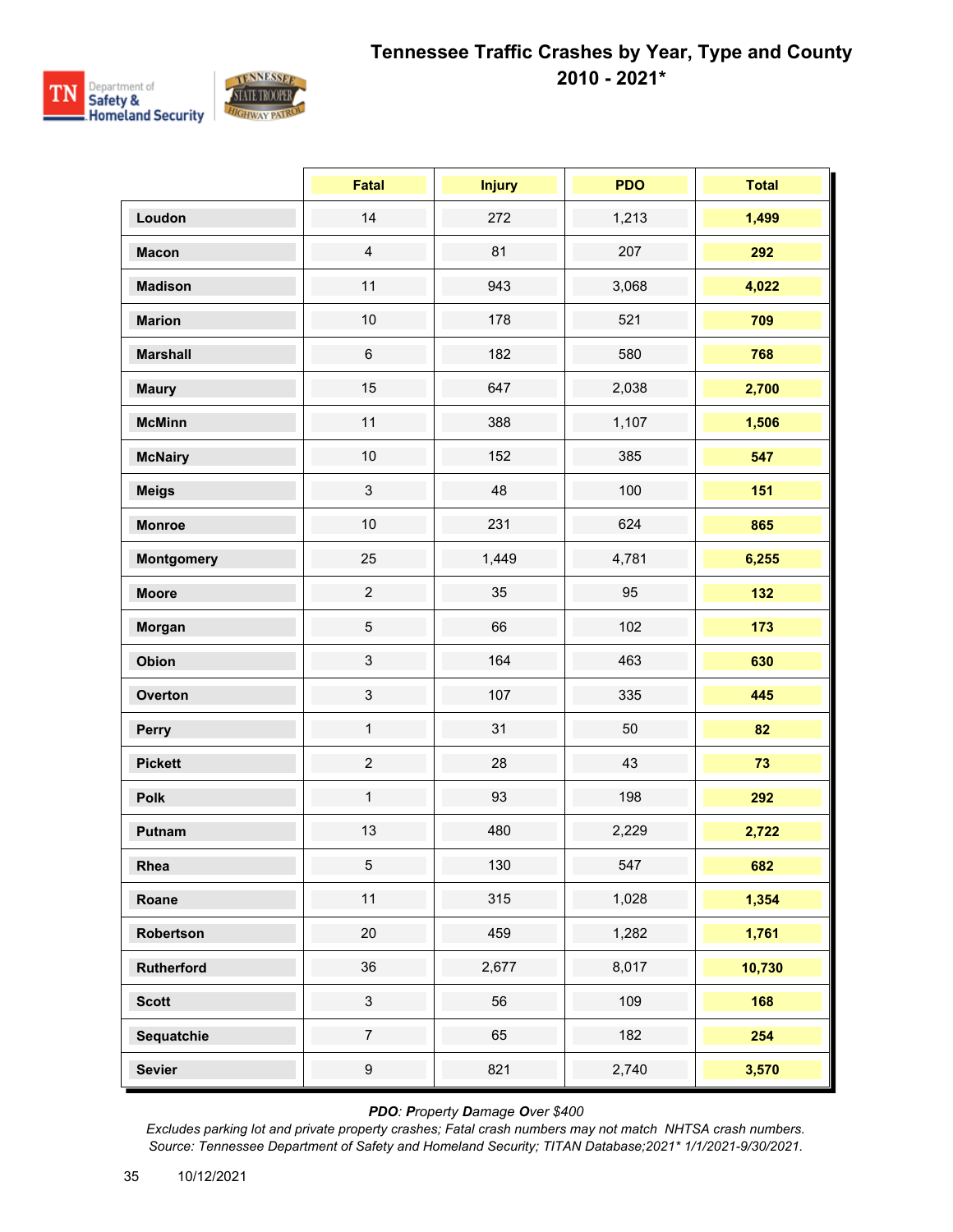

|                   | <b>Fatal</b>   | <b>Injury</b> | <b>PDO</b> | <b>Total</b> |
|-------------------|----------------|---------------|------------|--------------|
| <b>Shelby</b>     | 152            | 8,213         | 30,926     | 39,291       |
| <b>Smith</b>      | $\mathbf{1}$   | 142           | 545        | 688          |
| <b>Stewart</b>    | 5              | 72            | 159        | 236          |
| <b>Sullivan</b>   | 23             | 916           | 3,230      | 4,169        |
| <b>Sumner</b>     | 12             | 907           | 2,896      | 3,815        |
| <b>Tipton</b>     | 11             | 271           | 776        | 1,058        |
| <b>Trousdale</b>  | $\mathbf{1}$   | 50            | 220        | 271          |
| <b>Unicoi</b>     | $\pmb{0}$      | 87            | 268        | 355          |
| <b>Union</b>      | $\overline{4}$ | 74            | 132        | 210          |
| <b>VanBuren</b>   | $\mathbf{1}$   | 19            | 106        | 126          |
| Warren            | $\overline{7}$ | 188           | 706        | 901          |
| Washington        | 11             | 704           | 3,445      | 4,160        |
| Wayne             | $\pmb{0}$      | 59            | 202        | 261          |
| Weakley           | $\mathfrak{S}$ | 131           | 362        | 496          |
| White             | $\mathbf{1}$   | 98            | 363        | 462          |
| Williamson        | 12             | 955           | 4,675      | 5,642        |
| Wilson            | 13             | 887           | 2,551      | 3,451        |
| <b>Total 2018</b> | 999            | 48,074        | 159,557    | 208,630      |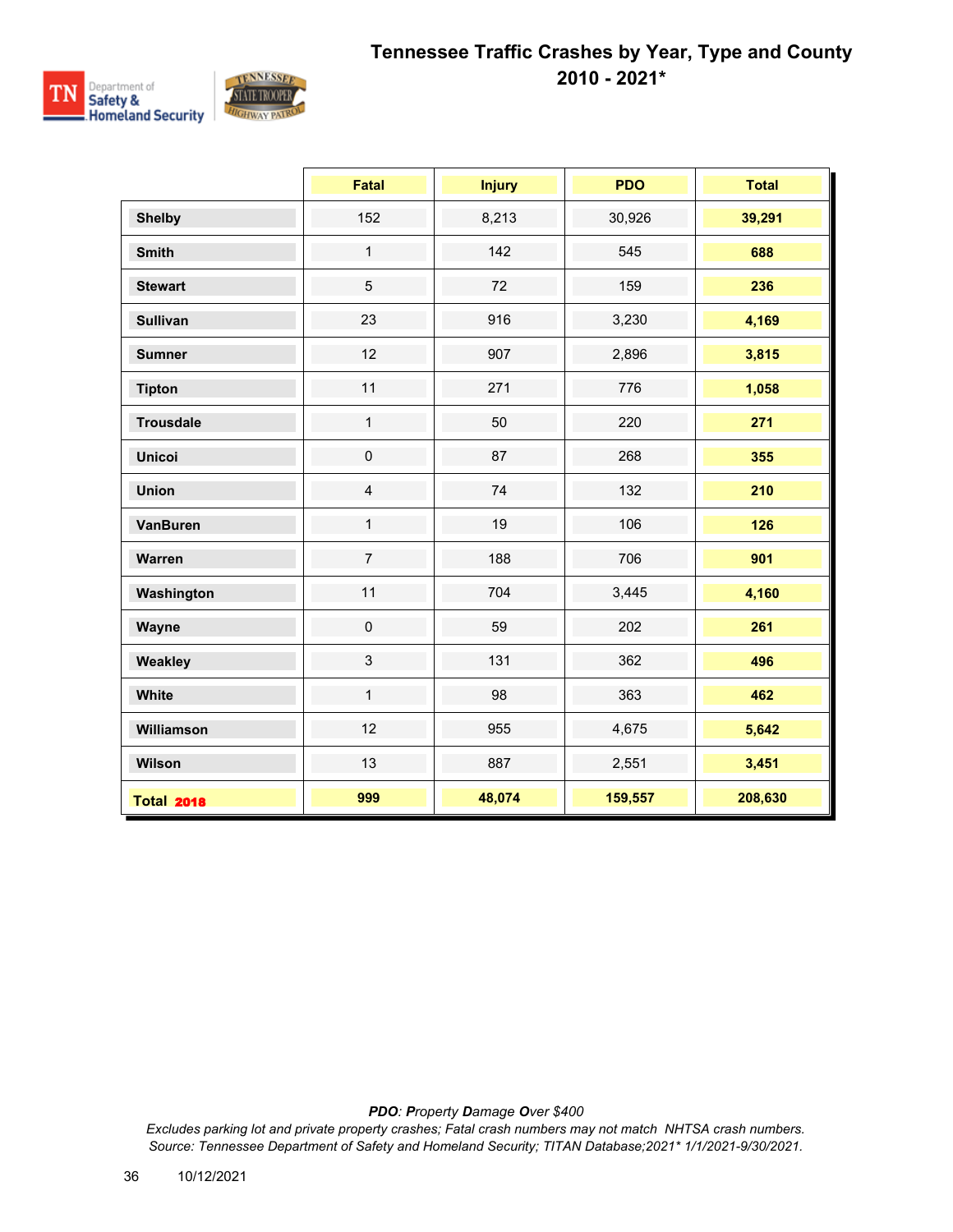

| 2019              | Fatal                     | <b>Injury</b> | <b>PDO</b> | <b>Total</b> |
|-------------------|---------------------------|---------------|------------|--------------|
| <b>Anderson</b>   | $10$                      | 450           | 1,451      | 1,911        |
| <b>Bedford</b>    | $10$                      | 278           | 958        | 1,246        |
| <b>Benton</b>     | $\overline{2}$            | 92            | 286        | 380          |
| <b>Bledsoe</b>    | $\ensuremath{\mathsf{3}}$ | 33            | 53         | 89           |
| <b>Blount</b>     | 19                        | 661           | 2,571      | 3,251        |
| <b>Bradley</b>    | $\boldsymbol{9}$          | 687           | 2,414      | 3,110        |
| Campbell          | $\overline{4}$            | 242           | 755        | 1,001        |
| Cannon            | $\,6$                     | 85            | 183        | 274          |
| Carroll           | $\mathbf 1$               | 130           | 278        | 409          |
| <b>Carter</b>     | 10                        | 231           | 880        | 1,121        |
| Cheatham          | $\overline{7}$            | 217           | 677        | 901          |
| <b>Chester</b>    | $\overline{4}$            | 75            | 259        | 338          |
| Claiborne         | $\ensuremath{\mathsf{3}}$ | 138           | 381        | 522          |
| Clay              | $\overline{c}$            | 25            | 49         | 76           |
| Cocke             | $\mathbf 5$               | 239           | 727        | 971          |
| Coffee            | $\boldsymbol{9}$          | 341           | 1,179      | 1,529        |
| <b>Crockett</b>   | $\mathfrak{S}$            | 55            | 149        | 207          |
| <b>Cumberland</b> | 18                        | 307           | 1,055      | 1,380        |
| <b>Davidson</b>   | 101                       | 9,700         | 23,197     | 32,998       |
| <b>Decatur</b>    | $\overline{4}$            | 67            | 159        | 230          |
| <b>DeKalb</b>     | $\overline{c}$            | 92            | 254        | 348          |
| <b>Dickson</b>    | 13                        | 362           | 994        | 1,369        |
| <b>Dyer</b>       | $\boldsymbol{9}$          | 210           | 515        | 734          |
| <b>Fayette</b>    | $\,6\,$                   | 182           | 421        | 609          |
| <b>Fentress</b>   | $\overline{4}$            | $71$          | 229        | 304          |
| Franklin          | $\overline{4}$            | 183           | 416        | 603          |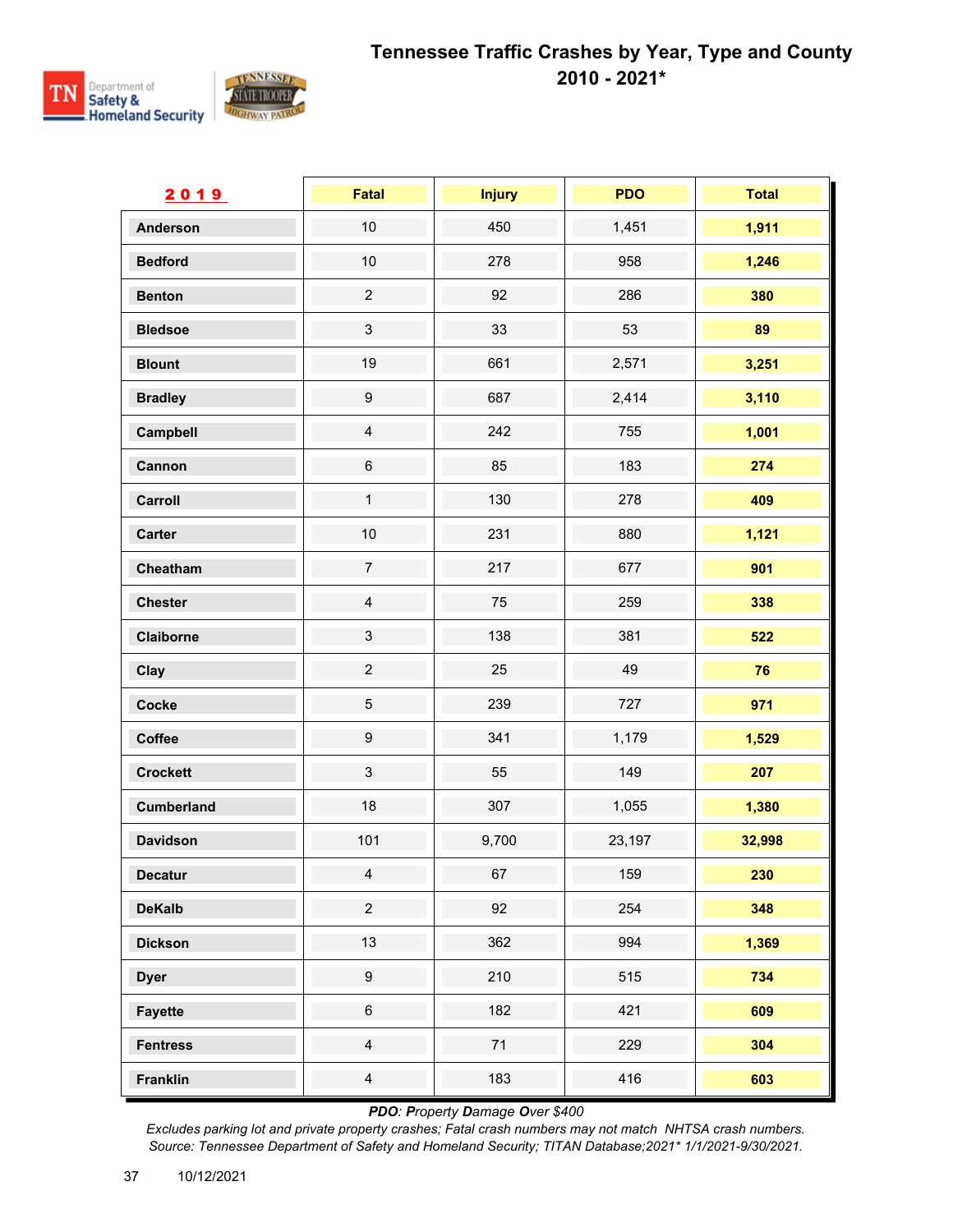

|                  | Fatal            | <b>Injury</b> | <b>PDO</b> | <b>Total</b> |
|------------------|------------------|---------------|------------|--------------|
| Gibson           | $\,6\,$          | 196           | 481        | 683          |
| <b>Giles</b>     | $\boldsymbol{9}$ | 200           | 674        | 883          |
| Grainger         | $\overline{c}$   | 91            | 168        | 261          |
| Greene           | $\overline{7}$   | 450           | 1,301      | 1,758        |
| <b>Grundy</b>    | $\sqrt{3}$       | 94            | 193        | 290          |
| Hamblen          | $\overline{4}$   | 306           | 1,359      | 1,669        |
| <b>Hamilton</b>  | 58               | 2,884         | 11,162     | 14,104       |
| <b>Hancock</b>   | $\mathbf{1}$     | 29            | 80         | 110          |
| Hardeman         | $\,6\,$          | 122           | 336        | 464          |
| <b>Hardin</b>    | $\,6\,$          | 158           | 519        | 683          |
| <b>Hawkins</b>   | 18               | 195           | 523        | 736          |
| Haywood          | $\overline{4}$   | 109           | 428        | 541          |
| Henderson        | 10               | 181           | 596        | 787          |
| Henry            | $\overline{7}$   | 164           | 308        | 479          |
| <b>Hickman</b>   | $\bf 8$          | 130           | 370        | 508          |
| <b>Houston</b>   | $\mathfrak{S}$   | 41            | 98         | 142          |
| <b>Humphreys</b> | $\boldsymbol{9}$ | 117           | 228        | 354          |
| <b>Jackson</b>   | $\pmb{0}$        | 22            | 67         | 89           |
| <b>Jefferson</b> | $\overline{7}$   | 310           | 810        | 1,127        |
| Johnson          | $\overline{4}$   | 79            | 249        | 332          |
| <b>Knox</b>      | 63               | 2,833         | 11,631     | 14,527       |
| Lake             | $\mathbf 1$      | 21            | 38         | 60           |
| Lauderdale       | $\,6$            | 134           | 311        | 451          |
| <b>Lawrence</b>  | $\,6\,$          | 209           | 586        | 801          |
| Lewis            | $\mathbf 1$      | 60            | 131        | 192          |
| Lincoln          | $\overline{7}$   | 186           | 587        | 780          |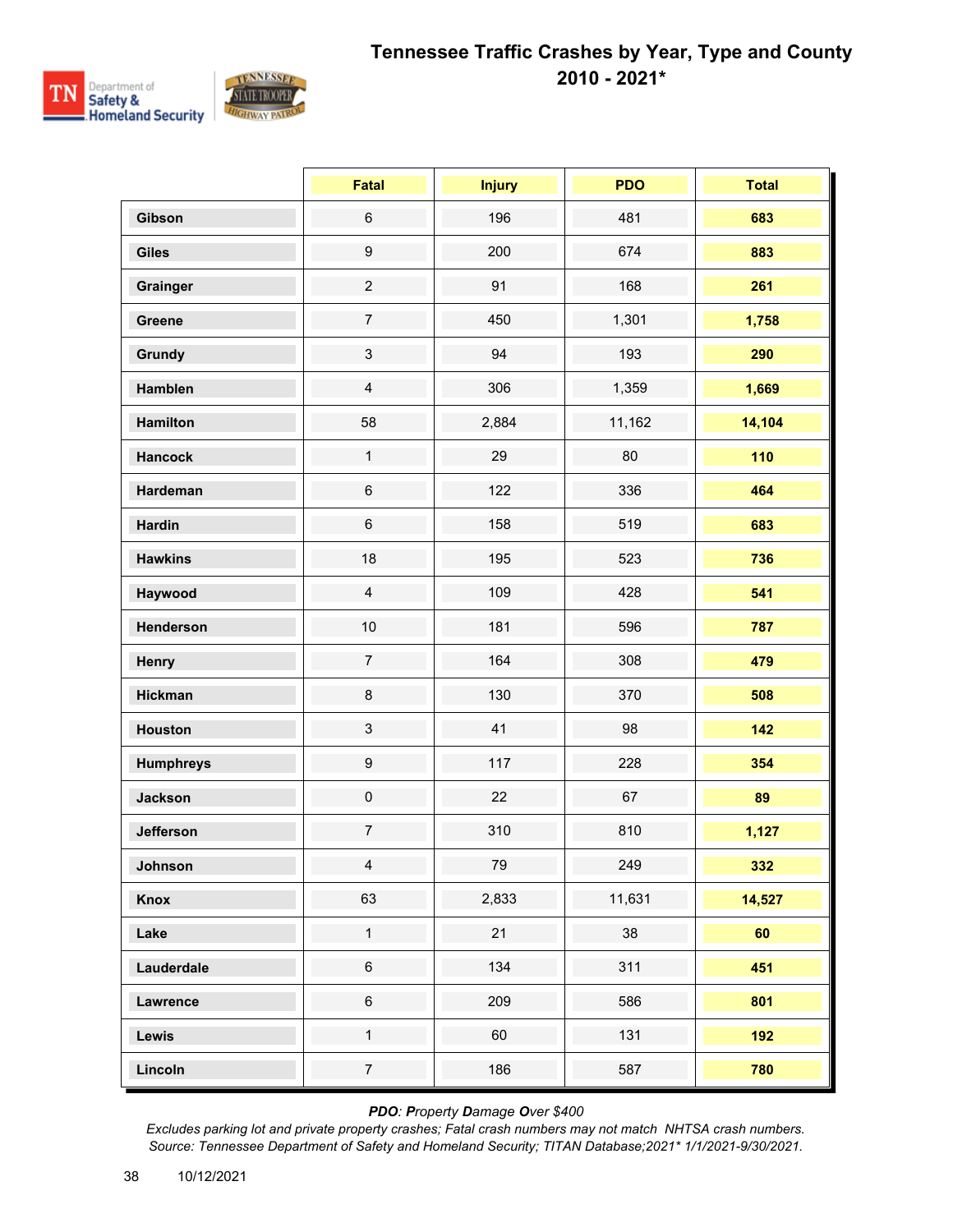

|                   | <b>Fatal</b>     | <b>Injury</b> | <b>PDO</b> | <b>Total</b> |
|-------------------|------------------|---------------|------------|--------------|
| Loudon            | $\bf 8$          | 243           | 1,096      | 1,347        |
| <b>Macon</b>      | $\mathbf{1}$     | 87            | 213        | 301          |
| <b>Madison</b>    | 19               | 874           | 2,958      | 3,851        |
| <b>Marion</b>     | $\overline{7}$   | 154           | 525        | 686          |
| <b>Marshall</b>   | $\boldsymbol{9}$ | 165           | 573        | 747          |
| <b>Maury</b>      | 17               | 609           | 1,905      | 2,531        |
| <b>McMinn</b>     | 12               | 330           | 1,104      | 1,446        |
| <b>McNairy</b>    | $\bf 8$          | 125           | 385        | 518          |
| <b>Meigs</b>      | $\overline{c}$   | 50            | $90\,$     | 142          |
| <b>Monroe</b>     | $\boldsymbol{9}$ | 260           | 590        | 859          |
| <b>Montgomery</b> | 26               | 1,417         | 4,893      | 6,336        |
| <b>Moore</b>      | $\mathbf{1}$     | 31            | 58         | 90           |
| Morgan            | $\overline{4}$   | 67            | 108        | 179          |
| Obion             | $\bf 8$          | 180           | 500        | 688          |
| Overton           | $\mathbf{1}$     | 101           | 321        | 423          |
| Perry             | $\mathfrak{S}$   | 31            | 63         | 97           |
| <b>Pickett</b>    | $\mathbf{1}$     | 20            | 30         | 51           |
| Polk              | $\,6\,$          | 97            | 186        | 289          |
| Putnam            | 13               | 444           | 1,894      | 2,351        |
| Rhea              | $5\phantom{.0}$  | 155           | 500        | 660          |
| Roane             | 11               | 276           | 1,004      | 1,291        |
| Robertson         | 13               | 402           | 1,515      | 1,930        |
| Rutherford        | 29               | 2,767         | 7,702      | 10,498       |
| <b>Scott</b>      | $\boldsymbol{9}$ | 56            | 85         | 150          |
| Sequatchie        | $\overline{7}$   | 82            | 169        | 258          |
| <b>Sevier</b>     | $18\,$           | 785           | 2,701      | 3,504        |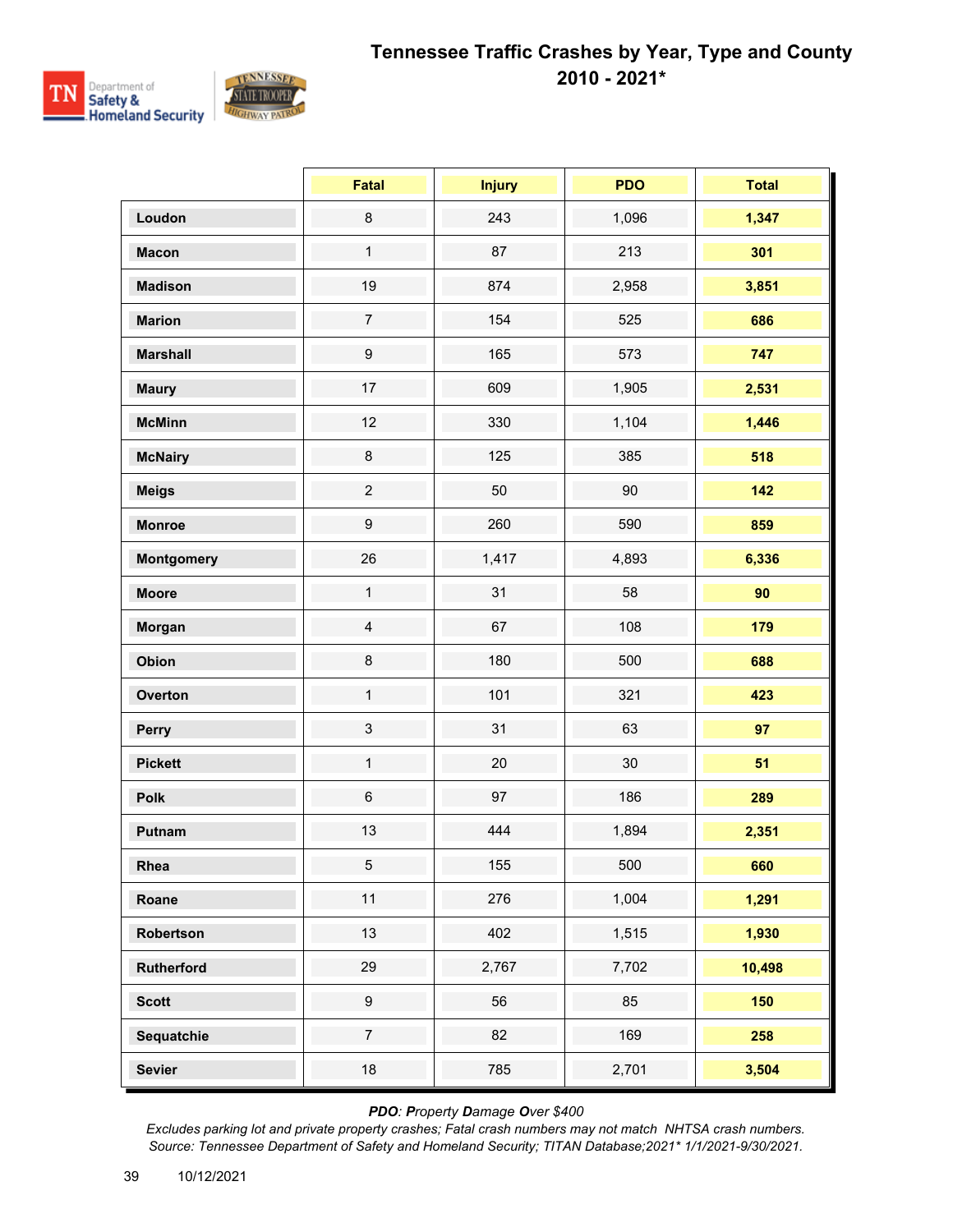

|                   | <b>Fatal</b>            | <b>Injury</b> | <b>PDO</b>   | <b>Total</b>   |
|-------------------|-------------------------|---------------|--------------|----------------|
| <b>Shelby</b>     | 151                     | 8,631         | 30,654       | 39,436         |
| <b>Smith</b>      | $\,6$                   | 96            | 441          | 543            |
| <b>Stewart</b>    | $\overline{\mathbf{4}}$ | 65            | 192          | 261            |
| <b>Sullivan</b>   | 23                      | 912           | 3,098        | 4,033          |
| <b>Sumner</b>     | 12                      | 925           | 2,621        | 3,558          |
| <b>Tipton</b>     | $\,6\,$                 | 260           | 736          | 1,002          |
| <b>Trousdale</b>  | $\overline{2}$          | 48            | 203          | 253            |
| <b>Unicoi</b>     | $\overline{4}$          | 82            | 227          | 313            |
| <b>Union</b>      | $\overline{4}$          | 64            | 126          | 194            |
| <b>Unknown</b>    | $\mathbf 0$             | $\mathbf 0$   | $\mathbf{1}$ | $\overline{1}$ |
| <b>VanBuren</b>   | $\mathbf 0$             | 16            | 101          | 117            |
| Warren            | $6\phantom{a}$          | 164           | 608          | 778            |
| Washington        | 15                      | 686           | 3,375        | 4,076          |
| Wayne             | 8                       | 75            | 212          | 295            |
| Weakley           | $\overline{7}$          | 128           | 348          | 483            |
| White             | $\overline{4}$          | 104           | 371          | 479            |
| Williamson        | 18                      | 1,035         | 4,432        | 5,485          |
| Wilson            | 28                      | 970           | 2,635        | 3,633          |
| <b>Total 2019</b> | 1,069                   | 48,543        | 155,273      | 204,885        |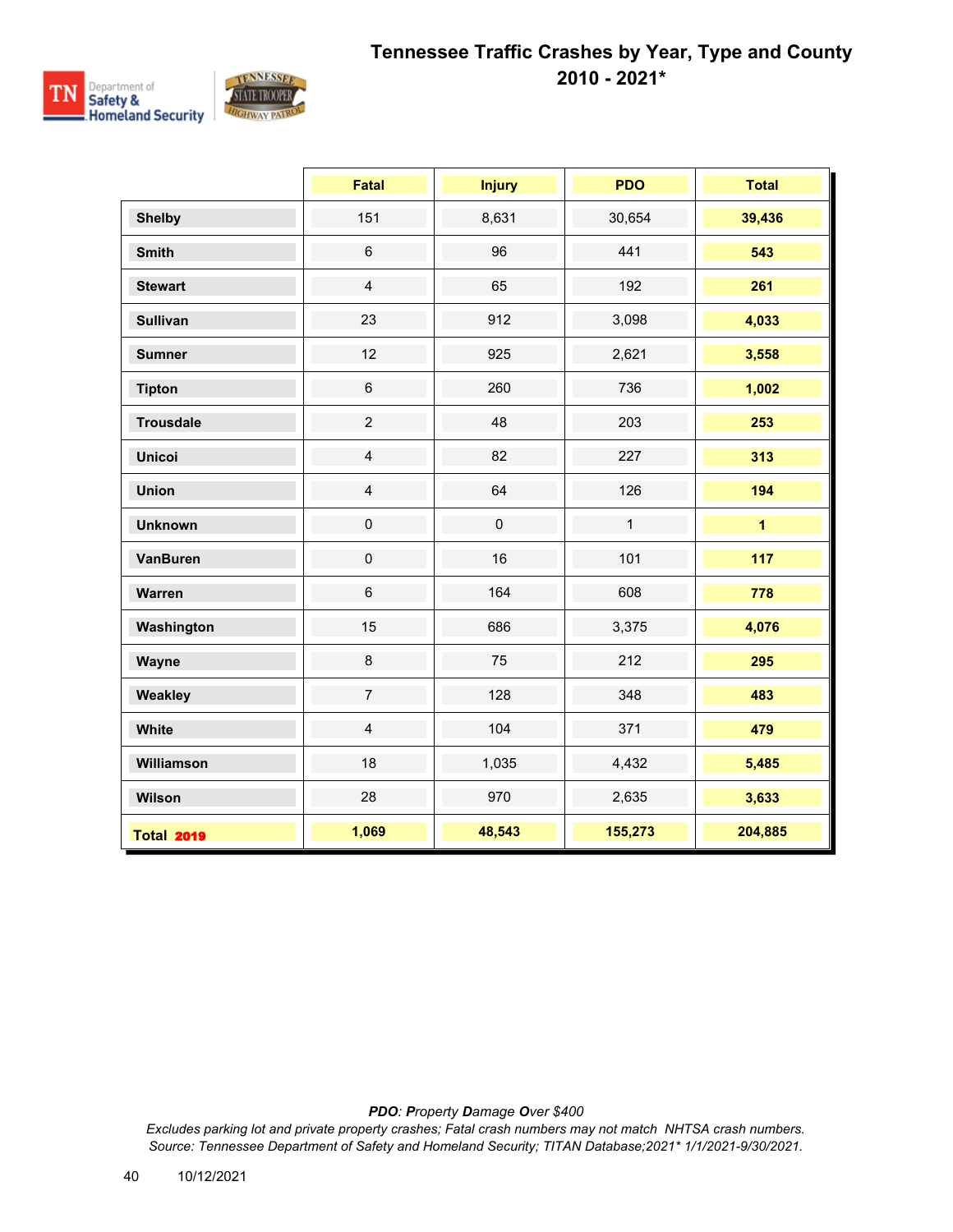

| 2020              | Fatal                     | <b>Injury</b> | <b>PDO</b> | <b>Total</b> |
|-------------------|---------------------------|---------------|------------|--------------|
| <b>Anderson</b>   | 11                        | 361           | 1,371      | 1,743        |
| <b>Bedford</b>    | $\mathbf 5$               | 305           | 811        | 1,121        |
| <b>Benton</b>     | $\mathbf{1}$              | 85            | 259        | 345          |
| <b>Bledsoe</b>    | $\overline{4}$            | 33            | 50         | 87           |
| <b>Blount</b>     | 13                        | 555           | 2,252      | 2,820        |
| <b>Bradley</b>    | 12                        | 608           | 2,291      | 2,911        |
| Campbell          | $\mathbf{1}$              | 215           | 734        | 950          |
| Cannon            | $\ensuremath{\mathsf{3}}$ | 63            | 172        | 238          |
| Carroll           | $\boldsymbol{9}$          | 116           | 309        | 434          |
| Carter            | $\,6\,$                   | 250           | 885        | 1,141        |
| Cheatham          | $\bf 8$                   | 207           | 603        | 818          |
| <b>Chester</b>    | $\mathbf 5$               | 72            | 243        | 320          |
| Claiborne         | $\overline{\mathbf{4}}$   | 123           | 355        | 482          |
| Clay              | $\mathsf 0$               | 26            | 46         | 72           |
| Cocke             | $\boldsymbol{9}$          | 227           | 798        | 1,034        |
| Coffee            | $\boldsymbol{7}$          | 356           | 1,175      | 1,538        |
| <b>Crockett</b>   | $\mathbf{3}$              | 50            | 152        | 205          |
| <b>Cumberland</b> | 20                        | 301           | 944        | 1,265        |
| <b>Davidson</b>   | 108                       | 7,393         | 16,334     | 23,835       |
| <b>Decatur</b>    | 5                         | 57            | 138        | 200          |
| <b>DeKalb</b>     | $\,6$                     | 95            | 204        | 305          |
| <b>Dickson</b>    | 13                        | 324           | 929        | 1,266        |
| <b>Dyer</b>       | 11                        | 204           | 466        | 681          |
| <b>Fayette</b>    | $\bf 8$                   | 211           | 427        | 646          |
| <b>Fentress</b>   | $\mathbf{1}$              | 58            | 241        | 300          |
| <b>Franklin</b>   | $\overline{7}$            | 155           | 375        | 537          |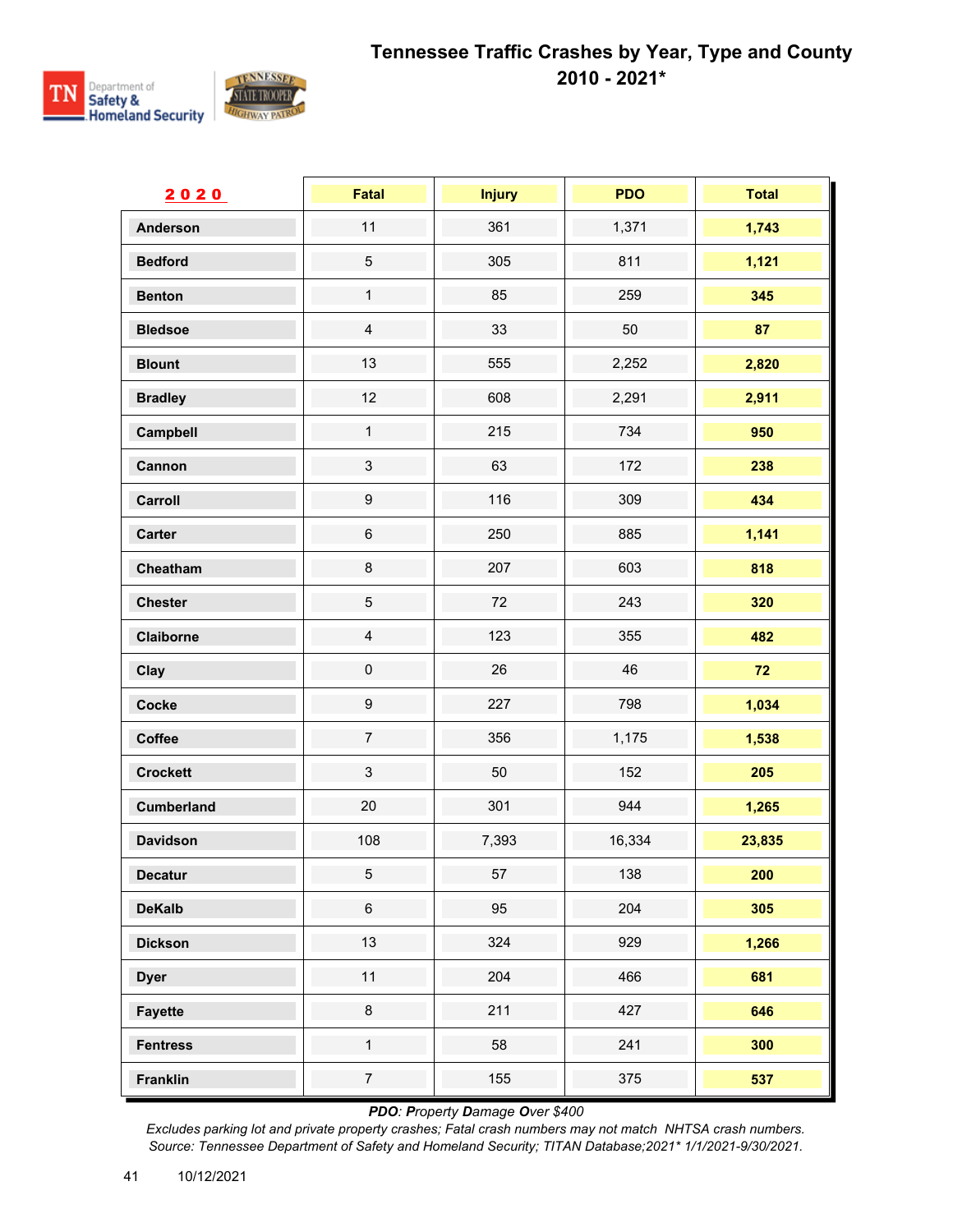

|                  | <b>Fatal</b>     | <b>Injury</b> | <b>PDO</b> | <b>Total</b> |
|------------------|------------------|---------------|------------|--------------|
| Gibson           | 12               | 196           | 448        | 656          |
| Giles            | $\boldsymbol{9}$ | 164           | 620        | 793          |
| Grainger         | 11               | 108           | 206        | 325          |
| Greene           | 16               | 423           | 1,083      | 1,522        |
| Grundy           | $\overline{c}$   | 67            | 168        | 237          |
| Hamblen          | $\,6\,$          | 279           | 1,220      | 1,505        |
| <b>Hamilton</b>  | 39               | 2,520         | 9,587      | 12,146       |
| <b>Hancock</b>   | $\mathbf 0$      | 27            | 58         | 85           |
| Hardeman         | $\bf 8$          | 115           | 300        | 423          |
| <b>Hardin</b>    | $\overline{7}$   | 145           | 488        | 640          |
| <b>Hawkins</b>   | $\overline{7}$   | 210           | 614        | 831          |
| Haywood          | $\bf 8$          | 123           | 397        | 528          |
| Henderson        | $\,6\,$          | 167           | 655        | 828          |
| Henry            | $\overline{7}$   | 129           | 270        | 406          |
| <b>Hickman</b>   | 13               | 145           | 364        | 522          |
| <b>Houston</b>   | $\mathbf{1}$     | 47            | 68         | 116          |
| <b>Humphreys</b> | $\,6\,$          | 120           | 245        | 371          |
| <b>Jackson</b>   | $\mathfrak{S}$   | 29            | 40         | 72           |
| <b>Jefferson</b> | $10$             | 297           | 812        | 1,119        |
| Johnson          | $\overline{2}$   | 77            | 237        | 316          |
| Knox             | 57               | 2,588         | 8,856      | 11,501       |
| Lake             | $\mathbf 1$      | $\bf 8$       | 36         | 45           |
| Lauderdale       | $\overline{5}$   | 109           | 343        | 457          |
| Lawrence         | $\overline{7}$   | 191           | 500        | 698          |
| Lewis            | $\overline{2}$   | 42            | 135        | 179          |
| Lincoln          | $\overline{4}$   | 170           | 570        | 744          |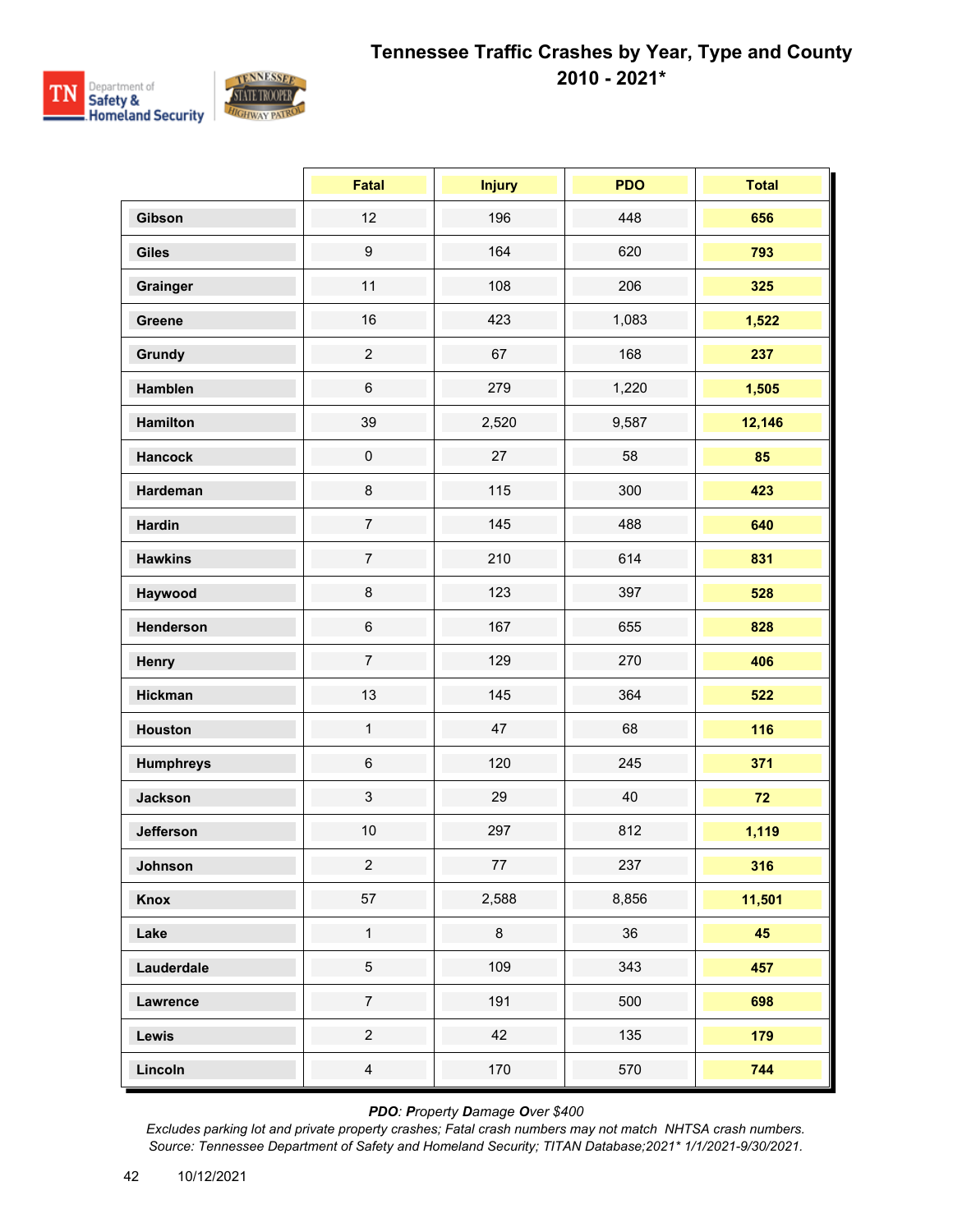

|                   | <b>Fatal</b>   | <b>Injury</b> | <b>PDO</b> | <b>Total</b> |
|-------------------|----------------|---------------|------------|--------------|
| Loudon            | $\bf 8$        | 261           | 938        | 1,207        |
| <b>Macon</b>      | 5              | 66            | 192        | 263          |
| <b>Madison</b>    | 15             | 777           | 2,585      | 3,377        |
| <b>Marion</b>     | 11             | 151           | 471        | 633          |
| <b>Marshall</b>   | $\,6$          | 145           | 507        | 658          |
| <b>Maury</b>      | 14             | 547           | 1,752      | 2,313        |
| <b>McMinn</b>     | 14             | 299           | 980        | 1,293        |
| <b>McNairy</b>    | $\,6\,$        | 129           | 339        | 474          |
| <b>Meigs</b>      | $\mathbf{3}$   | 61            | 102        | 166          |
| <b>Monroe</b>     | 23             | 227           | 528        | 778          |
| <b>Montgomery</b> | 23             | 1,147         | 4,372      | 5,542        |
| <b>Moore</b>      | $\overline{2}$ | 40            | 63         | 105          |
| Morgan            | 3              | 61            | 104        | 168          |
| Obion             | $\,6$          | 154           | 440        | 600          |
| Overton           | $\overline{4}$ | 87            | 238        | 329          |
| Perry             | $\overline{4}$ | 38            | 36         | 78           |
| <b>Pickett</b>    | $\pmb{0}$      | 15            | 35         | 50           |
| Polk              | 5              | 89            | 235        | 329          |
| Putnam            | $10$           | 411           | 1,716      | 2,137        |
| Rhea              | $\mathbf{3}$   | 126           | 489        | 618          |
| Roane             | 8              | 268           | 926        | 1,202        |
| Robertson         | 16             | 394           | 1,311      | 1,721        |
| Rutherford        | 45             | 2,142         | 6,717      | 8,904        |
| <b>Scott</b>      | $\overline{4}$ | 59            | 32         | 95           |
| Sequatchie        | $\mathbf{3}$   | 72            | 176        | 251          |
| <b>Sevier</b>     | 19             | 655           | 2,332      | 3,006        |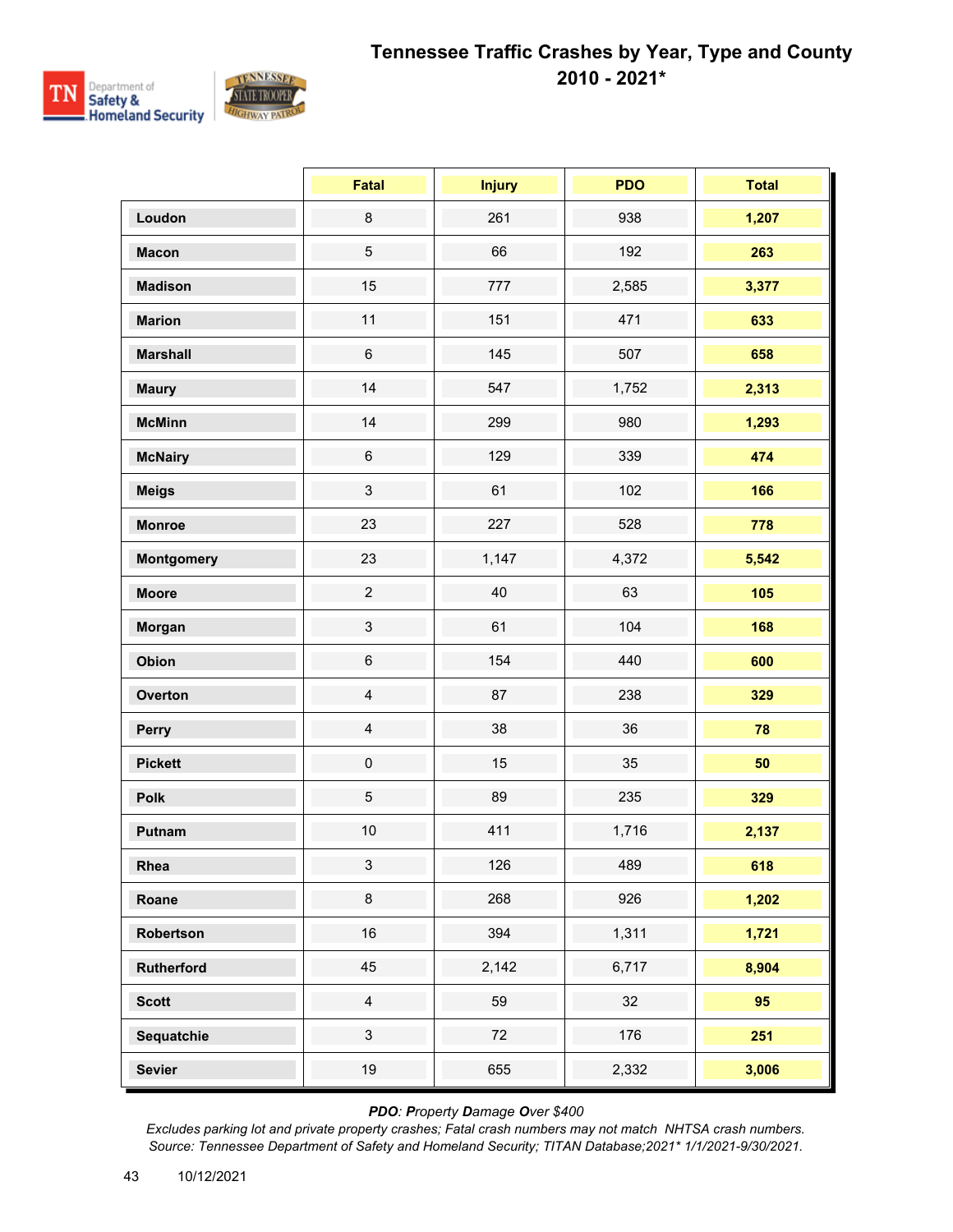

|                   | <b>Fatal</b>     | <b>Injury</b> | <b>PDO</b> | <b>Total</b> |
|-------------------|------------------|---------------|------------|--------------|
| <b>Shelby</b>     | 239              | 8,401         | 26,391     | 35,031       |
| <b>Smith</b>      | $\mathfrak{S}$   | 96            | 396        | 495          |
| <b>Stewart</b>    | $\mathbf{3}$     | 61            | 132        | 196          |
| <b>Sullivan</b>   | 20               | 778           | 2,892      | 3,690        |
| <b>Sumner</b>     | 15               | 733           | 2,182      | 2,930        |
| <b>Tipton</b>     | $\overline{4}$   | 241           | 711        | 956          |
| <b>Trousdale</b>  | $\mathfrak{S}$   | 44            | 194        | 241          |
| <b>Unicoi</b>     | $\mathbf{3}$     | 74            | 213        | 290          |
| <b>Union</b>      | $\boldsymbol{9}$ | 59            | 119        | 187          |
| <b>VanBuren</b>   | $\pmb{0}$        | 20            | 77         | 97           |
| Warren            | $\,6\,$          | 171           | 580        | 757          |
| Washington        | $\bf 8$          | 580           | 2,920      | 3,508        |
| Wayne             | $\overline{2}$   | 54            | 194        | 250          |
| Weakley           | $\boldsymbol{9}$ | 110           | 321        | 440          |
| White             | $\overline{4}$   | 94            | 329        | 427          |
| Williamson        | 16               | 719           | 3,118      | 3,853        |
| Wilson            | 16               | 798           | 2,436      | 3,250        |
| <b>Total 2020</b> | 1,149            | 42,400        | 131,705    | 175,254      |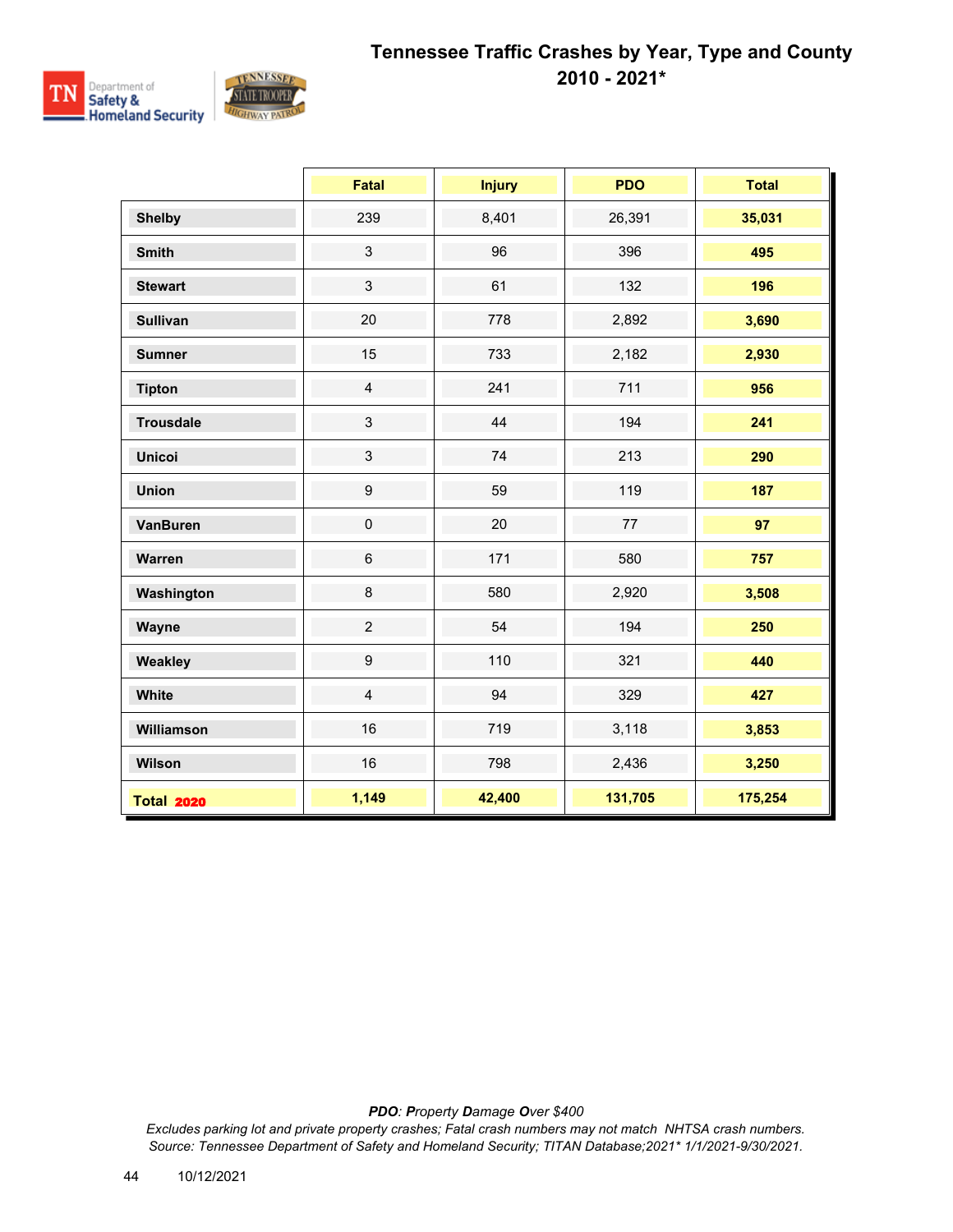

| 2021              | Fatal            | <b>Injury</b> | <b>PDO</b> | <b>Total</b> |
|-------------------|------------------|---------------|------------|--------------|
| <b>Anderson</b>   | $\boldsymbol{9}$ | 328           | 1,085      | 1,422        |
| <b>Bedford</b>    | $\overline{c}$   | 199           | 682        | 883          |
| <b>Benton</b>     | $\mathbf{1}$     | 71            | 183        | 255          |
| <b>Bledsoe</b>    | $\overline{4}$   | 29            | 33         | 66           |
| <b>Blount</b>     | 17               | 434           | 1,902      | 2,353        |
| <b>Bradley</b>    | 17               | 504           | 1,829      | 2,350        |
| Campbell          | 14               | 139           | 632        | 785          |
| Cannon            | $\mathbf{1}$     | 64            | 115        | 180          |
| Carroll           | $\overline{4}$   | 82            | 209        | 295          |
| Carter            | $\overline{7}$   | 175           | 682        | 864          |
| Cheatham          | 10               | 178           | 419        | 607          |
| <b>Chester</b>    | $\overline{4}$   | 61            | 177        | 242          |
| Claiborne         | $\overline{4}$   | 89            | 245        | 338          |
| Clay              | $\mathsf 0$      | 16            | 26         | 42           |
| Cocke             | $10$             | 168           | 542        | 720          |
| Coffee            | 10               | 259           | 914        | 1,183        |
| <b>Crockett</b>   | $\overline{4}$   | 53            | 114        | 171          |
| <b>Cumberland</b> | $\,$ 5 $\,$      | 211           | 735        | 951          |
| <b>Davidson</b>   | 86               | 6,281         | 11,904     | 18,271       |
| <b>Decatur</b>    | $\mathbf{1}$     | 45            | 138        | 184          |
| <b>DeKalb</b>     | $\sqrt{3}$       | 76            | 177        | 256          |
| <b>Dickson</b>    | $\boldsymbol{9}$ | 270           | 793        | 1,072        |
| <b>Dyer</b>       | $\overline{5}$   | 178           | 414        | 597          |
| <b>Fayette</b>    | $\overline{4}$   | 172           | 318        | 494          |
| <b>Fentress</b>   | $\overline{4}$   | 56            | 201        | 261          |
| <b>Franklin</b>   | $\overline{4}$   | 176           | 303        | 483          |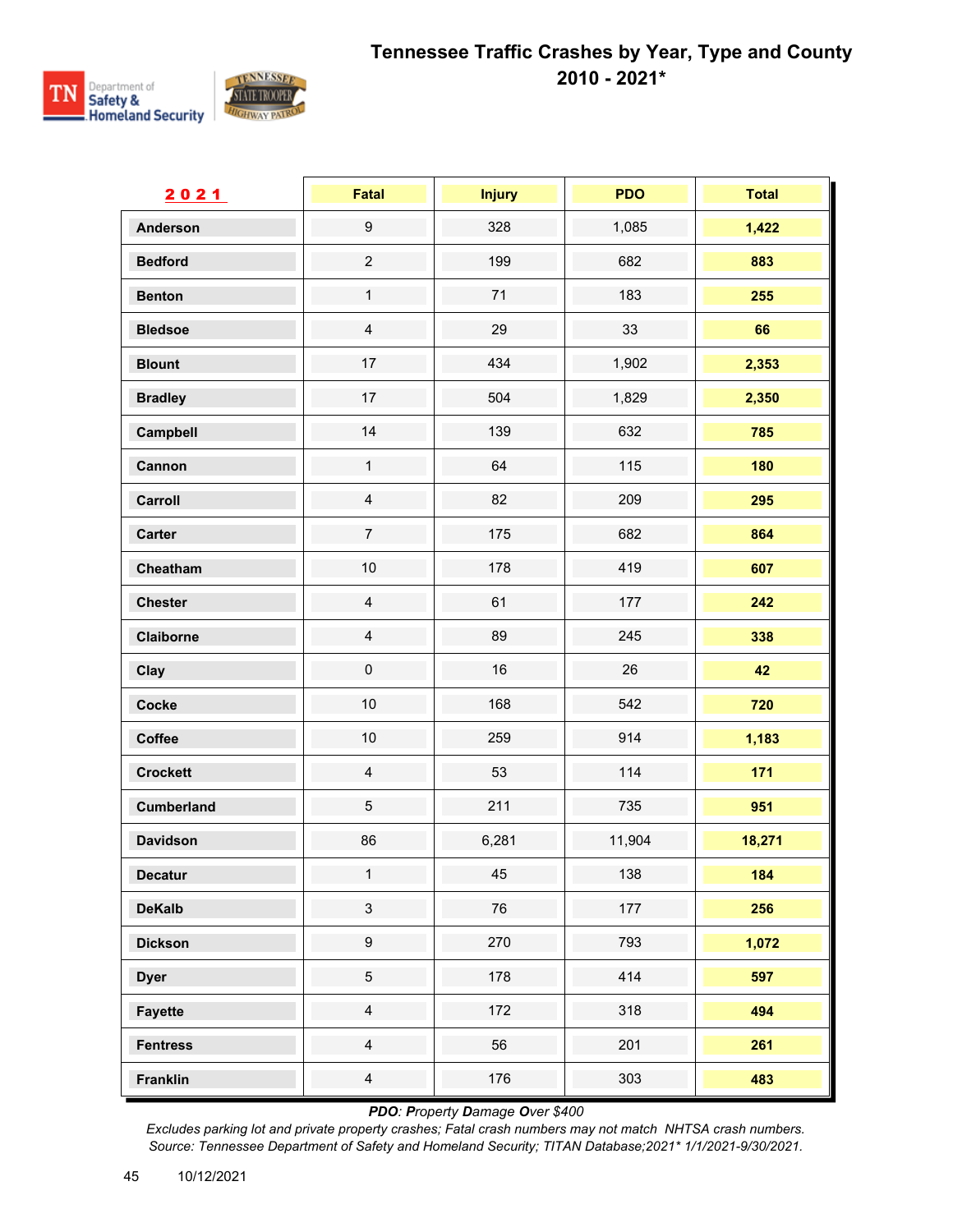

|                  | Fatal                     | <b>Injury</b> | <b>PDO</b> | <b>Total</b> |
|------------------|---------------------------|---------------|------------|--------------|
| Gibson           | $\bf 8$                   | 162           | 387        | 557          |
| <b>Giles</b>     | $\overline{7}$            | 126           | 470        | 603          |
| Grainger         | $\overline{c}$            | 94            | 163        | 259          |
| Greene           | 14                        | 339           | 869        | 1,222        |
| Grundy           | $\ensuremath{\mathsf{3}}$ | 48            | 181        | 232          |
| Hamblen          | 8                         | 217           | 942        | 1,167        |
| <b>Hamilton</b>  | 35                        | 2,111         | 7,953      | 10,099       |
| <b>Hancock</b>   | $\overline{2}$            | 29            | 37         | 68           |
| Hardeman         | $\,$ 5 $\,$               | 75            | 218        | 298          |
| <b>Hardin</b>    | $\overline{7}$            | 109           | 358        | 474          |
| <b>Hawkins</b>   | $\,6\,$                   | 165           | 431        | 602          |
| Haywood          | 8                         | 86            | 340        | 434          |
| Henderson        | $\overline{2}$            | 115           | 427        | 544          |
| Henry            | $\sqrt{5}$                | 126           | 224        | 355          |
| <b>Hickman</b>   | $\,6\,$                   | 78            | 284        | 368          |
| <b>Houston</b>   | $\mathfrak{S}$            | 39            | 50         | 92           |
| <b>Humphreys</b> | $\,6$                     | 88            | 197        | 291          |
| <b>Jackson</b>   | $\overline{4}$            | 24            | 44         | 72           |
| <b>Jefferson</b> | $\,6$                     | 250           | 616        | 872          |
| Johnson          | 3 <sup>1</sup>            | 71            | 200        | 274          |
| Knox             | 56                        | 2,124         | 6,914      | 9,094        |
| Lake             | $\mathbf{1}$              | 12            | 29         | 42           |
| Lauderdale       | $\overline{2}$            | 88            | 231        | 321          |
| Lawrence         | 11                        | 141           | 448        | 600          |
| Lewis            | $\overline{5}$            | 40            | 105        | 150          |
| Lincoln          | $\boldsymbol{9}$          | 134           | 420        | 563          |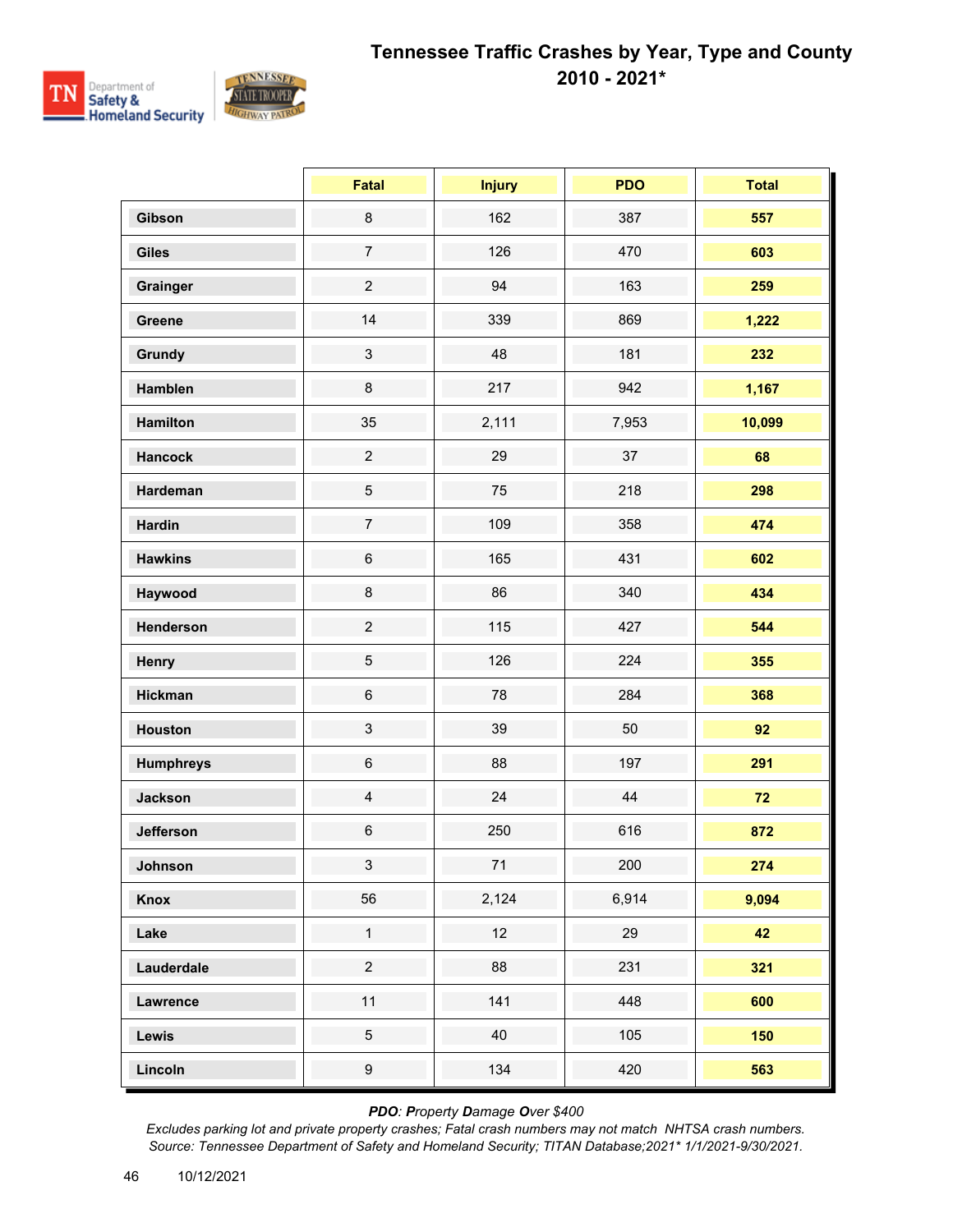

|                   | <b>Fatal</b>     | <b>Injury</b> | <b>PDO</b> | <b>Total</b> |
|-------------------|------------------|---------------|------------|--------------|
| Loudon            | $\bf 8$          | 194           | 811        | 1,013        |
| <b>Macon</b>      | $\mathfrak{S}$   | $72\,$        | 159        | 234          |
| <b>Madison</b>    | 16               | 629           | 2,172      | 2,817        |
| <b>Marion</b>     | $\boldsymbol{9}$ | 113           | 368        | 490          |
| <b>Marshall</b>   | $\mathfrak{S}$   | 119           | 402        | 524          |
| <b>Maury</b>      | 12               | 409           | 1,393      | 1,814        |
| <b>McMinn</b>     | $\boldsymbol{9}$ | 249           | 771        | 1,029        |
| <b>McNairy</b>    | $\overline{2}$   | 93            | 244        | 339          |
| <b>Meigs</b>      | $\mathfrak{S}$   | 44            | 73         | 120          |
| <b>Monroe</b>     | $\overline{7}$   | 187           | 412        | 606          |
| <b>Montgomery</b> | 22               | 864           | 3,498      | 4,384        |
| <b>Moore</b>      | $\overline{2}$   | 22            | 51         | 75           |
| Morgan            | $\overline{2}$   | 45            | 77         | 124          |
| Obion             | $\overline{7}$   | 122           | 353        | 482          |
| Overton           | $\overline{4}$   | 66            | 208        | 278          |
| Perry             | $\mathfrak{S}$   | 19            | 29         | 51           |
| <b>Pickett</b>    | $\pmb{0}$        | 15            | 25         | 40           |
| Polk              | $\overline{4}$   | $74$          | 154        | 232          |
| Putnam            | 12               | 295           | 1,417      | 1,724        |
| Rhea              | $\mathbf{3}$     | 113           | 340        | 456          |
| Roane             | $\,6\,$          | 210           | 697        | 913          |
| Robertson         | 11               | 349           | 1,059      | 1,419        |
| Rutherford        | $22\,$           | 1,748         | 5,377      | 7,147        |
| <b>Scott</b>      | $\overline{5}$   | $30\,$        | 44         | 79           |
| Sequatchie        | $\overline{4}$   | $77\,$        | 133        | 214          |
| <b>Sevier</b>     | $\boldsymbol{9}$ | 613           | 2,159      | 2,781        |